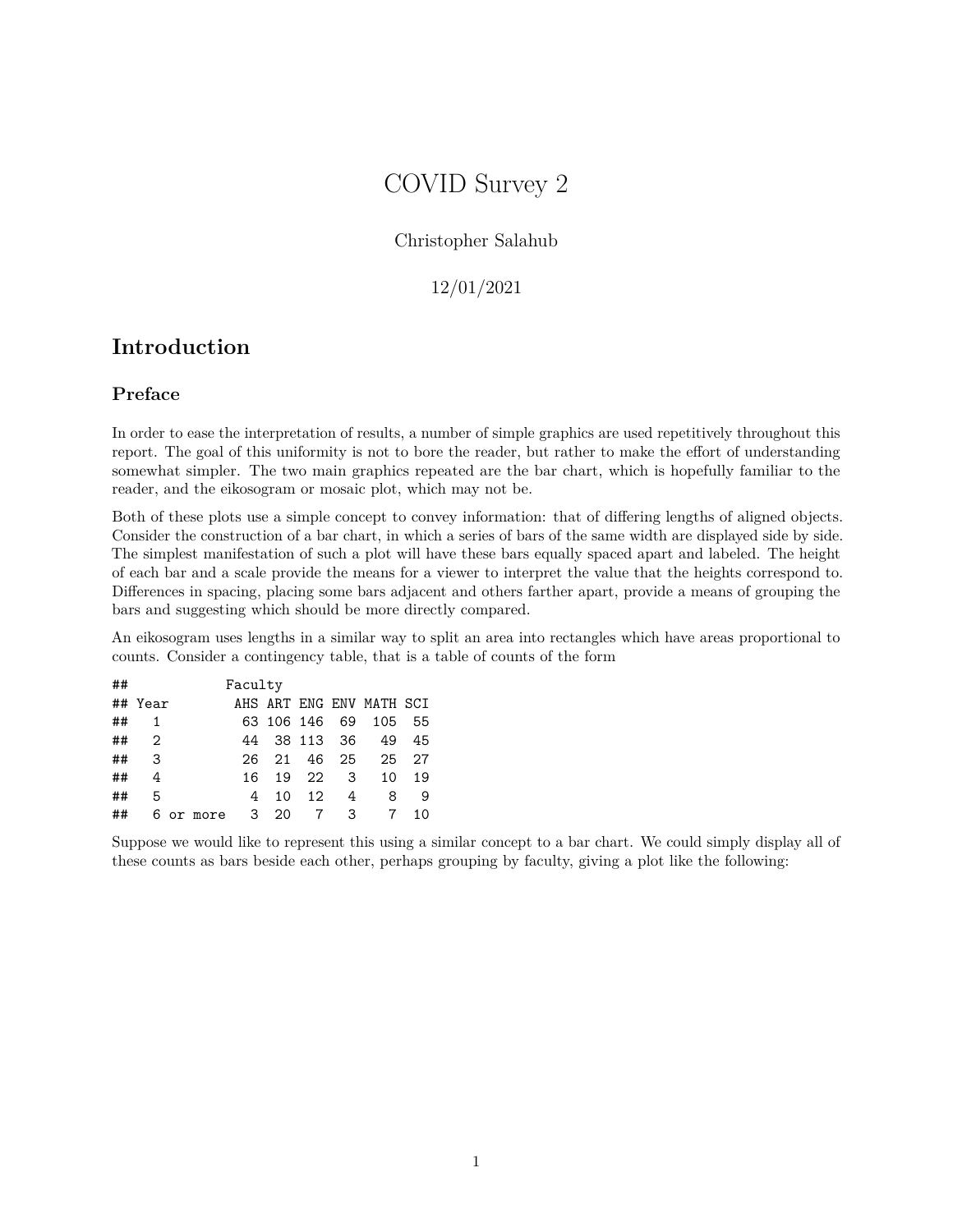

This is a perfectly good way to show the counts of year and faculty combinations, but is not very useful if we are interested in conditional questions. Rather than an interest in the raw values of each entry in the table, we might be interested in their conditional relationship. That is, we might be interested in the proportion of people within a faculty in a given year in their program. The bar chart above does not make doing so easy. An eikosogram aims to fix this.

Consider adding some marginal counts to the table from earlier. That is, consider adding the sum of values in the rows or columns to the table, like so

| ## |                |           | Faculty        |               |                 |   |                          |     |
|----|----------------|-----------|----------------|---------------|-----------------|---|--------------------------|-----|
|    | ## Year        |           |                |               |                 |   | AHS ART ENG ENV MATH SCI |     |
| ## | 1              |           |                | 63 106 146 69 |                 |   | 105                      | 55  |
| ## | $\overline{2}$ |           | 44             |               | 38 113 36       |   | 49                       | 45  |
| ## | - 3            |           | 26.            |               | 21 46 25        |   | 25                       | 27  |
| ## | 4              |           | 16             |               | 19 22 3         |   | 10                       | 19  |
| ## | .5             |           | 4              | 10            | 12              | 4 | 8                        | - 9 |
| ## |                | 6 or more | 3 <sup>3</sup> | 20            | $7\overline{ }$ | 3 | 7                        | 10  |
| ## | Sum            |           |                |               |                 |   | 156 214 346 140 204 165  |     |

This final "Sum" row gives us the count of people in each faculty. In order to get the proportion of each year in each faculty, we need to divide each count in each column by the sum of that column. In the first column, for example, we would go from 63, 44, 26, 16, 4, 3 to 63/156, 44/156, 26/156, 16/156, 4/156, 3/156. By taking these fractions, we would obtain

| ## |                         | Faculty |                               |  |  |
|----|-------------------------|---------|-------------------------------|--|--|
|    | ## Year                 |         | AHS ART ENG ENV MATH SCI      |  |  |
|    | $\#$ # 1                |         | 0.40 0.50 0.42 0.49 0.51 0.33 |  |  |
| ## | $\overline{2}$          |         | 0.28 0.18 0.33 0.26 0.24 0.27 |  |  |
| ## | $\overline{\mathbf{3}}$ |         | 0.17 0.10 0.13 0.18 0.12 0.16 |  |  |
| ## | $\overline{a}$          |         | 0.10 0.09 0.06 0.02 0.05 0.12 |  |  |
| ## | 5 <sup>5</sup>          |         | 0.03 0.05 0.03 0.03 0.04 0.05 |  |  |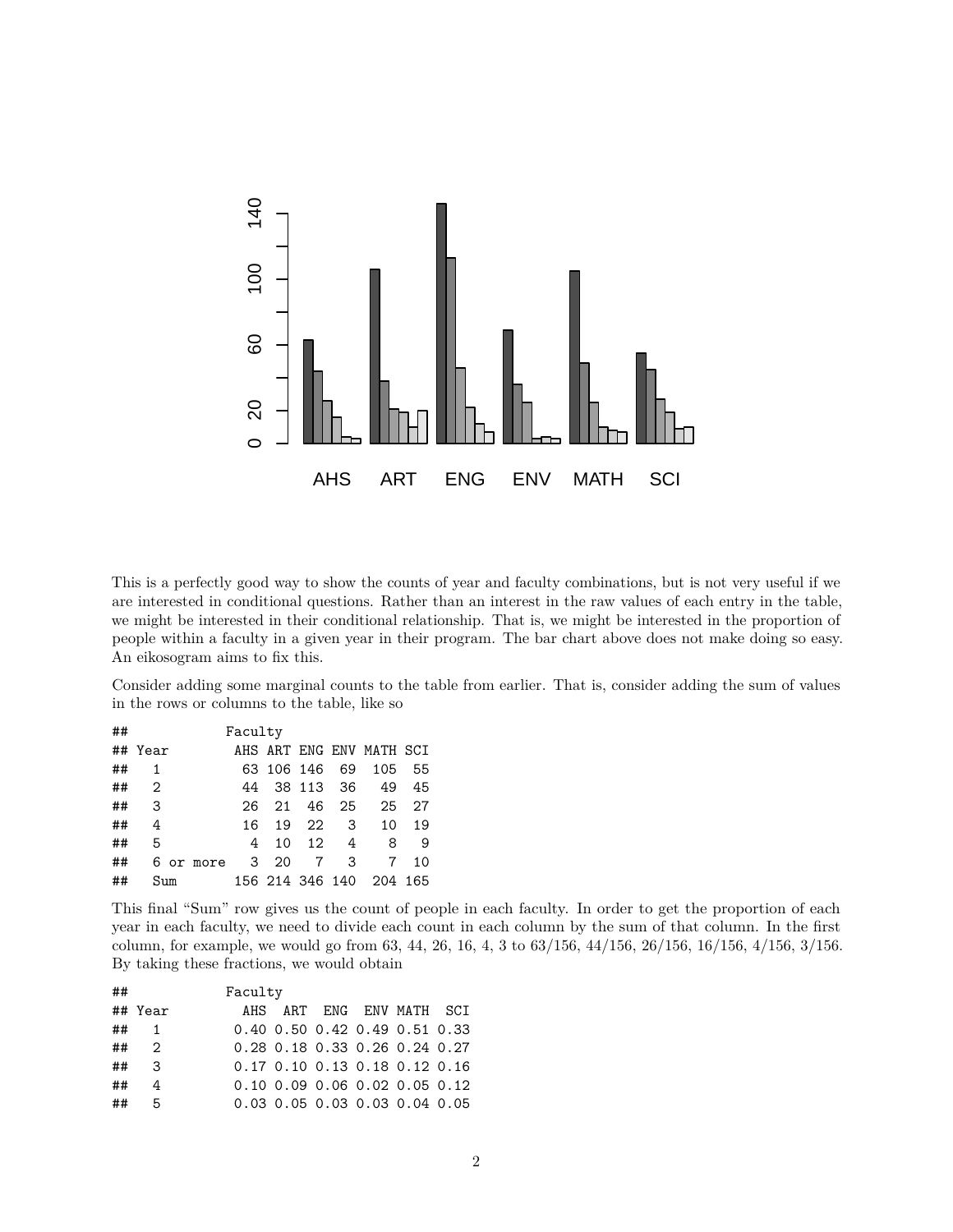#### ## 6 or more 0.02 0.09 0.02 0.02 0.03 0.06

Here, we can see exactly what we want, the proportions of each faculty in each year. Notice, however, that we've lost the sum column! There's no good way to keep that column there and show the relative sizes of the faculties while keeping these as simple numbers. We need to be a bit more creative.

So let's start with a blank box.



In order to show that "Sum" column, let's use lengths just like in the bar chart, but let's place them end on end along the bottom of this box and separate them with lines along the entire box. That is, let's divide the box into strips with widths that correspond to the relative sizes of each faculty. This gives us



We can now imagine that each of these strips represents a faculty, and consider repeating this process again. We can divide each strip vertically using the proportions from the earlier table to place our lines. In this way, the heights of each segment will be proportional to the corresponding value in the table, and the widths will show that "Sum" row so we don't lose track of the relative size of each faculty. This gives the eikosogram: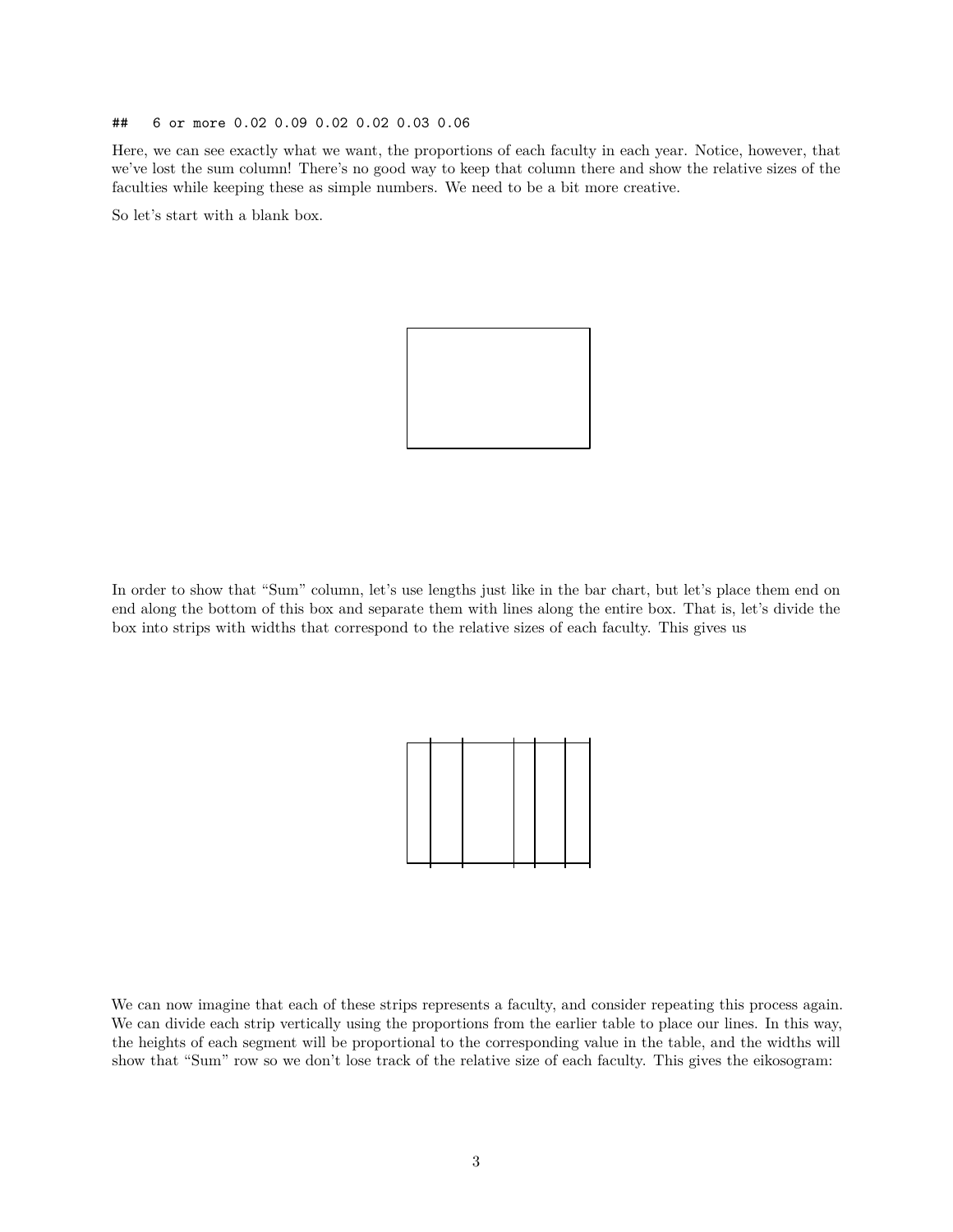

In order to make this readable, we can then add labels and colours.



For a more detailed introduction to the eikosogram, refer to the tutorial at [https://rwoldford.github.io/](https://rwoldford.github.io/eikosograms/articles/Introduction.html) [eikosograms/articles/Introduction.html.](https://rwoldford.github.io/eikosograms/articles/Introduction.html) It is better conceived and more detailed than what has been presented here.

### **The survey**

The second GSA COVID survey was launched in November of 2020 as a follow up to April survey released in the first Ontario provincial lock down due to COVID. There were 1256 respondents, with demographics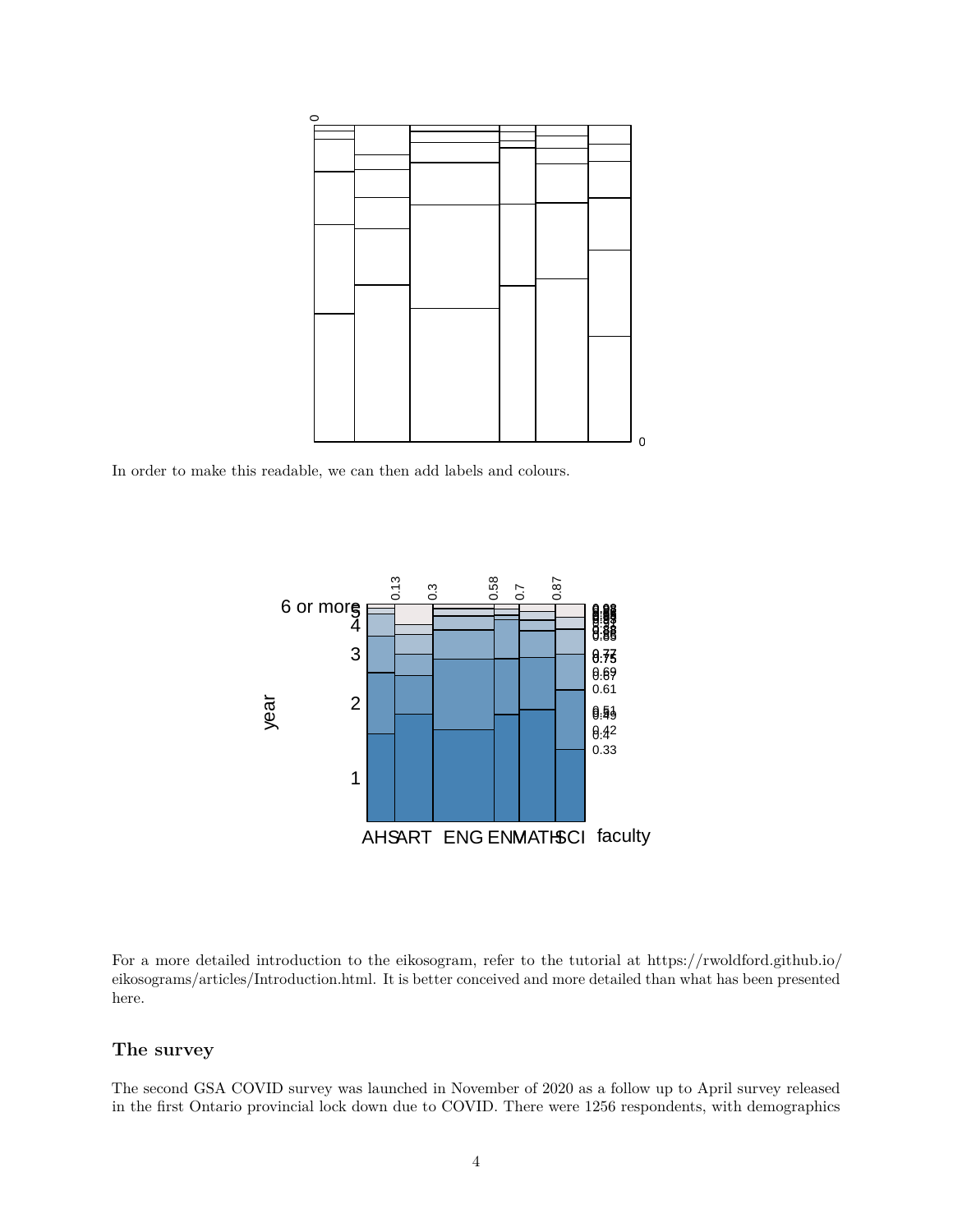broken down below:



It must be noted that the last plot of race and ethnicity is a processed version of the original response. The original response allowed respondents to indicate multiple racial identities. The counts of each are displayed below.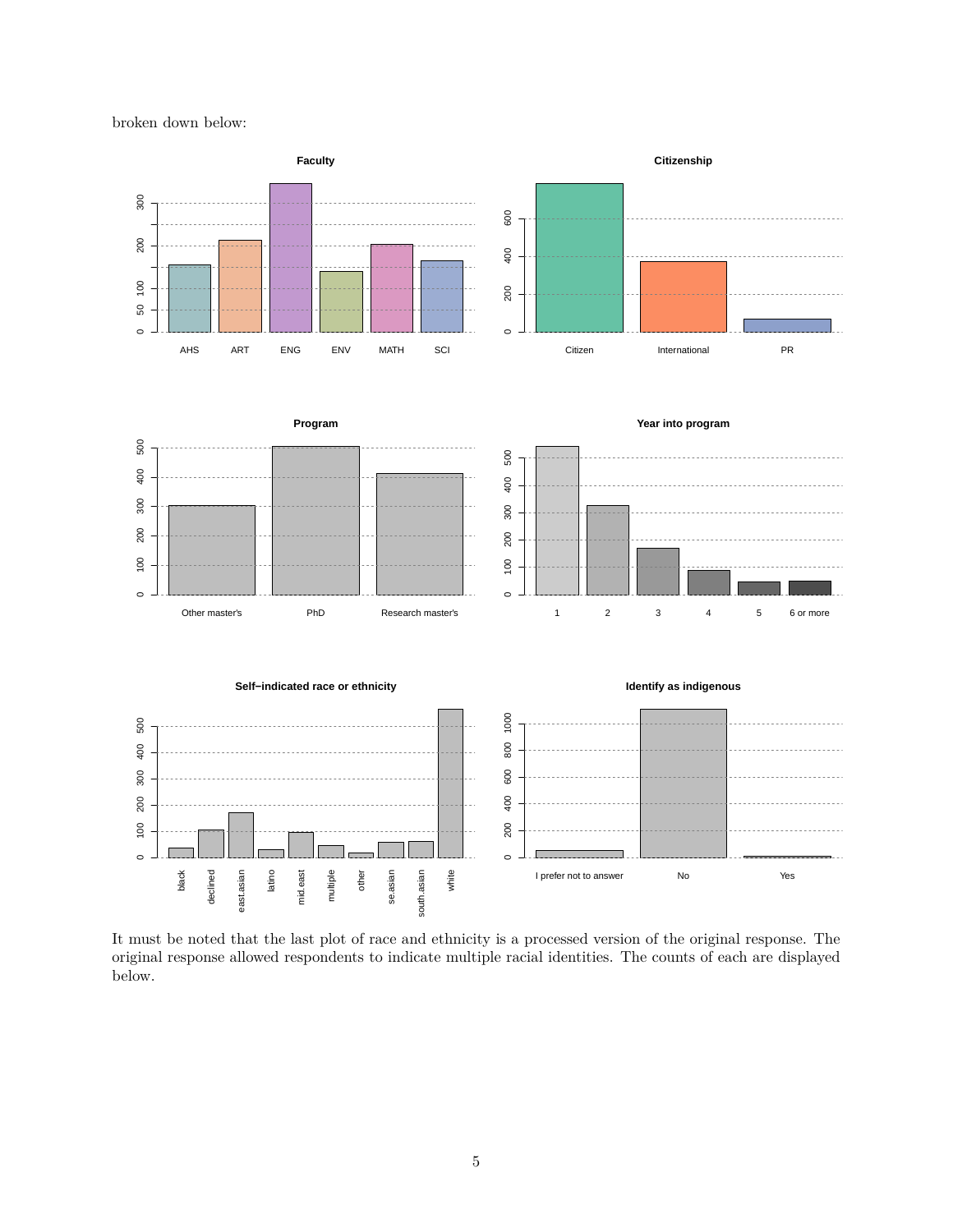

You may note that these counts look very similar to the earlier table, but the "multiple" count is missing. Across all respondents, only 46 identified with more than one racial group (see Appendix). In order to simplify analysis and interpretation, a variable "multiple" was created to indicate those respondents that selected more than one racial or ethnic identity.

For context, we can compare some aspects of these two surveys. For example, looking at repeat respondents by their faculty and program:



It's obvious there are some substantial differences, with a greater number of course-based and professional master's students present in the April survey. In total, roughly one third of the PhD students in the November survey are return respondents that also completed the April survey, while a smaller proportion of research and other master's degrees represent measurements on the same individuals. More on these repeated respondents will come later when repeated questions are addressed.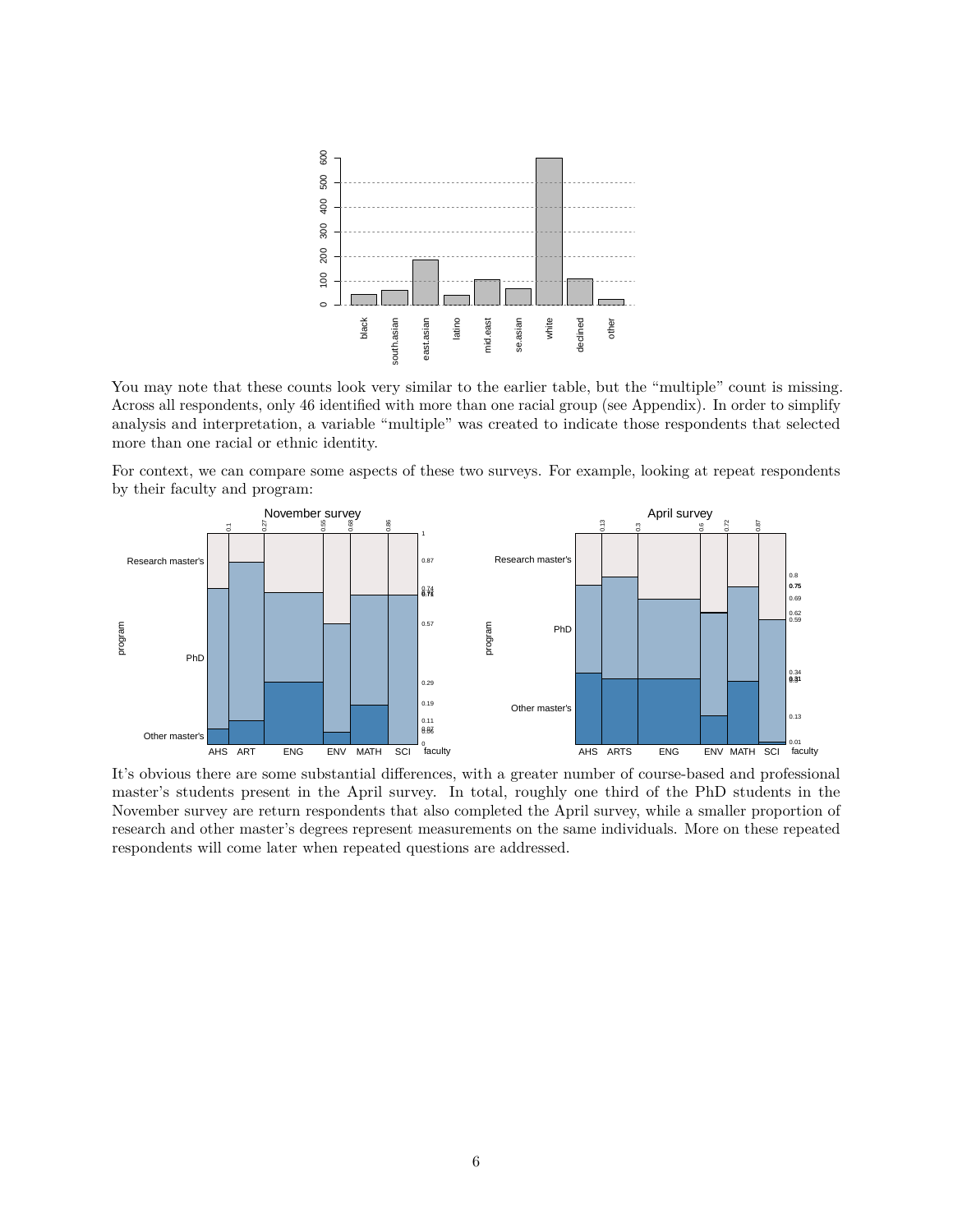

#### **Proportion of return respondents (November)**

## **Controlling for confounders**

#### **Demographic confounding**

A key problem with any survey is attribution. We would like to take a question of interest and determine which demographic factors or other questions are most strongly related to this question. The goal is to find a robust association which can be extended to the population as a whole.

Two aspects of survey data make this difficult. The first, and most challenging, is confounding. The demographic factors in this survey are already related to each other. Consider, for example, the relationship of student citizenship and faculty:



Engineering and mathematics have a far greater prevalence of international students than the other faculties. As a consequence of this, any association we find between faculty and a question could really be an association between citizenship and that question. Indeed, separating these two factors to determine which is the most important for a given response is quite difficult.

Generally, this is accomplished by the use of conditioning. That is, by viewing the impact of faculty while controlling for citizenship. Unfortunately, in the presence of demographic variables which have complicated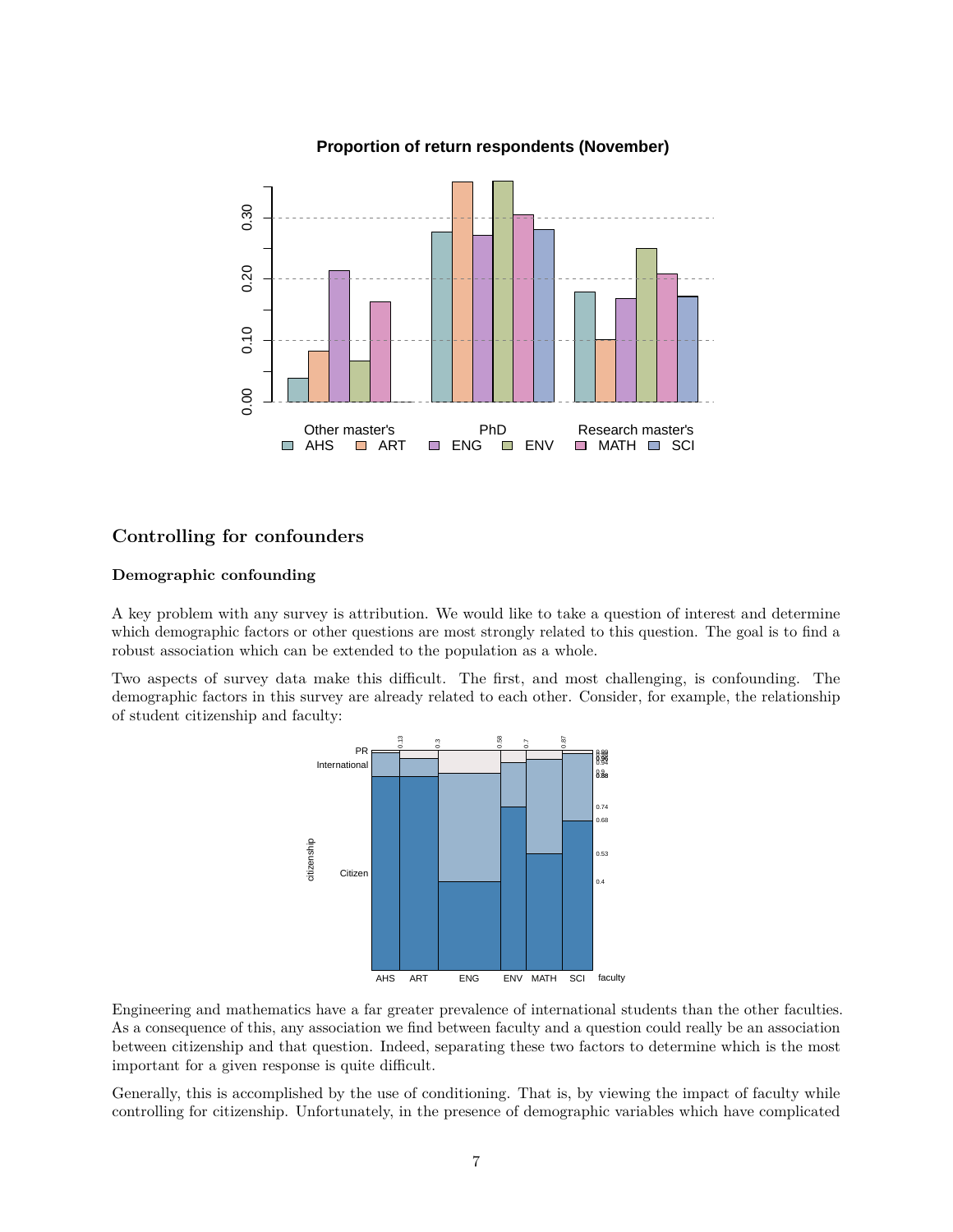associations among each other, this can lead to problems. Consider, for example, the relationship between a respondent's race and ethnicity and their faculty of study.



We would like to measure the effect of one while controlling the other, but we have a slight problem. Look at the first column of this eikosogram, and note that not a single respondent who identified as Black and their faculty is science. As a result of this, even though we may, mathematically, be able to estimate what we think a Black science student thinks of the questions on this survey, we have no actual data with which to base that result. Even if we control well, we will have this problem repeat itself again and again. That is, there will be subgroups of respondents for whom we have no observations.

In order to solve this problem, we need to think additively. Rather than removing and separating small groups of individuals to look at the way they work, we want to group similar students to create a few groups of students with meaningful things in common. The way this is done is some rather complex math, and a primer is in the appendix, but the end result of this process (clustering on the main dimensions of a multiple correspondence analysis) are four groups of students. Using eikosograms, we can examine the distributions of students in each.

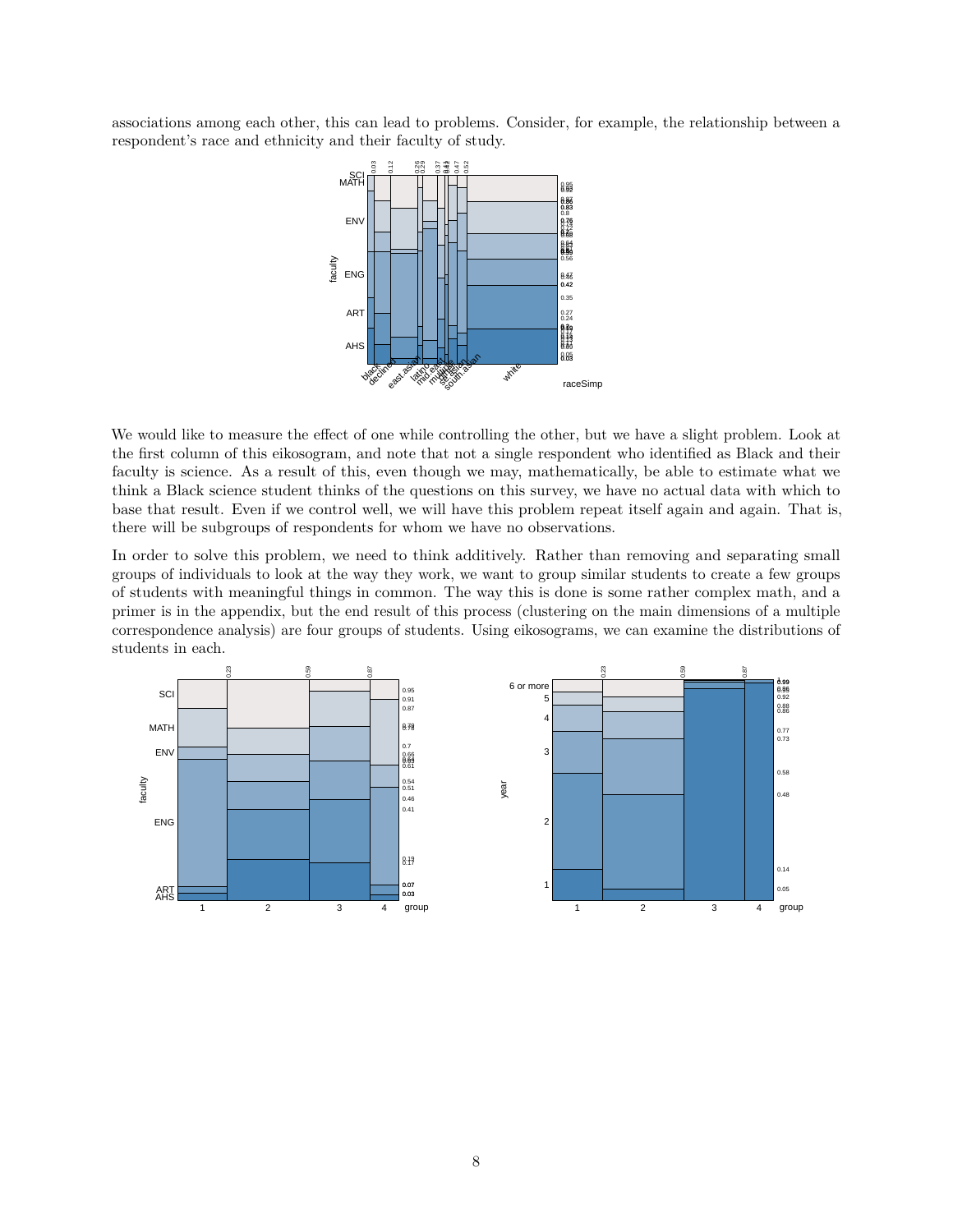

This series of plots leads to some quick demographic descriptions of each group:

- 1. Group one is primarily upper year, non-white, international PhD students in STEM faculties, particularly engineering and math
- 2. Group two is primarily upper year, white, domestic PhD students in non-STEM faculties
- 3. Group three is primarily first year, white, domestic master's students in non-STEM faculties
- 4. Group four is primarily first year, non-white, international master's students in STEM faculties, particularly engineering and math.

These stark demographic differences provide a means by which many broad questions of interest might be addressed by the comparison of these groups. If, for example, we wanted to look at the impacts of COVID on STEM students compared to non-STEM students, we can compare the responses within groups one and four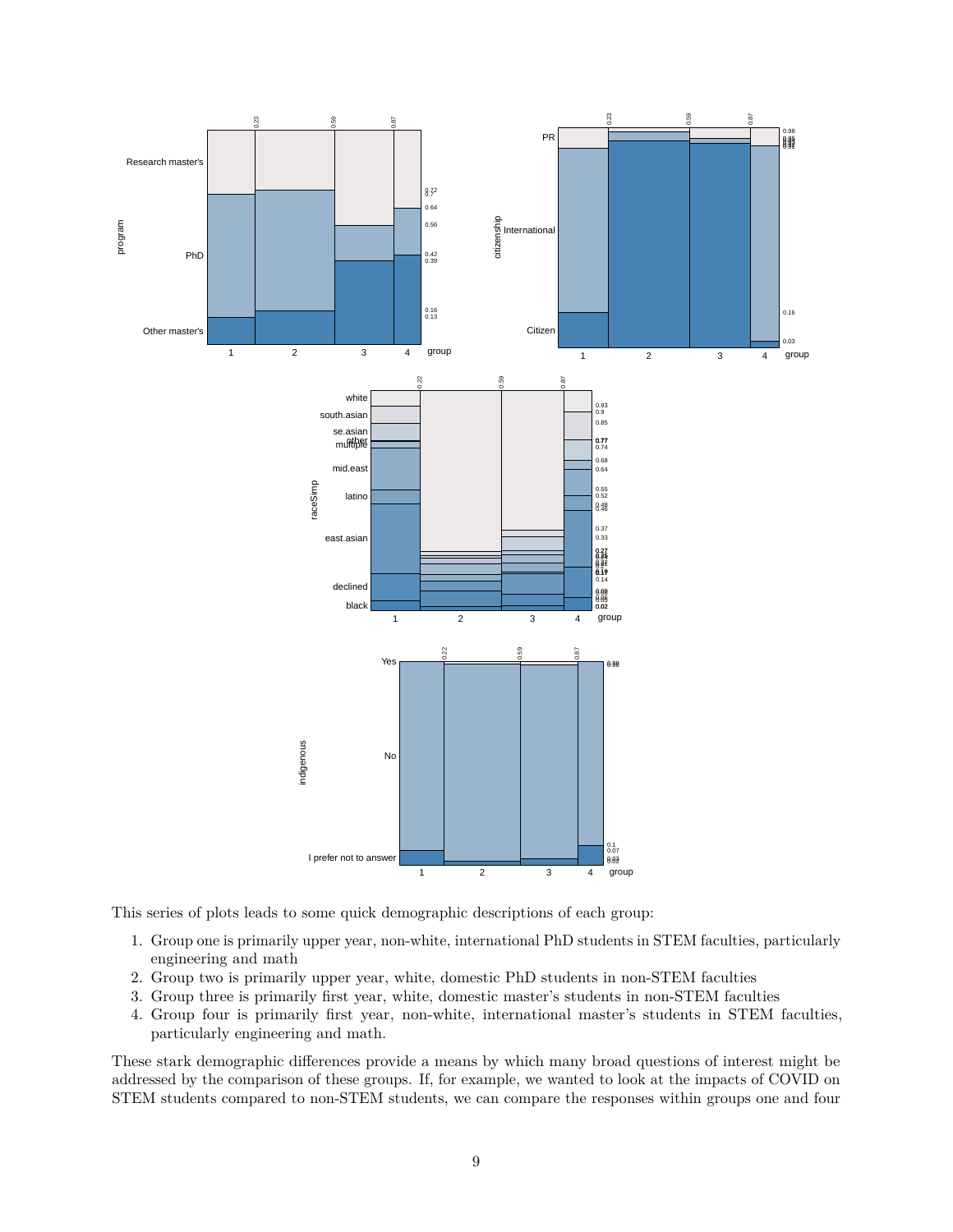to those of two and three. If we wanted to perform this comparison only for first years, we could compare group three to group four. For upper years? We can compare one and two. By such comparisons, a great deal can be learned with a relatively small number of groups kept in mind.

Notice that certain comparisons cannot be made with these groups. For example, we cannot separate STEM and international students. These comparisons are exactly those which are difficult to perform given the structure of our data due to groups which were not sampled or which are uncommon, and so are restrictions which would be present under any analysis.

To demonstrate the predictive and descriptive power of these groups, consider the example of viewing the distribution of where students are living by these groupings.



Figure 1: Residence by group (Group 1: international, non-white, upper-year PhD students in engineering and math; Group 2: domestic, white, upper-year PhD students not in engineering or math; Group 3: domestic, white, first year master's students not in engineering or math; Group 4: international, first year master's students in engineering and math)

By comparing groups three and four to groups one and two, we can immediately surmise that first year students are much less likely to be in the KW region than upper year students. Furthermore, by noting that group three is dominated by domestic first year students and group four by international first years, we can explain almost entirely the important difference in whether first year students are living abroad or in Canada. By noting that the final group is dominated by engineering and mathematics students, we can gain a final piece of useful insight: a majority of international STEM first years are not living in Canada, and may never have. This has important implications for the administration of funding and employment for these students.

Additionally, we might note that the group that is most likely to still be present in KW is that of upper year international STEM students. This has immediate implications for planned programming which may be organized for the immediate end of lock down measures.

It must be stressed that this example of the groupings being right should not be taken to imply that these groupings will not account for all differences present in the responses of students. They are, ultimately, still a limited tool. However, by condensing the largest differences in nine demographic variables into a single variable indicating membership to one of four groups, they provide a means by which our analysis of the data might be cohesive and narrative in nature.

Rather than a series of simple comparisons between a pair of questions or demographic variables, we have the opportunity to learn more about these four artificial groupings which seem to capture important demographic differences. This report aims to learn about these groups, rather than focus narrowly on any one demographic variable. More detailed analysis of any of these, of course, might still provide additional insight on top of this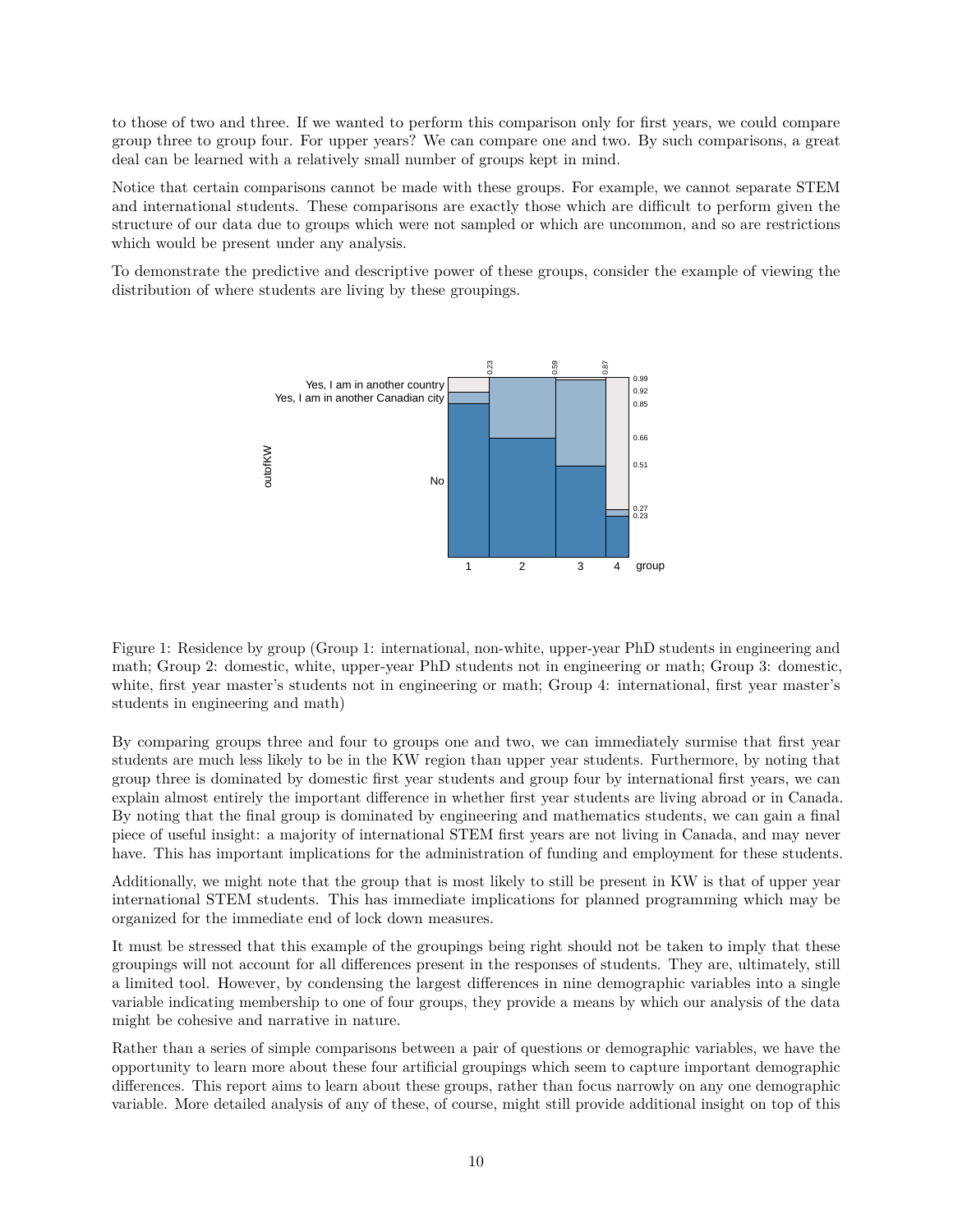summary.

# **Key findings**

## **Finance**

- a greater proportion of students across faculties reported decreased income than in the April survey
- group four (international first years in engineering and math) were mostly likely to report a decrease in income
- first year students and students in their fifth year or above were more likely to report decreased income
- international students were more likely to report decreased income
- the most common reason for income reduction was a depletion of savings
- groups one and four (international non-white students in engineering and math) were most likely to cite funding concerns
- first year students were most likely to cite quitting as a reason for decreased income

# **Academics**

- upper year students are more likely to have experienced setbacks, and typically have experienced setbacks of a greater number of terms
- a majority of students have been setback by two terms or fewer
- among respondents unsatisfied with their work from home situation, a lack of daily structure and inappropriate workspace were the most cited reasons
- respondents requiring lab equipment found the reduction in hours the primary hindrance across all groups
- international students experienced poorer communication in online administered courses
- first year students felt that feedback, support, and discussion in online courses was poor

## **TAs**

- international first years in engineering and mathematics are much less likely to receive a TAship than other groups
- across all groups, students find being a TA more challenging online
- the most cited challenges to online TA work were issues providing guidance to students, time spent answering emails, and the difficulty communicating with students
- international students were much more likely to cite work converting course material to an online format as a challenge

## **Supervisors**

- most students report no change in their supervisor relationship
- groups one and four (international STEM students) were much more likely to cite poorly communicated expectations as a problem between them and their supervisor
- group four (first year, international, STEM master's students) was much more likely to cite personal priorities they placed above their supervisor relationship, while group two (upper year, domestic, non-STEM PhD students) was much more likely to cite supervisor priorities being placed above them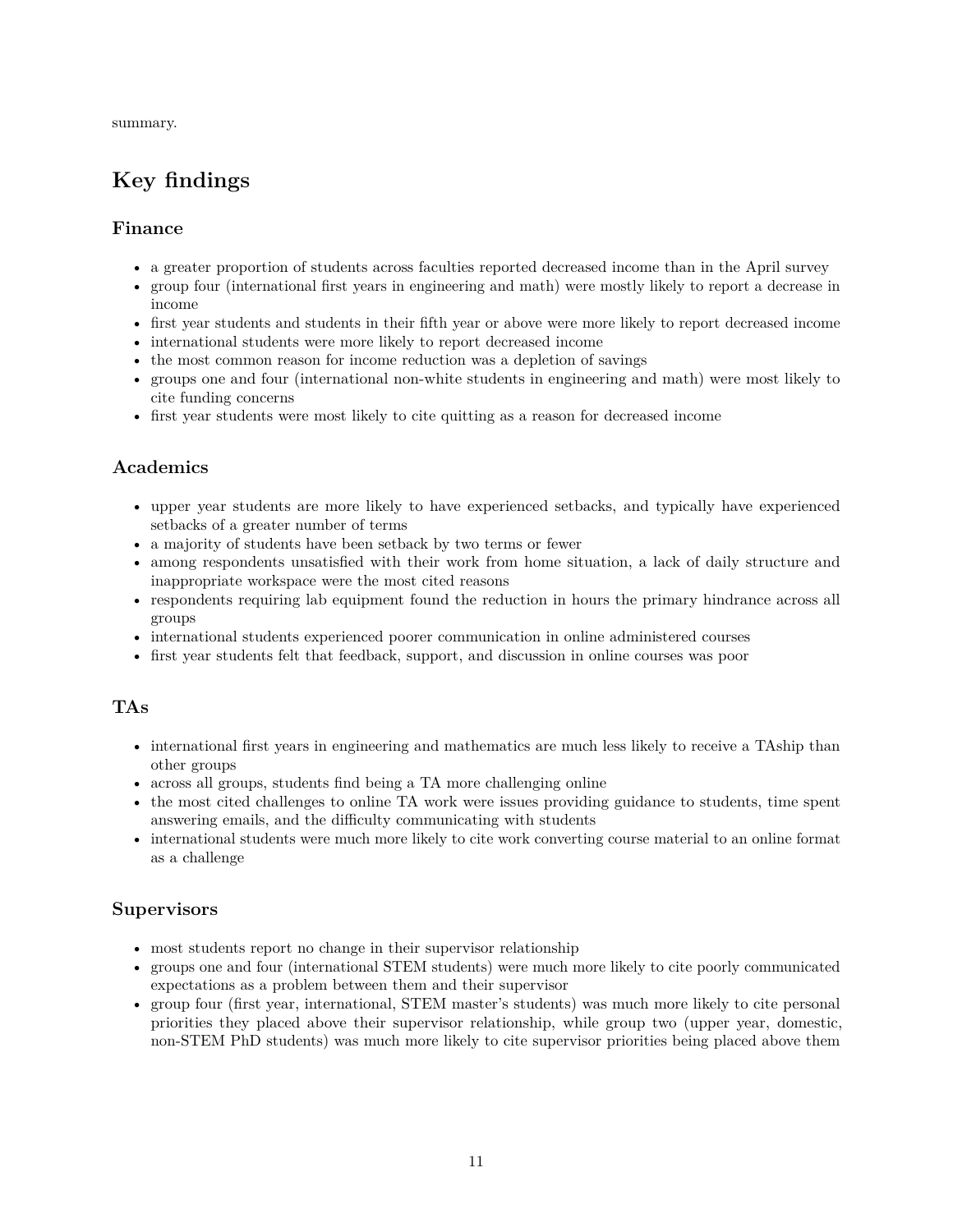# **Wellbeing**

- student mental health has deteriorated somewhat since April: more students state a significant decline in their wellbeing has occurred
- a lack of physical activity and social contact were top contributors to this across all groups
- upper year students were more concerned with their progress than first years, and first years were more concerned with course administration
- international and non-white students were slightly more likely to have cited income changes and discrimination as a cause of mental decline
- domestic students tended to be more concerned about friends and networking, while international students were more concerned about funding

## **Supports**

- in general, few people apply to supports relative to the number of people aware of them
- financial supports are less well known and less used than other supports

# **Finances**

The groups are not the only interesting avenue for analysis, however. Consider the repeated measures presented by the repeat respondents on finances. In both surveys, questions were asked about the change in income experienced by students. The barplot below presents a comparison of the responses for repeat respondents, weighted to reflect the difference in the distribution of demographics from April to November.



#### **Weighted income change for repeat respondents**

This plot indicates two things. The first is that students which did not experience an income change in the April survey are more likely to have had a change in income by November. The second is that more of these students increased their income than experienced a decrease. Viewing those decreases: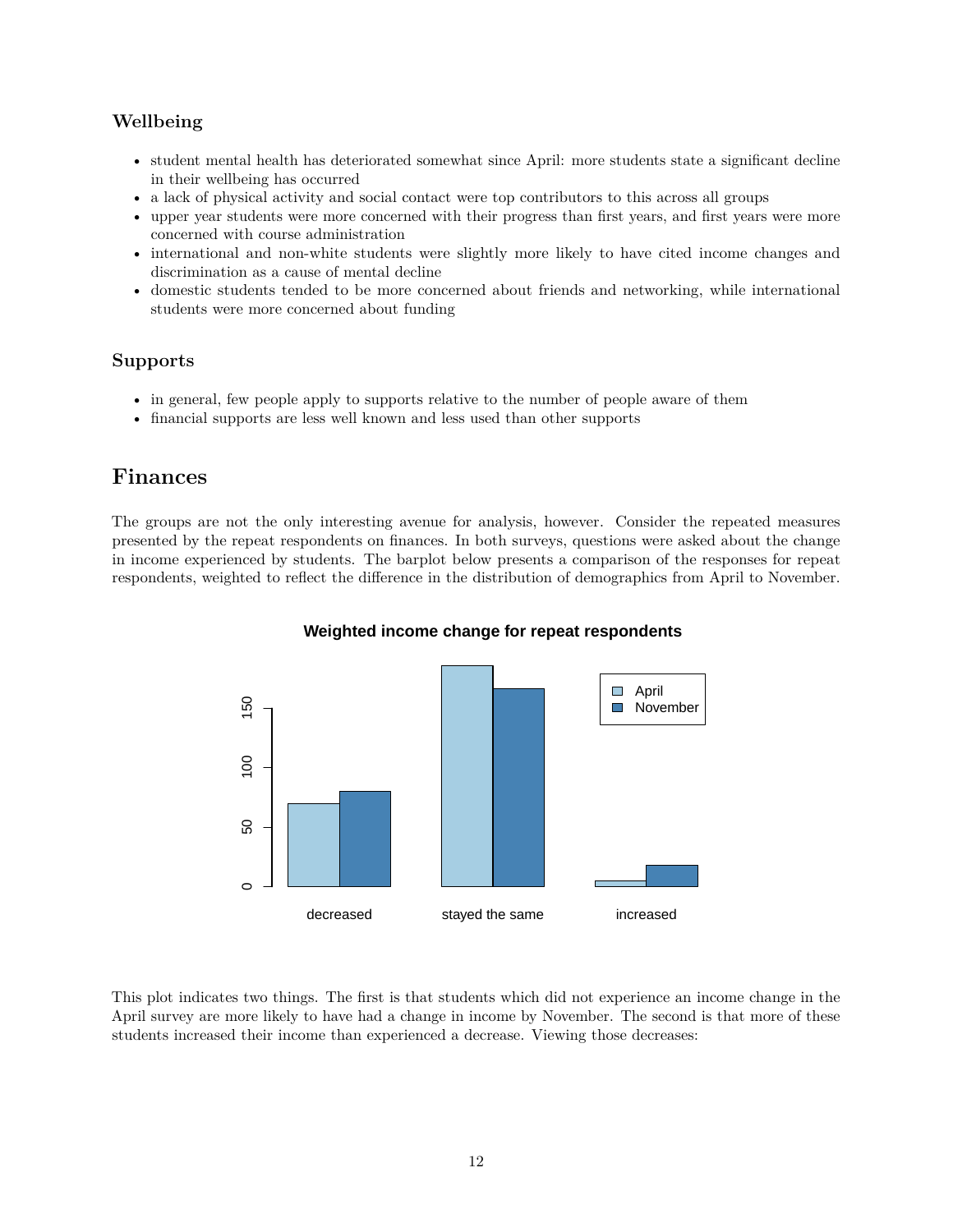

### **Weighted income decrease for repeat respondents**

A stark difference is apparent. Those that had a decreased income in November were most likely to have lost a quarter to half of their income, while in April the plurality lost less than a quarter. Note the small sample sizes present in this plot should give pause. Extending these results, from a non-random sample, to the general student body should be done only cautiously.

We can now look at these answers across both surveys for the entirety of respondents.



#### **Income change since March**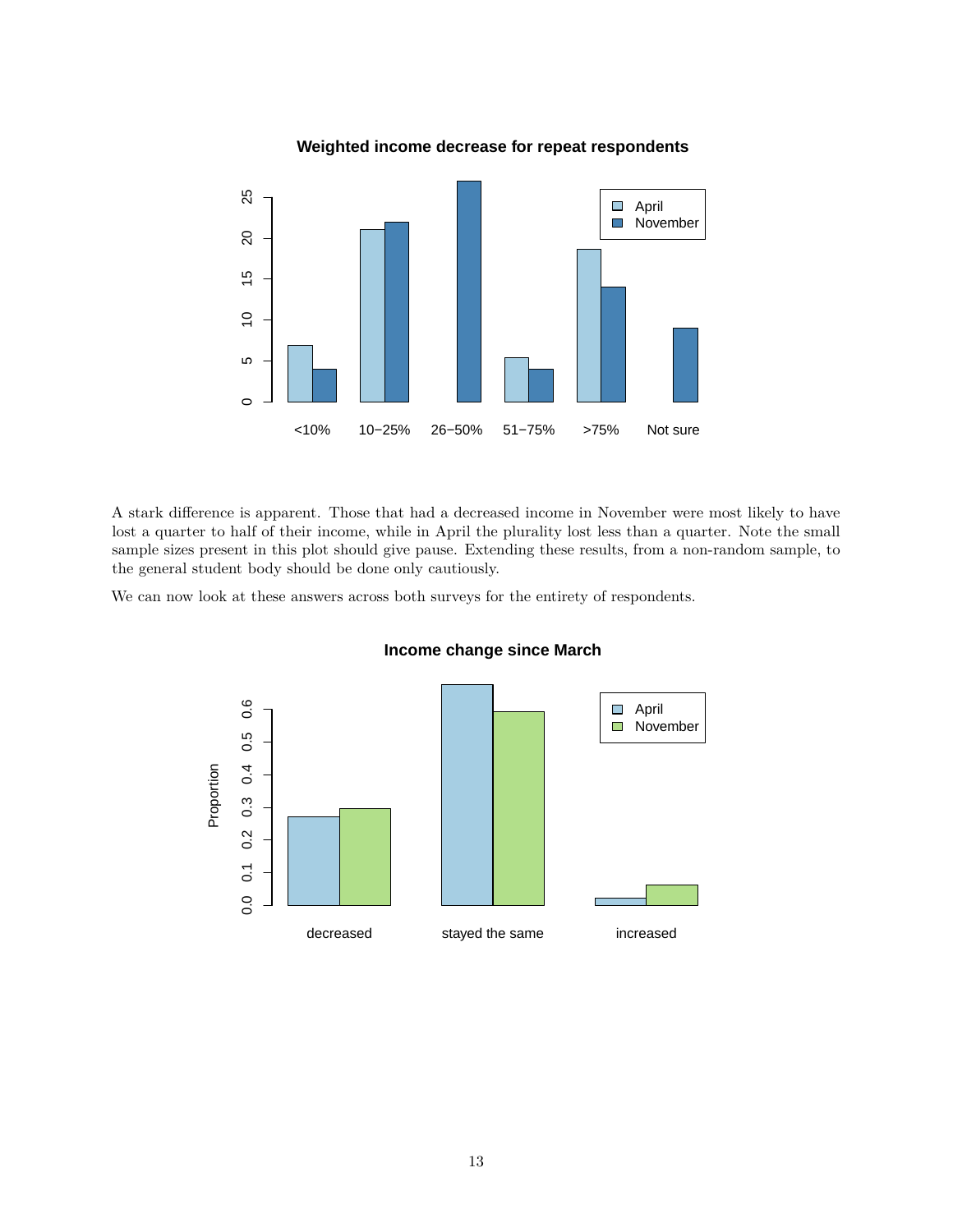

These do not tell much of a different story, though we can see that repeat respondents appear to have fared better than the average respondent in the November survey, being less likely to report to a loss of more than 75% of their income.

We can now compare the changes across our four demographic groups.



Figure 2: Income change by group (Group 1: international, non-white, upper-year PhD students in engineering and math; Group 2: domestic, white, upper-year PhD students not in engineering or math; Group 3: domestic, white, first year master's students not in engineering or math; Group 4: international, first year master's students in engineering and math)

Recall the composition of these groups: the first two are primarily students who have been at Waterloo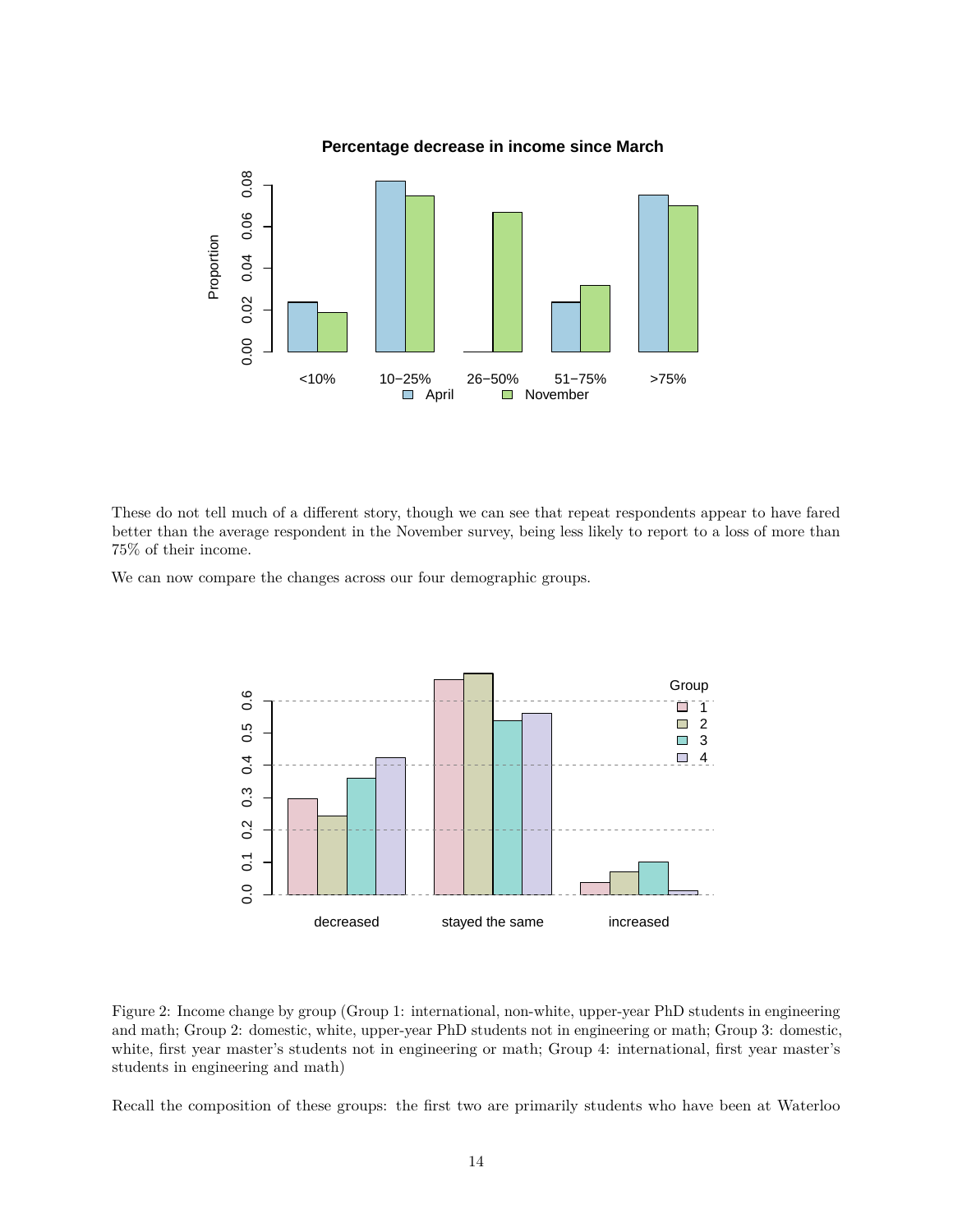for more than a year, the second and third are primarily domestic students, and the first and fourth are dominated by engineering and mathematics students. The above bars show quite clearly that citizens have fared somewhat better than international students, but it seems the most salient effect is that of the year into program. Viewing the first two groups of bars, it is clear that the students who are in their first year are far more likely to have experienced a loss of income, while those who are several years in are much more likely to have experienced no change. Across all groups, more than half of respondents reported no income change since March due to lockdown measures.

Indeed, the year into one's program appears to be the main determinant of their income change, as can be seen below.



First year and students beyond their fourth year of study are much more likely to have had a decrease in income than those in their second to fourth terms.

We need not wonder about the reasons for this pattern, however, as respondents provided information on the reasons for their lost income, which we can view across our groups.

The shortened names here stand, respectively, for the eight responses:

- 1. savings used to supplement income depleted
- 2. did not obtain a planned position
- 3. being laid off
- 4. reduction in family income
- 5. reduction in scholastic funding
- 6. reduction in earnings at work
- 7. quitting a job
- 8. changing jobs at the same employer to a lower-paid position

We can see that the proportion of respondents reporting these income changes varies widely between the groups. Across all groups, the depletion of savings was a critical reason for a decreased income. Indeed, it is the top reason for all groups except group three, which experienced changes in planned jobs and layoffs at a much higher rate than the others. We might also note that groups three and four, the first year students, tend to have experienced business-related and economic reasons at a higher rate than their upper-year peers. This can be seen by viewing the major factors they reported for the loss of their income.

Where the labels here are, respectively, shorthand for the reported factors:

- 1. change in life circumstances during the pandemic
- 2. business impacts of public health measures
- 3. mental health reasons
- 4. impacts within family and personal networks
- 5. physical health reasons
- 6. discomfort with exposure risk
- 7. increased caregiving duties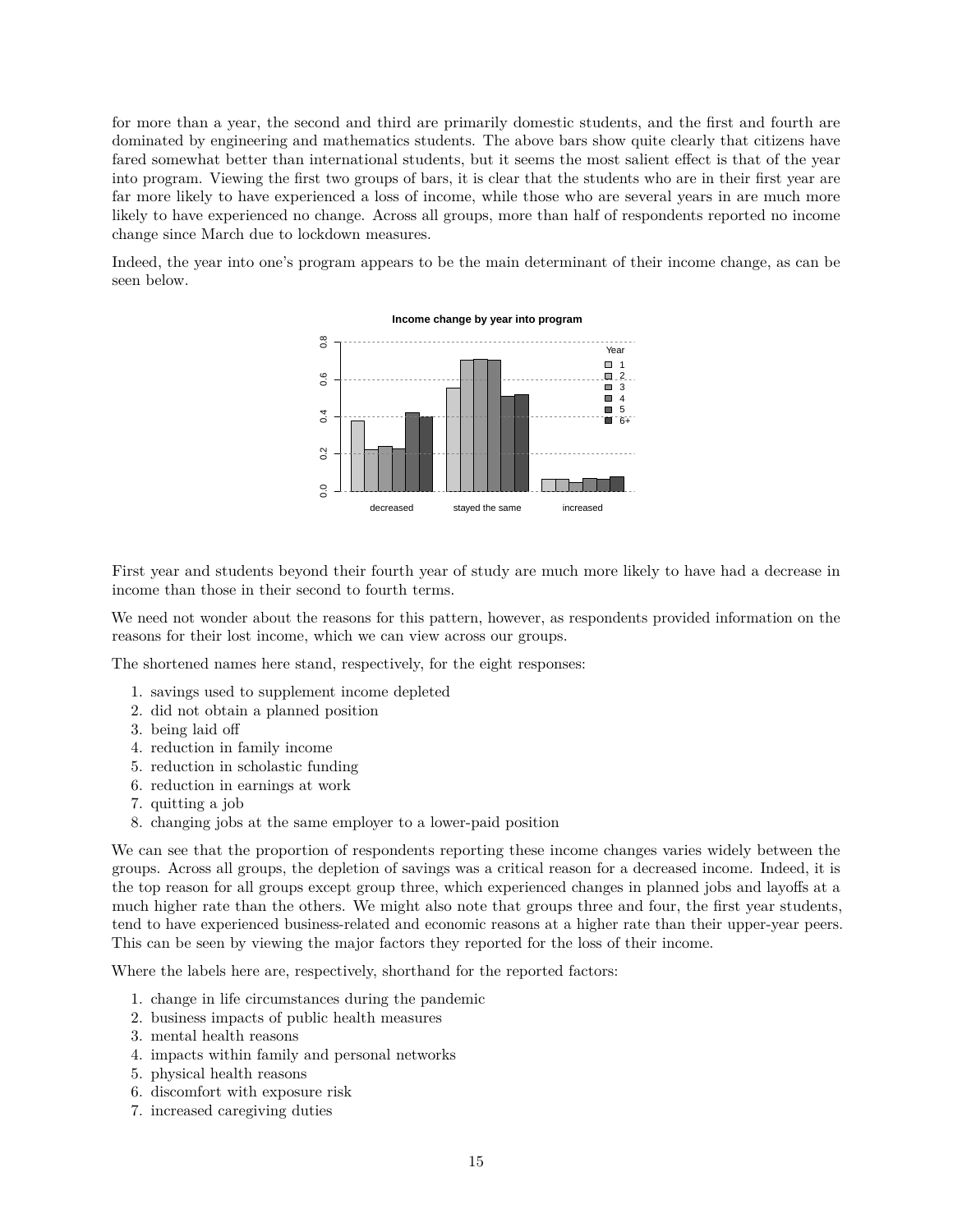

Figure 3: Income decrease reasons given by group (Group 1: international, non-white, upper-year PhD students in engineering and math; Group 2: domestic, white, upper-year PhD students not in engineering or math; Group 3: domestic, white, first year master's students not in engineering or math; Group 4: international, first year master's students in engineering and math)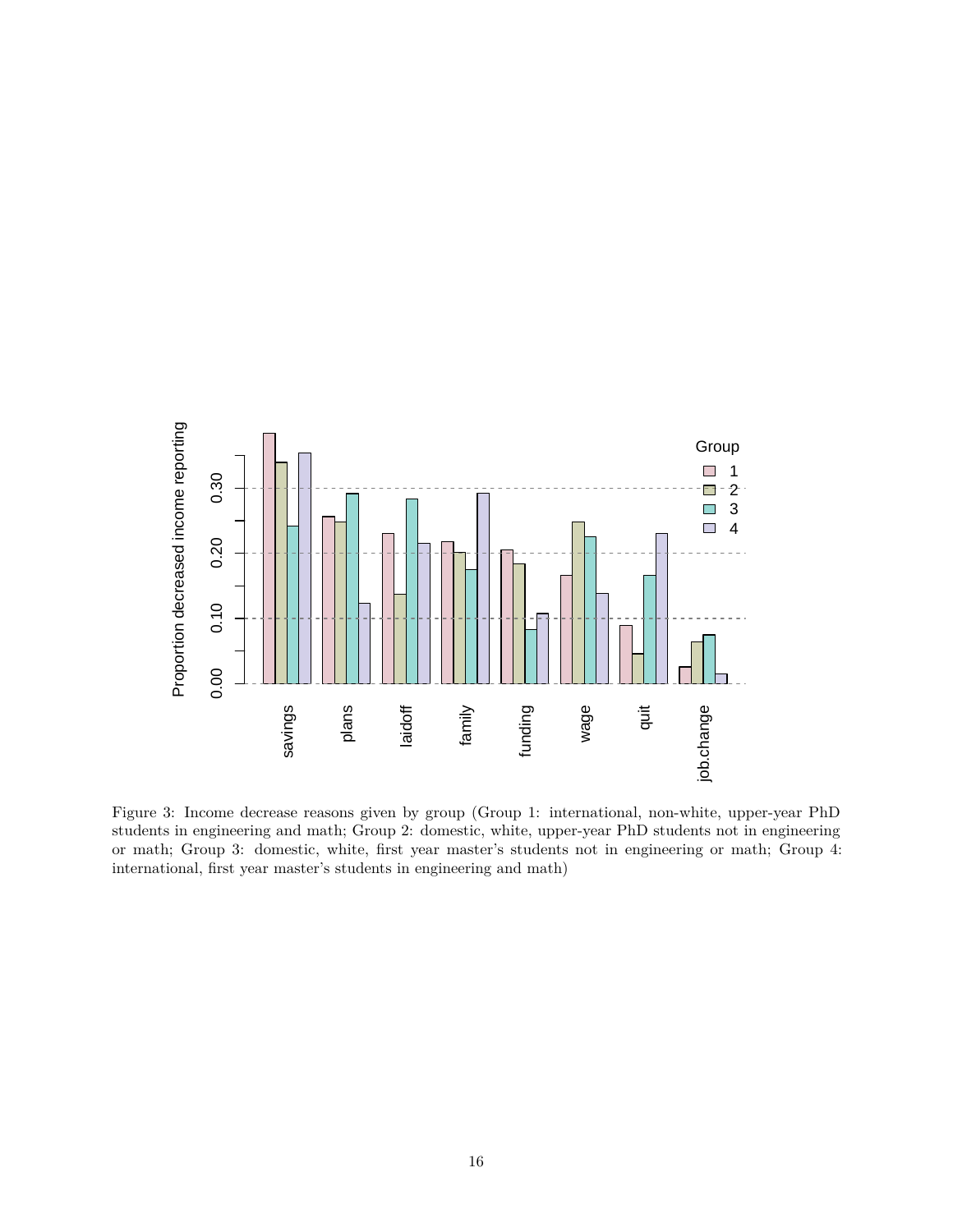

Figure 4: Income factors given by group (Group 1: international, non-white, upper-year PhD students in engineering and math; Group 2: domestic, white, upper-year PhD students not in engineering or math; Group 3: domestic, white, first year master's students not in engineering or math; Group 4: international, first year master's students in engineering and math)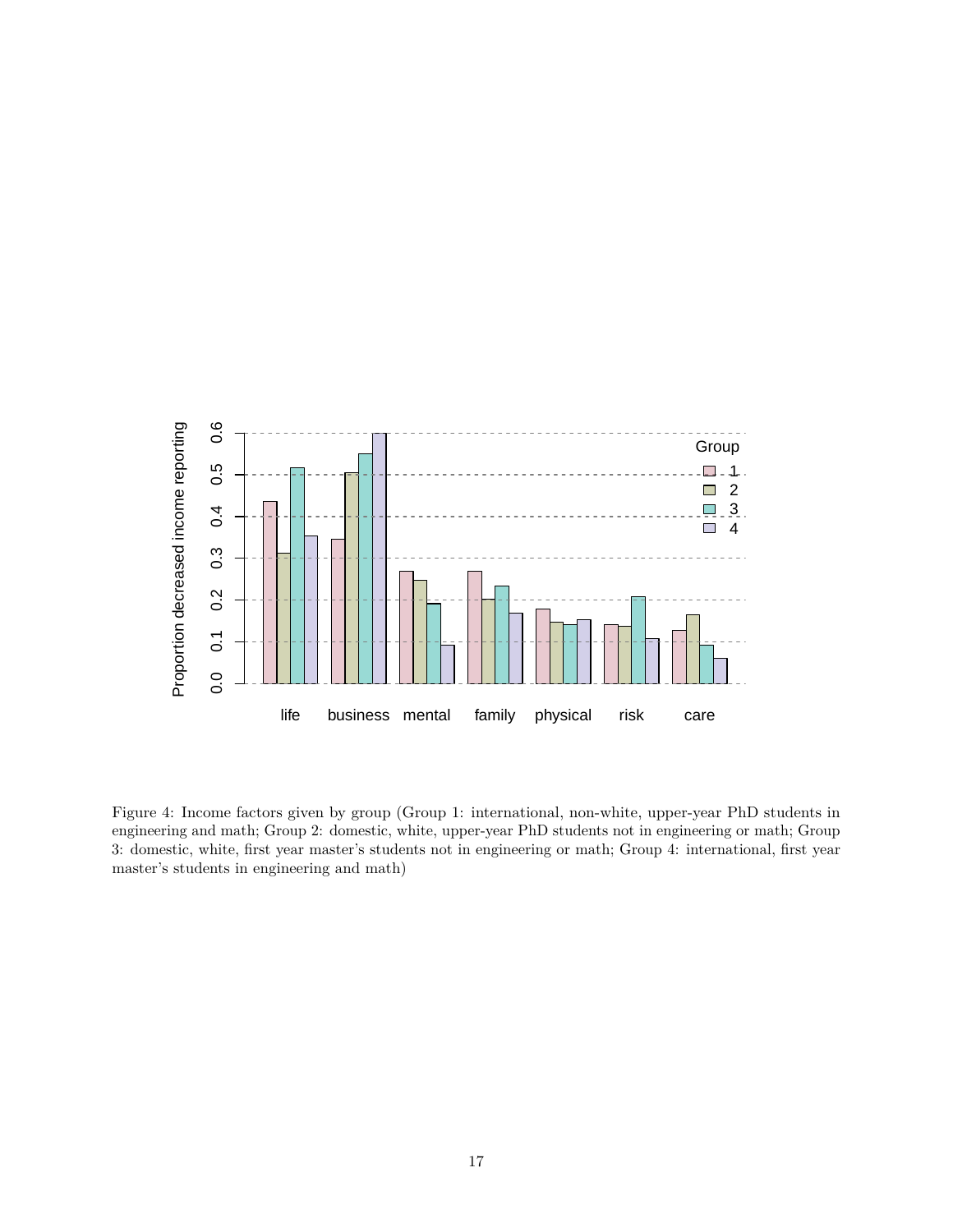We can see that life and business factors dominate among the first year students in groups three and four. One might hypothesize that many of these students started their graduate programs as a result of these factors. Changing life circumstances, layoffs, and worsened job conditions alongside the flexibility to gain a degree from an internationally-recognized Canadian institution completely online may have encouraged these individuals to pursue graduate degrees. Such a trend, while it speaks to an aspirational struggle all of us can relate to, suggests incoming graduate students with different goals and needs than a typical year.

# **Academic plans**

Recall our breakdown of groups by program type:



Some of the following analyses are primarily of conditional questions which will address certain subgroups specifically based on their program. It is useful to keep the above picture in mind when these questions are analyzed.

First, however, the general question of setbacks experienced by students was posed, and the groups responded thus:



Figure 5: Setback by group (Group 1: international, non-white, upper-year PhD students in engineering and math; Group 2: domestic, white, upper-year PhD students not in engineering or math; Group 3: domestic, white, first year master's students not in engineering or math; Group 4: international, first year master's students in engineering and math)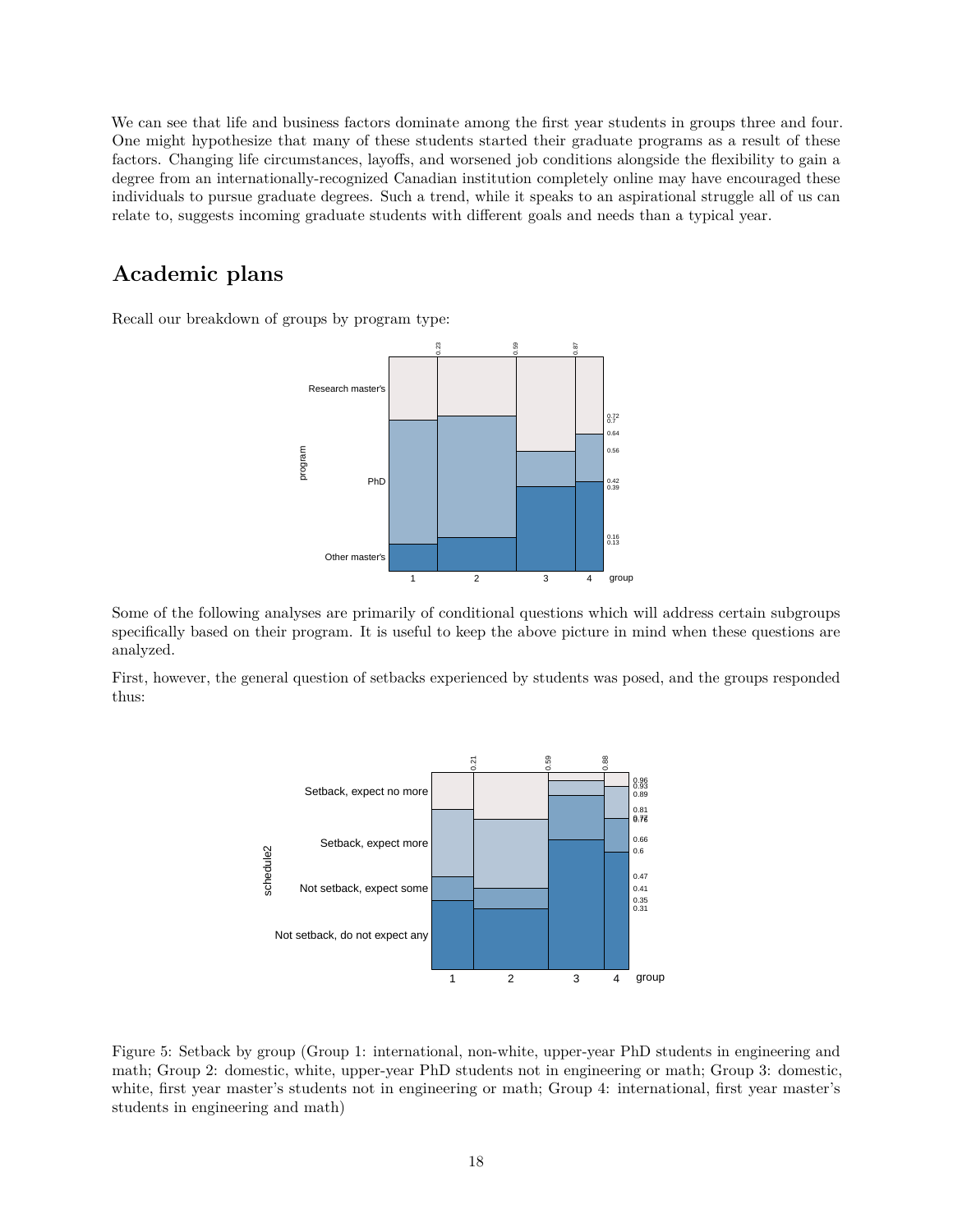Unsurprisingly, the groups dominated by first year students have yet to experience setbacks, though this may be true of most students that are so fresh in their programs. Just over half of the upper year students are reporting setbacks, with almost a third expecting more setbacks in the future. Contrast this with the first year groups, who are largely optimistic and anticipate no setbacks to their program schedule.

Despite this, it seems that across all groups, those that have experienced, or expect to experience, a setback do not anticipate that they will be setback more than one term.

![](_page_18_Figure_2.jpeg)

Figure 6: Amount setback by group (Group 1: international, non-white, upper-year PhD students in engineering and math; Group 2: domestic, white, upper-year PhD students not in engineering or math; Group 3: domestic, white, first year master's students not in engineering or math; Group 4: international, first year master's students in engineering and math)

Again, first years are more optimistic (or perhaps naive) than upper years, but most students expect the setbacks in their program to be minimal and two terms at most.

When asked about their satisfaction with their workspace, there are less distinct differences between the groups.

![](_page_18_Figure_6.jpeg)

Figure 7: Work from home satisfactory by group (Group 1: international, non-white, upper-year PhD students in engineering and math; Group 2: domestic, white, upper-year PhD students not in engineering or math; Group 3: domestic, white, first year master's students not in engineering or math; Group 4: international, first year master's students in engineering and math)

Students seem split across all groups, with a slight tendency to disagree for groups one and four (primarily international STEM students). When asked about the factors causing dissatisfaction: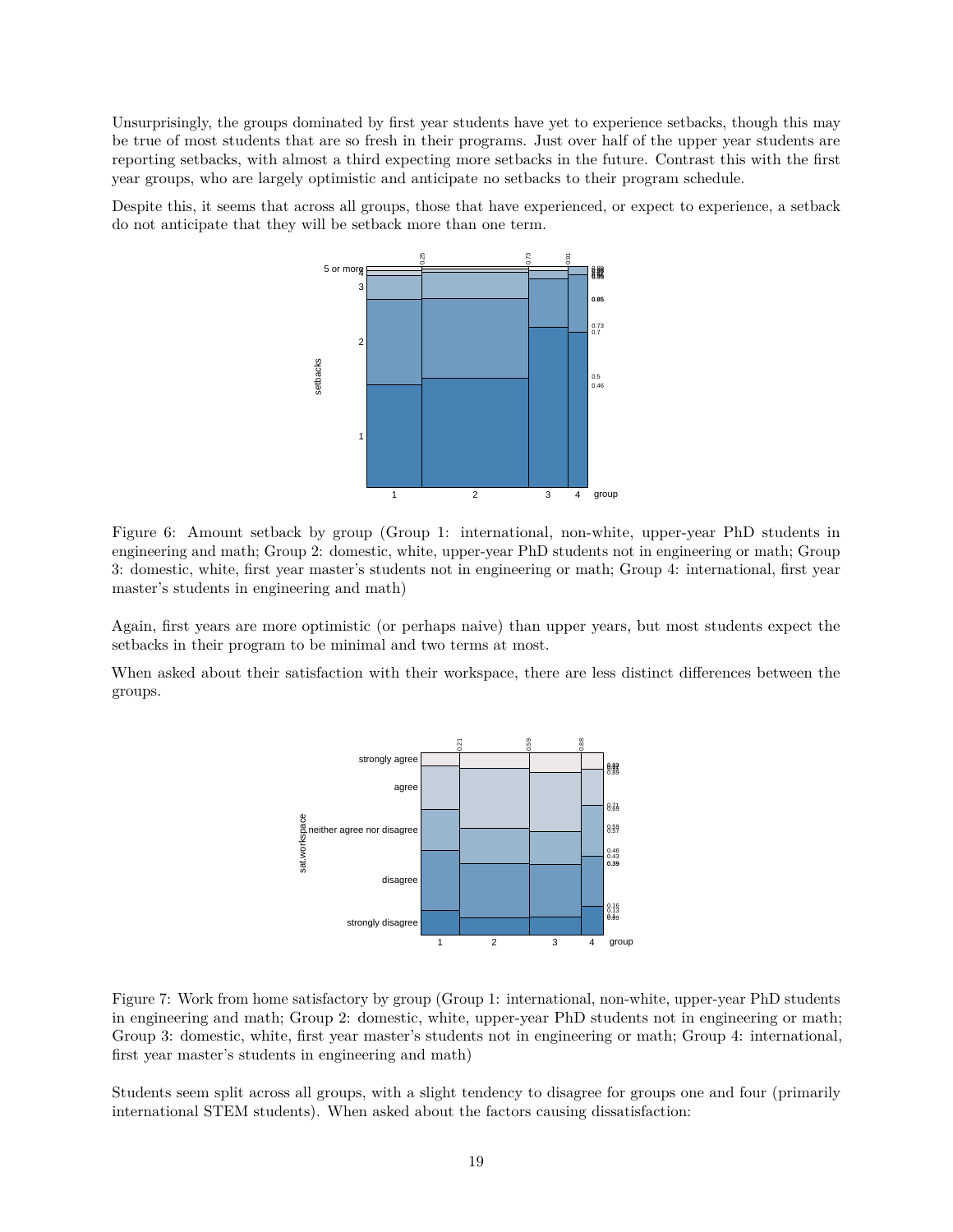![](_page_19_Figure_0.jpeg)

Figure 8: Work from home factors by group (Group 1: international, non-white, upper-year PhD students in engineering and math; Group 2: domestic, white, upper-year PhD students not in engineering or math; Group 3: domestic, white, first year master's students not in engineering or math; Group 4: international, first year master's students in engineering and math)

The above categories are abbreviations of:

- 1. lack of a structured work day
- 2. lack of an appropriate work space
- 3. accommodation reasons
- 4. roommate or family issues
- 5. caregiving duties

We can see that the dominant factor, reported by a majority of those experiencing dissatisfaction across all groups, is the loss of structure in their work day, followed reasonably closely by the lack of a dedicated workspace. Unfortunately, these barriers to productive work seem to be a necessary consequence of the restriction of social engagement followed by governments in the response to the pandemic.

The following questions, about equipment and lab access, were posed only to PhD and research master's students. Remembering our breakdown of the groups by program, we should pay extra attention to the response of the first two groups to these questions, as these groups were dominated by research students. First, students were asked if they require specific, non-lab, equipment for their research.

Most students across most groups, do not require any such equipment. Those who did, however, had the following challenges related to accessing this equipment.

While the need to access equipment is spread roughly evenly across groups, there are some clear patterns by group present in these responses. International students in engineering and mathematics in group one rate the reduced hours and closure of campus as their key gripes, while citizens of other faculties in group two seem to be experiencing fewer difficulties overall. Viewing the access to lab-specific equipment by surveying students if they require labs:

We see most students do not require labs for their research, with group one having the greatest dependence and group three the least. The factors affecting lab access were then given by the respondents that require this equipment.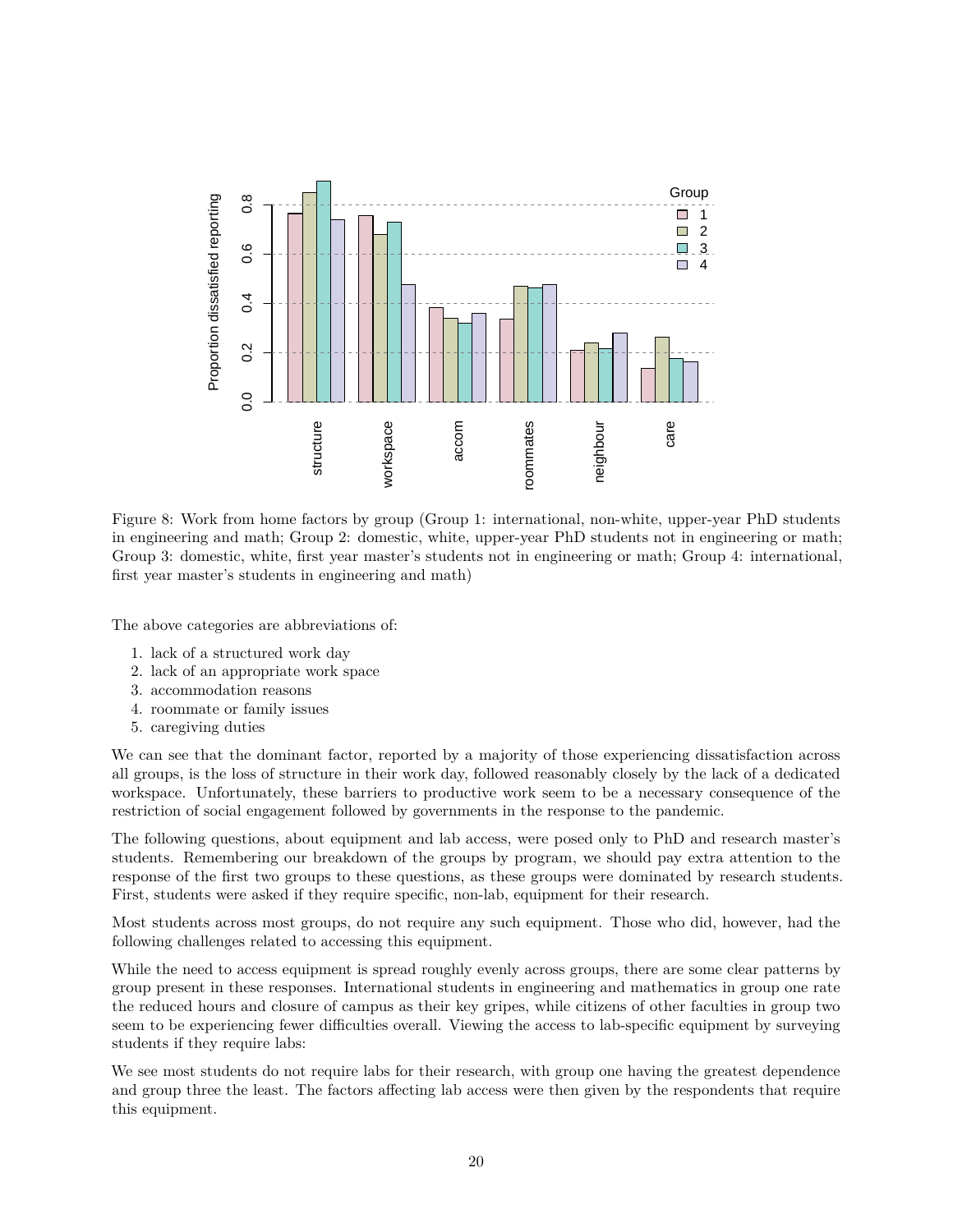![](_page_20_Figure_0.jpeg)

Figure 9: Equipment use by group (Group 1: international, non-white, upper-year PhD students in engineering and math; Group 2: domestic, white, upper-year PhD students not in engineering or math; Group 3: domestic, white, first year master's students not in engineering or math; Group 4: international, first year master's students in engineering and math)

![](_page_20_Figure_2.jpeg)

Figure 10: Equipment challenges by group (Group 1: international, non-white, upper-year PhD students in engineering and math; Group 2: domestic, white, upper-year PhD students not in engineering or math; Group 3: domestic, white, first year master's students not in engineering or math; Group 4: international, first year master's students in engineering and math)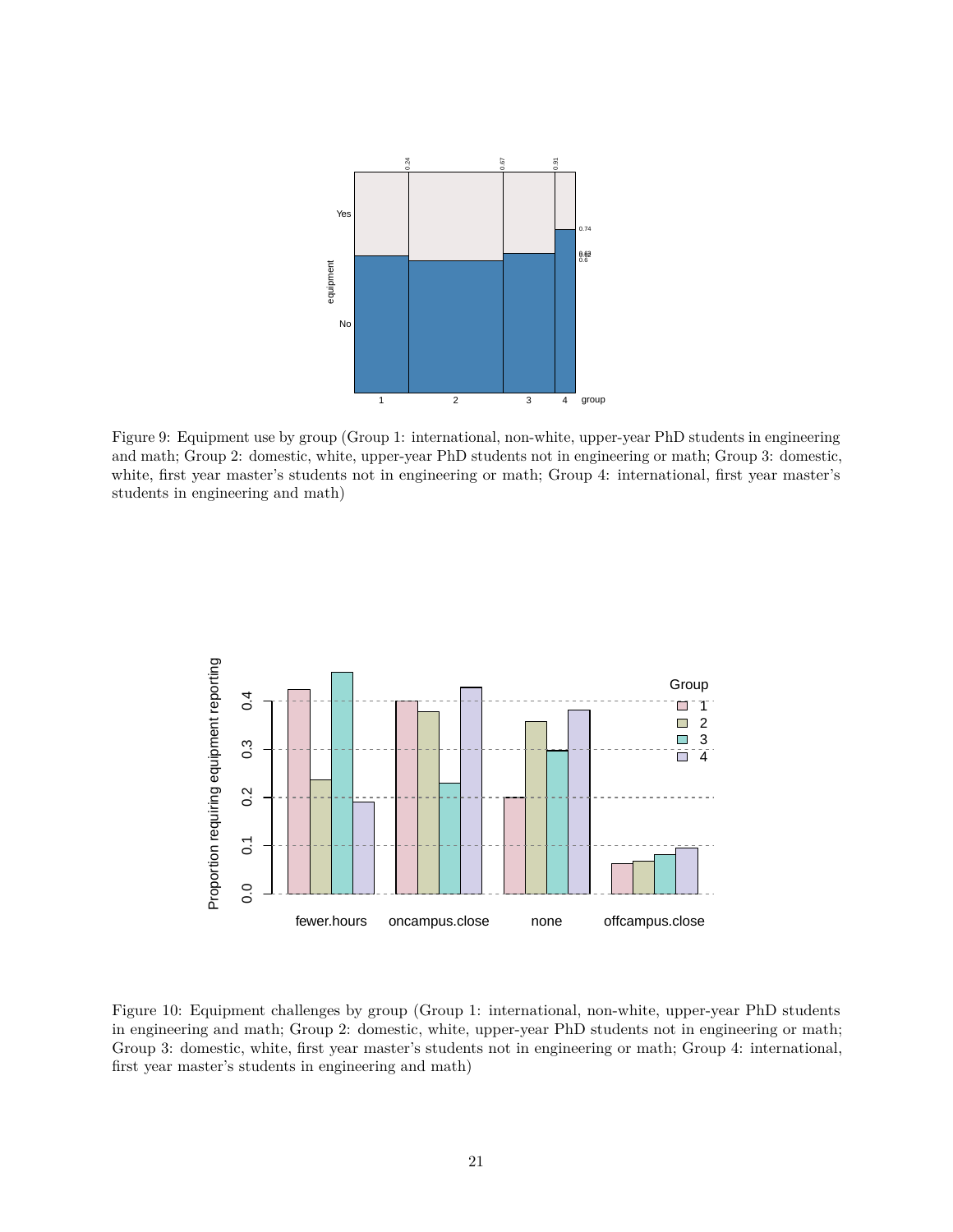![](_page_21_Figure_0.jpeg)

Figure 11: Lab use by group (Group 1: international, non-white, upper-year PhD students in engineering and math; Group 2: domestic, white, upper-year PhD students not in engineering or math; Group 3: domestic, white, first year master's students not in engineering or math; Group 4: international, first year master's students in engineering and math)

![](_page_21_Figure_2.jpeg)

Figure 12: Lab challenges by group (Group 1: international, non-white, upper-year PhD students in engineering and math; Group 2: domestic, white, upper-year PhD students not in engineering or math; Group 3: domestic, white, first year master's students not in engineering or math; Group 4: international, first year master's students in engineering and math)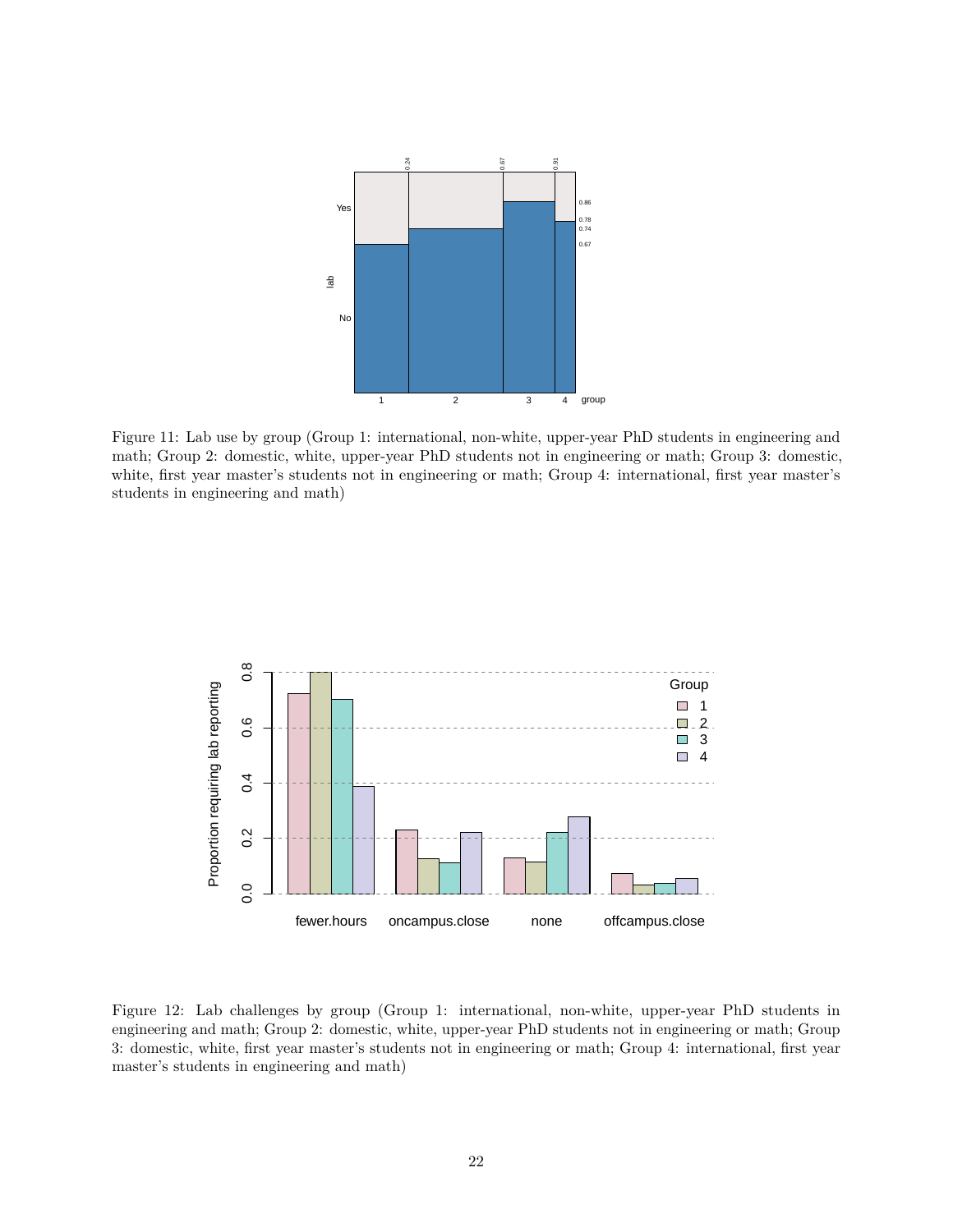Unlike the non-lab equipment, there is a clear problem primarily with the hours allowed in labs across all groups, and in particular one, two and three. Closures on and off campus seem to be far less relevant for lab access. Relating to research, students were asked about the impact of the pandemic on their thesis project plan.

![](_page_22_Figure_1.jpeg)

Figure 13: Thesis project changes by group (Group 1: international, non-white, upper-year PhD students in engineering and math; Group 2: domestic, white, upper-year PhD students not in engineering or math; Group 3: domestic, white, first year master's students not in engineering or math; Group 4: international, first year master's students in engineering and math)

Here we see the first year optimism once again, as groups three and four are more confident they will not need to adapt their thesis plan for the pandemic at all. For those who have already had their dreams of sticking to their original plan shattered, an additional question was asked to gauge their satisfaction with the changes that have been made:

![](_page_22_Figure_4.jpeg)

Figure 14: Project change satisfaction by group (Group 1: international, non-white, upper-year PhD students in engineering and math; Group 2: domestic, white, upper-year PhD students not in engineering or math; Group 3: domestic, white, first year master's students not in engineering or math; Group 4: international, first year master's students in engineering and math)

Generally, it seems groups two and three are more likely to be satisfied with the change in their thesis project plan. This could be a result of the largely domestic character of these groups or the large engineering representation in the others. A final question inquired about the completion of in-person milestones such as a co-op placement, practicum, or internship. First, we had to see which students have such milestones.

These programs seem to be more common outside of mathematics and engineering, as groups two and three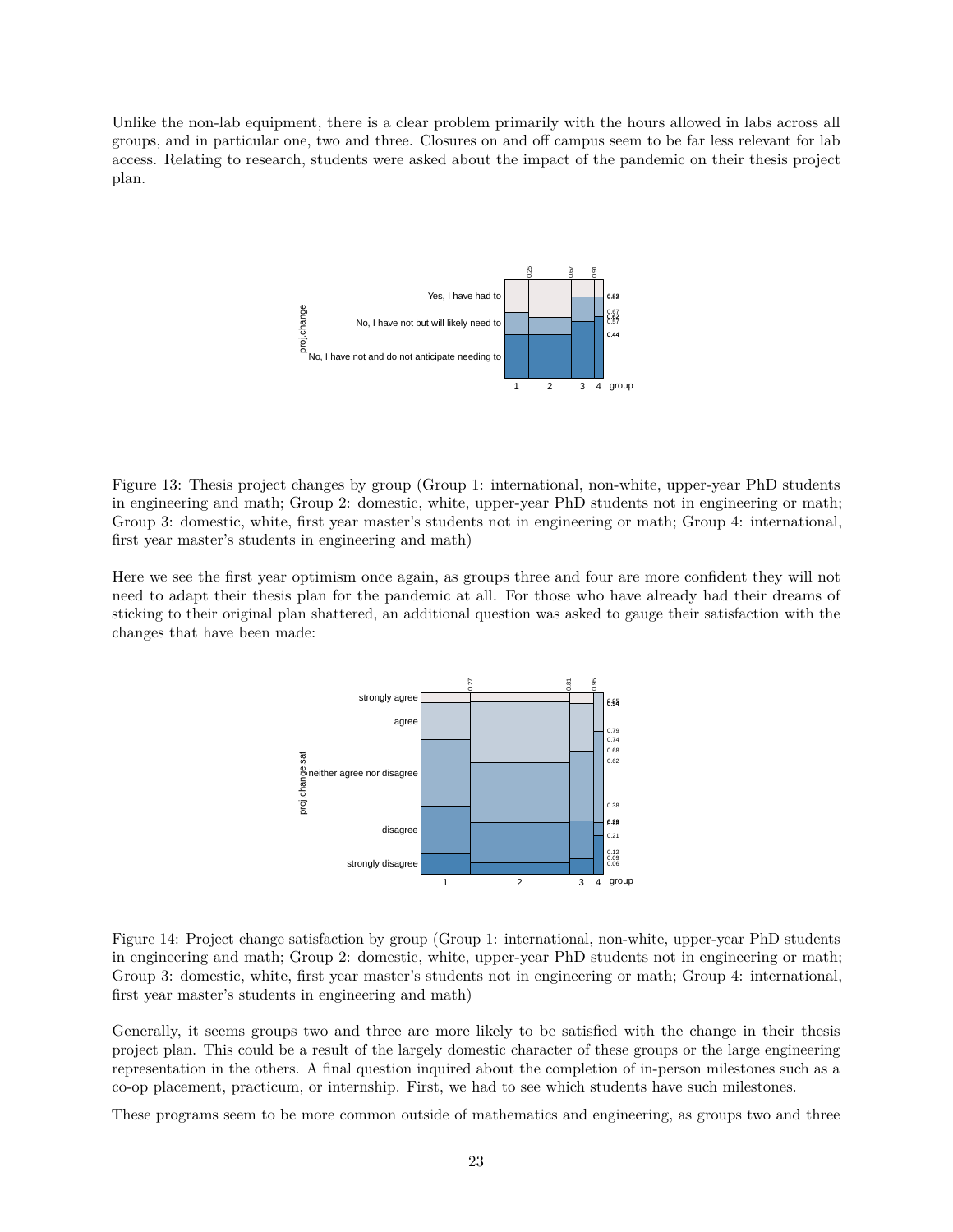![](_page_23_Figure_0.jpeg)

Figure 15: In person milestone requirement by group (Group 1: international, non-white, upper-year PhD students in engineering and math; Group 2: domestic, white, upper-year PhD students not in engineering or math; Group 3: domestic, white, first year master's students not in engineering or math; Group 4: international, first year master's students in engineering and math)

are more likely to require them. How many students that require these components have had to change them?

![](_page_23_Figure_3.jpeg)

Figure 16: In person milestone change by group (Group 1: international, non-white, upper-year PhD students in engineering and math; Group 2: domestic, white, upper-year PhD students not in engineering or math; Group 3: domestic, white, first year master's students not in engineering or math; Group 4: international, first year master's students in engineering and math)

While there is no difference in the proportion of respondents that have not, and do not expect, an interruption between the groups, we can see that most students that require such in-person milestones expect, or have already experienced, delays. Furthermore, the follow up questions for those who have already experienced delays and those that expect to experience delays indicate either neutrality or satisfaction with the changes.

A more universal set of questions involves the administration of courses. We begin by considering the fall 2020 term and checking the enrollment by group.

As might be expected, first year students in more course-focused programs are far more likely than upper year students to have been enrolled in classes, as indicated by the greater proportion of "Yes" responses in groups three and four. For those individuals who are enrolled, the next question was of their satisfaction.

There is a tendency in all groups towards neutrality or satisfaction with the adjustment of courses. For those who were dissatisfied, the primary reasons were then provided by respondents, and are shown in Figure 20.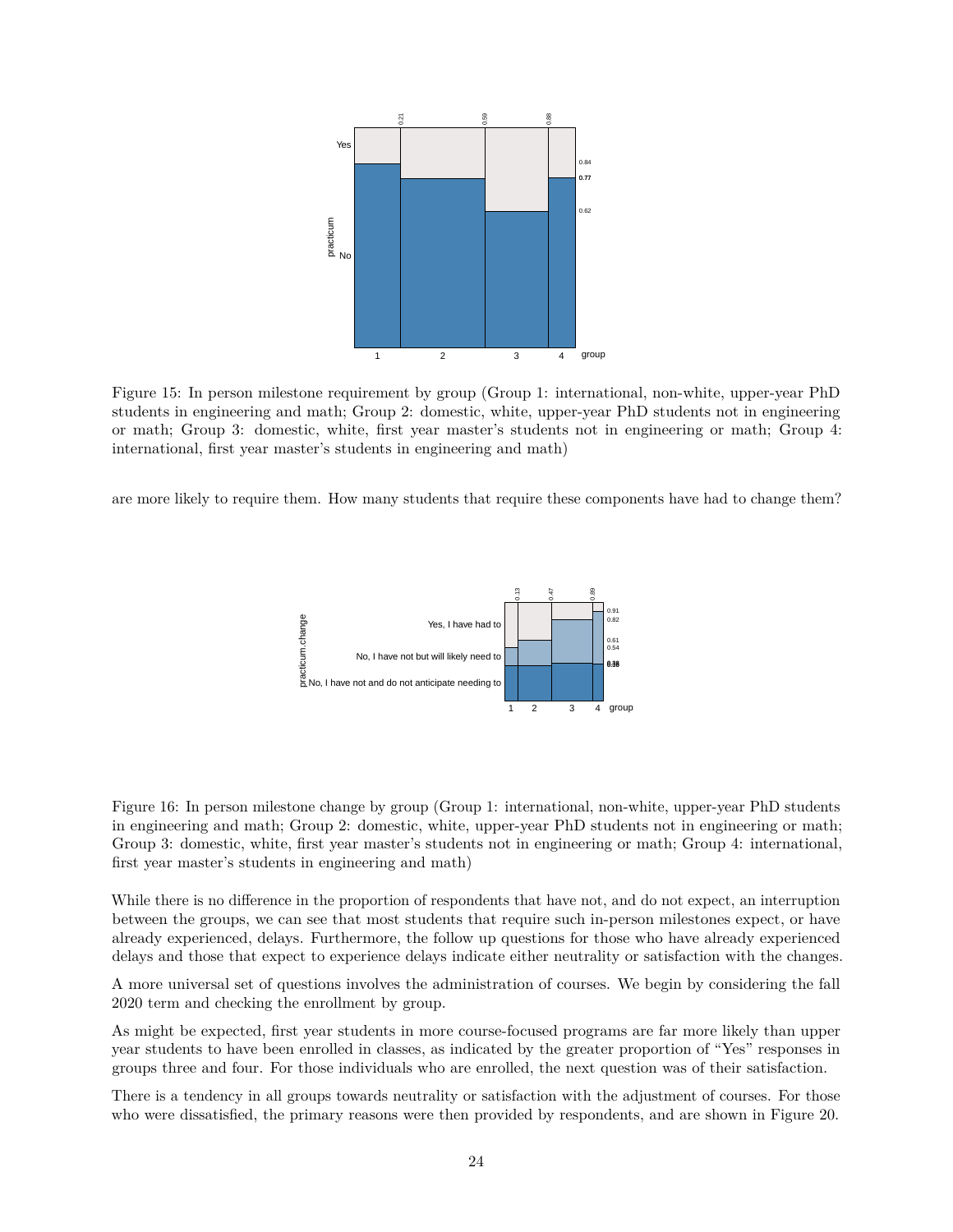![](_page_24_Figure_0.jpeg)

Figure 17: Satisfaction with in person milestone change by group (Group 1: international, non-white, upper-year PhD students in engineering and math; Group 2: domestic, white, upper-year PhD students not in engineering or math; Group 3: domestic, white, first year master's students not in engineering or math; Group 4: international, first year master's students in engineering and math)

![](_page_24_Figure_2.jpeg)

Figure 18: Enrolled fall 2020 by group (Group 1: international, non-white, upper-year PhD students in engineering and math; Group 2: domestic, white, upper-year PhD students not in engineering or math; Group 3: domestic, white, first year master's students not in engineering or math; Group 4: international, first year master's students in engineering and math)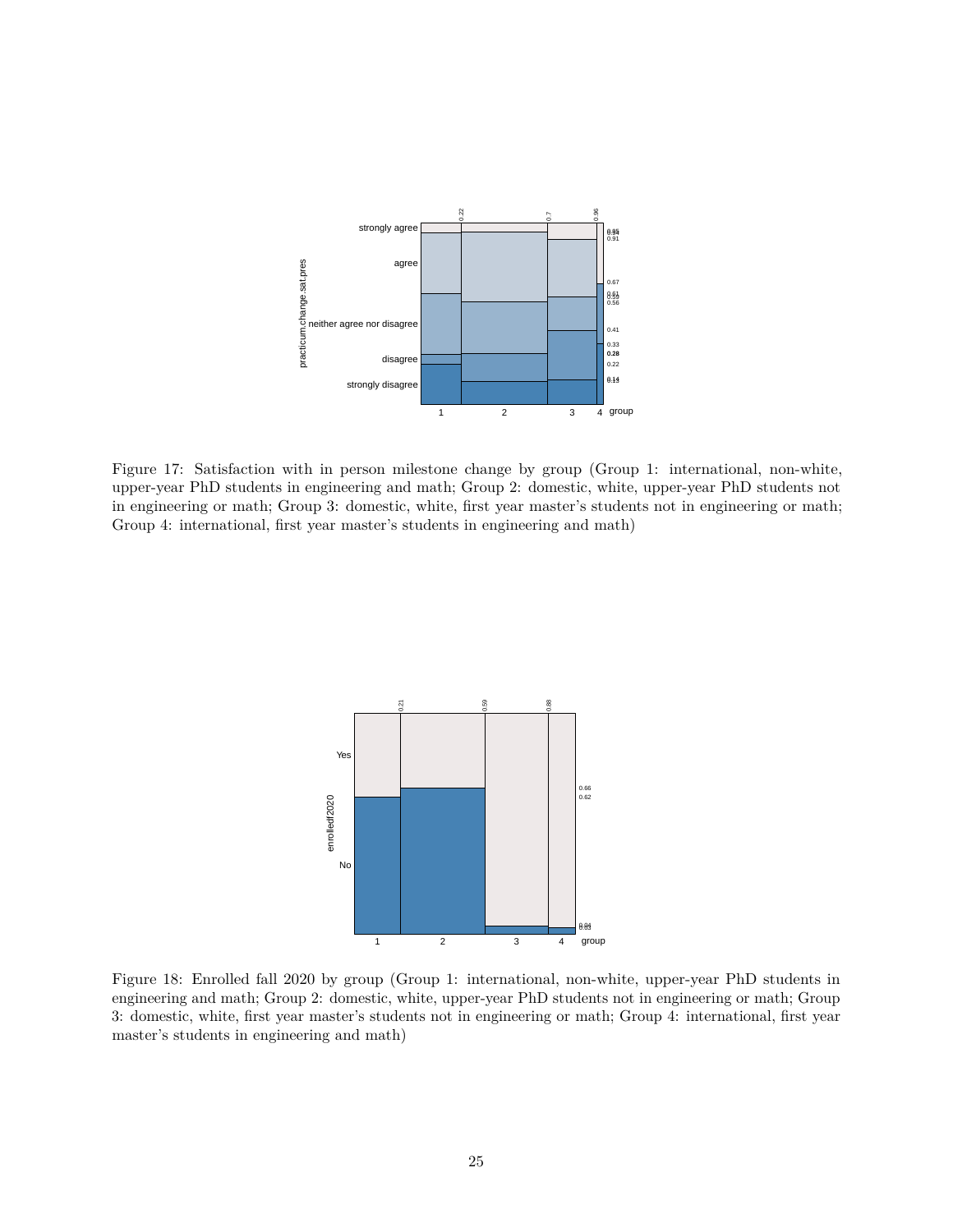![](_page_25_Figure_0.jpeg)

Figure 19: Fall course satisfaction by group (Group 1: international, non-white, upper-year PhD students in engineering and math; Group 2: domestic, white, upper-year PhD students not in engineering or math; Group 3: domestic, white, first year master's students not in engineering or math; Group 4: international, first year master's students in engineering and math)

![](_page_25_Figure_2.jpeg)

Figure 20: Course dissatisfaction factors by group (Group 1: international, non-white, upper-year PhD students in engineering and math; Group 2: domestic, white, upper-year PhD students not in engineering or math; Group 3: domestic, white, first year master's students not in engineering or math; Group 4: international, first year master's students in engineering and math)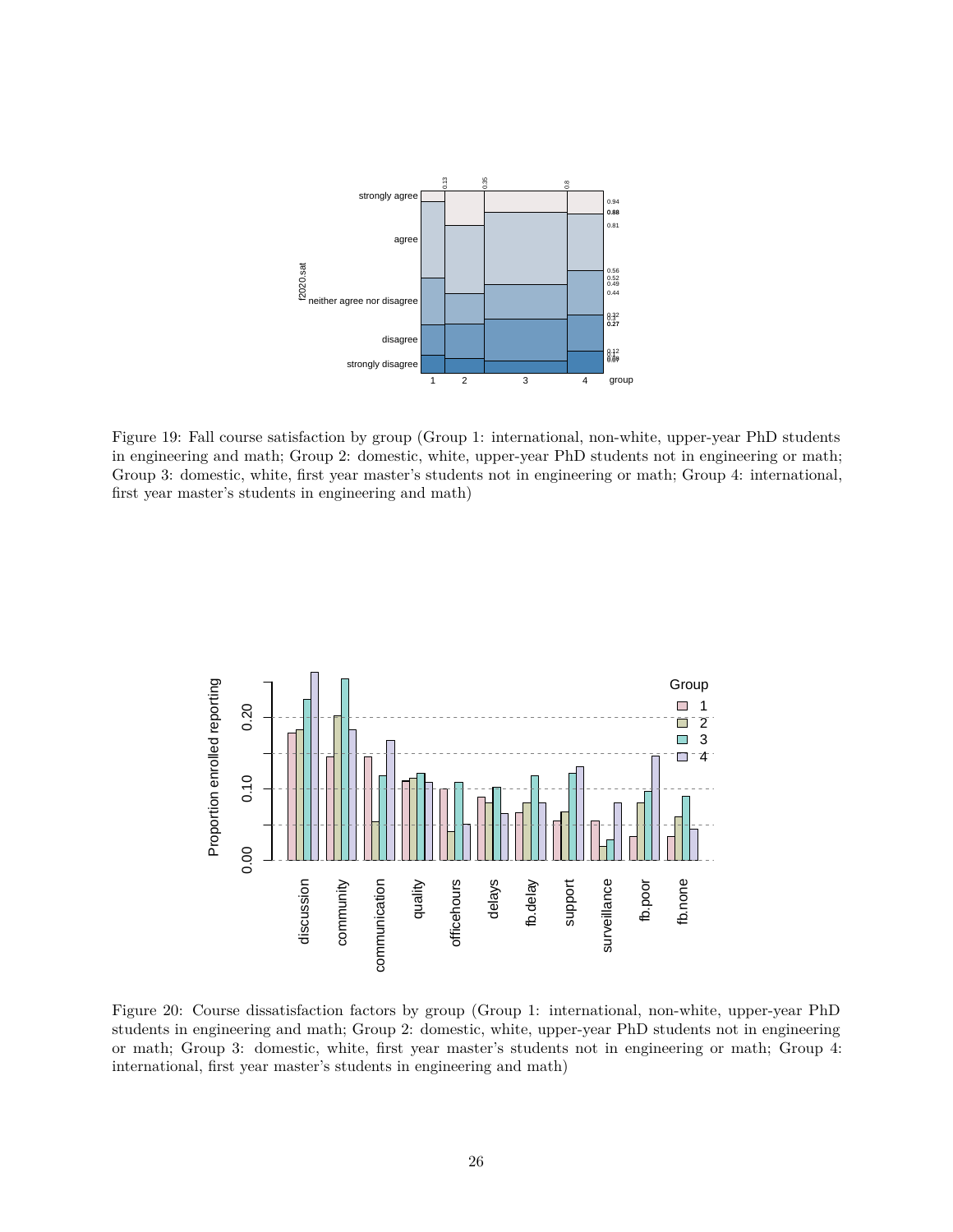Once again, these factors are, in order:

- 1. poorer quality of online discussions
- 2. lack of online class community
- 3. difficulty communicating with the class instructor
- 4. reduced quality of course material
- 5. absence of office hours
- 6. delays in uploading content
- 7. delays in feedback
- 8. lack of support beyond course content
- 9. concerns over exam surveillance and checking methods
- 10. poor quality feedback
- 11. no feedback provided

We can see that the dominant factors in all groups are the lower quality discussion, lack of community, and difficulty communicating with the instructor in an online setting. We can also see that in group four and group three, the students that have just started, feel a lack of support in their studies more acutely than do groups one and two.

# **Teaching assistantships and supervisors**

A typical part of the graduate student experience is teaching assistantships. Let's see how the groups differ in the prevalence of TAs.

![](_page_26_Figure_15.jpeg)

Figure 21: Teaching assistantships by group (Group 1: international, non-white, upper-year PhD students in engineering and math; Group 2: domestic, white, upper-year PhD students not in engineering or math; Group 3: domestic, white, first year master's students not in engineering or math; Group 4: international, first year master's students in engineering and math)

TAs seem to be offered rather evenly across these groups, with the exception of group four, where respondents are unlikely to have been a TA. This is, perhaps, unsurprising. Recall that this group was dominated by international students that started this year and largely still live abroad. Many of these students may not have a Canadian social insurance number or bank account, and so are not eligible to be employees of the university.

For those without that limitation who have been granted a TAship, the next question was whether they agreed that TA duties have been made more challenging by COVID.

Which very few students disagreed with. The primary factors for those that find it more difficult reported by each group are displayed in Figure 23.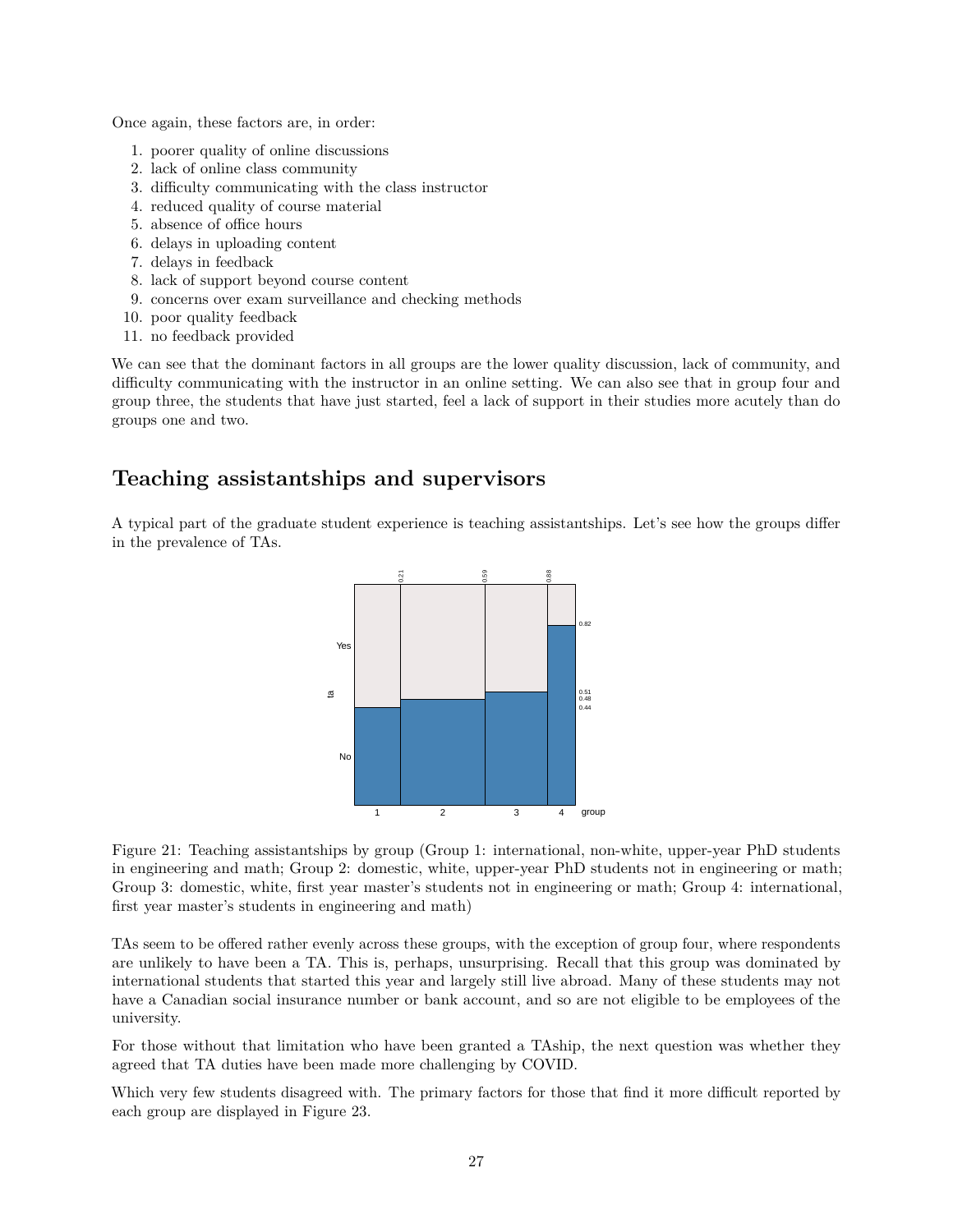![](_page_27_Figure_0.jpeg)

Figure 22: Increased TA difficulty by group (Group 1: international, non-white, upper-year PhD students in engineering and math; Group 2: domestic, white, upper-year PhD students not in engineering or math; Group 3: domestic, white, first year master's students not in engineering or math; Group 4: international, first year master's students in engineering and math)

![](_page_27_Figure_2.jpeg)

Figure 23: TA difficulty factors by group (Group 1: international, non-white, upper-year PhD students in engineering and math; Group 2: domestic, white, upper-year PhD students not in engineering or math; Group 3: domestic, white, first year master's students not in engineering or math; Group 4: international, first year master's students in engineering and math)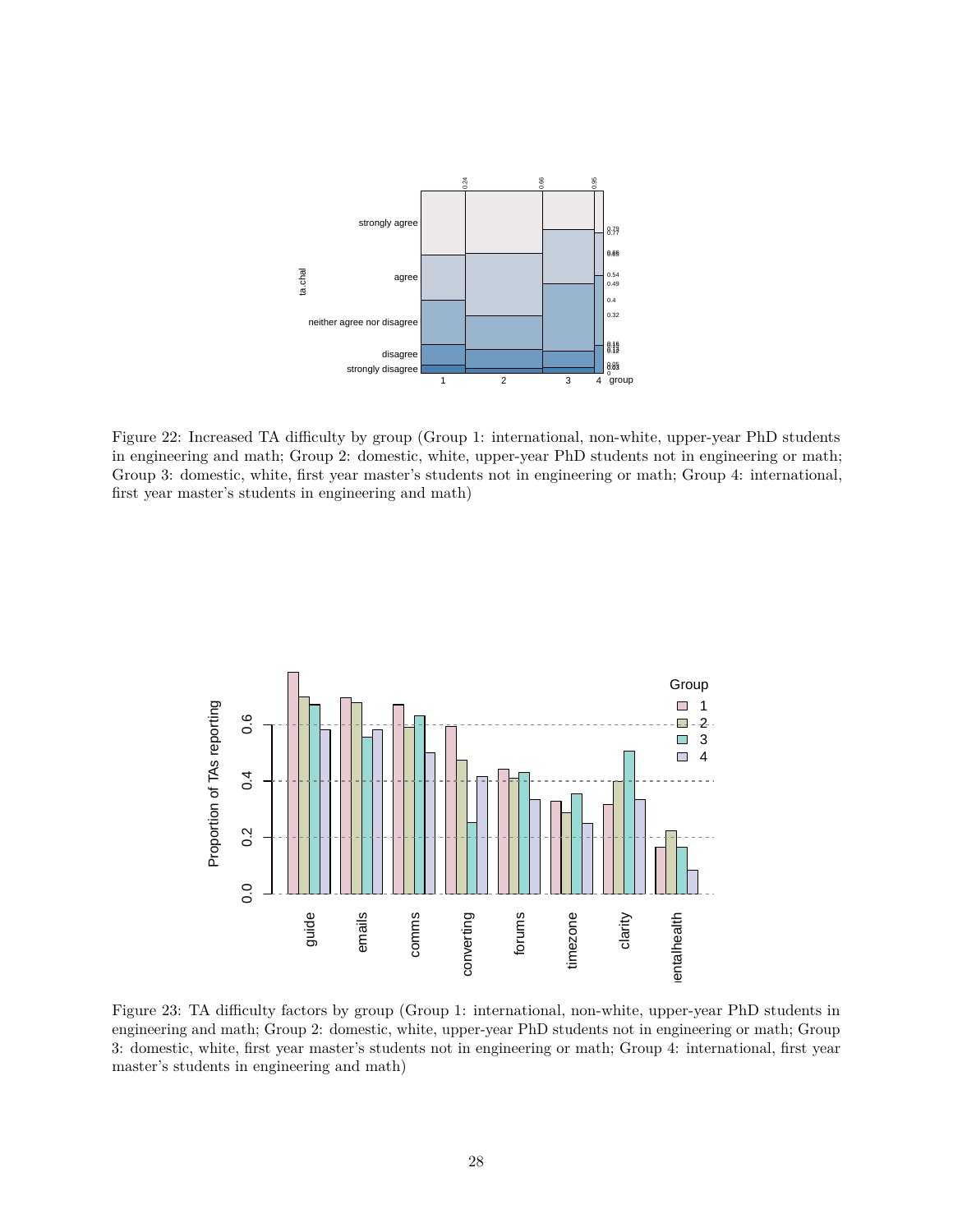The shorthand on this question is expanded in order as:

- 1. increased workload providing guidance to students
- 2. increased workload answering student emails
- 3. difficult communicating with students online
- 4. increased workload converting in-person material to online material
- 5. increased workload monitoring forums
- 6. time zone differences between teaching staff and students
- 7. decreased clarity on duties by instructor
- 8. increased reliance on TAs to handle student mental health

In sharp contrast to many of the other factor questions asked, most factors here have a rather large representation, and a relatively consistent pattern across groups. The largest factors are clearly related to communication with students to provide guidance, especially answering student emails.

Next, respondents were asked about the relationship they have with their supervisor

![](_page_28_Figure_11.jpeg)

Figure 24: Supervisor relationship change by group (Group 1: international, non-white, upper-year PhD students in engineering and math; Group 2: domestic, white, upper-year PhD students not in engineering or math; Group 3: domestic, white, first year master's students not in engineering or math; Group 4: international, first year master's students in engineering and math)

Here, a large majority of students across all groups have felt no change in the relationship between them and their supervisor, in particular this is the case for first year students. As always, the respondents who indicated a worsened relationship were asked to provide more information about the major factors contributing to the decline in their relationship, which are displayed in Figure 25.

The options provided to respondents were, in order:

- 1. difficulties in communication
- 2. poor communication of expectations
- 3. supervisor focused on competing priorities
- 4. respondent focused on competing priorities

While every group indicated that communication is a key reason for the decline in their relationship, we can see that groups one and four are much more likely to report the poor communication of expectations as an issue, and groups two and three were much more likely to cite competing supervisor priorities. This suggests that students in STEM programs have had greater difficulty adapting to new expectations, which students in non-STEM programs feel neglected in favour of other priorities.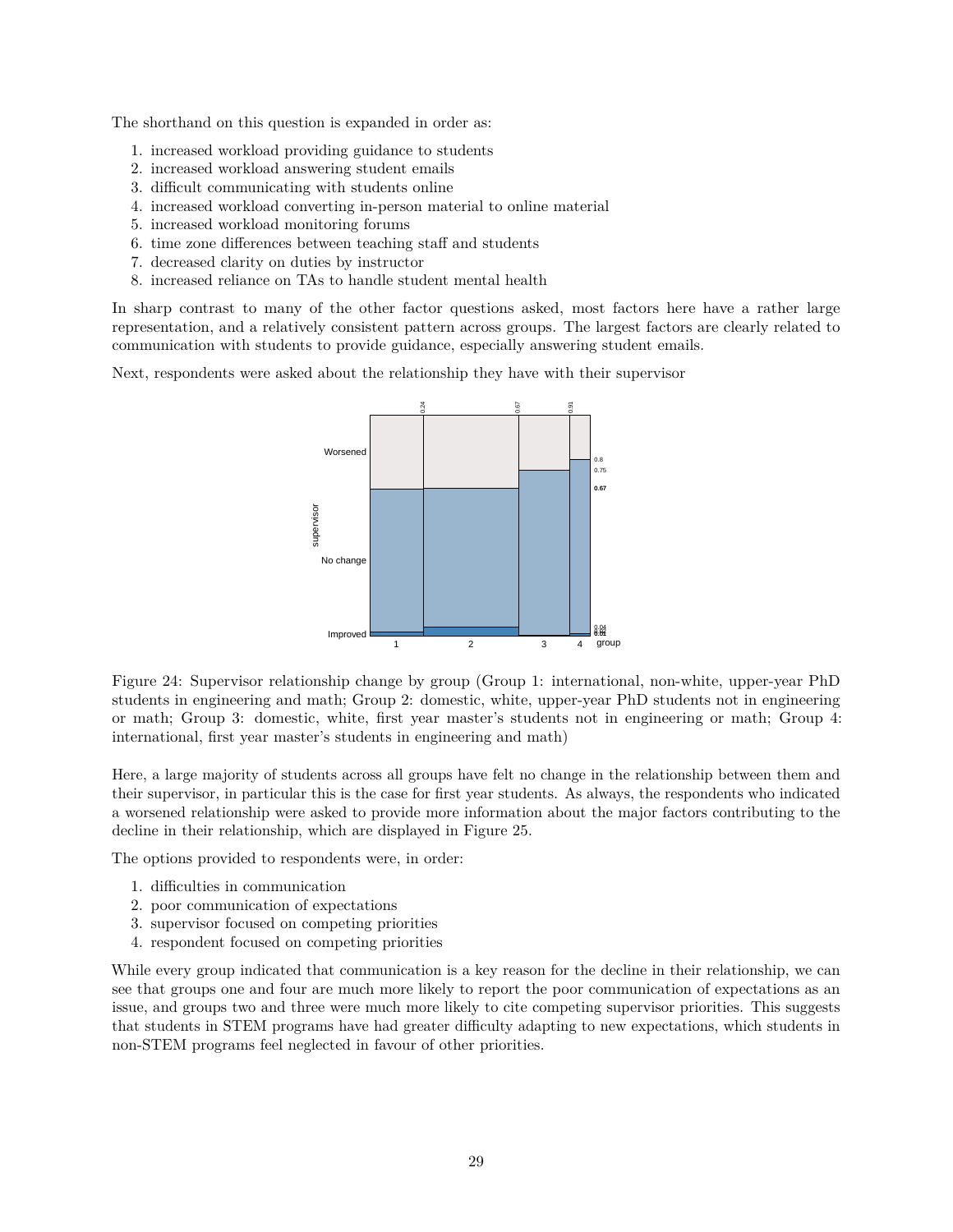![](_page_29_Figure_0.jpeg)

Figure 25: Supervisor relationship decline factors by group (Group 1: international, non-white, upperyear PhD students in engineering and math; Group 2: domestic, white, upper-year PhD students not in engineering or math; Group 3: domestic, white, first year master's students not in engineering or math; Group 4: international, first year master's students in engineering and math)

# **Student wellbeing and supports**

All of the above can be imagined as a means to colour our real interest: that of the wellbeing of students. Questions aimed at this topic made up the final section of the November COVID survey. First, we can see the self reported change in mental health by our different groups.

Here, every group has reported roughly the same decline in mental health. As this question was repeated in both the April and November surveys, we can forget the groups for a moment and simply compare the results between these two surveys.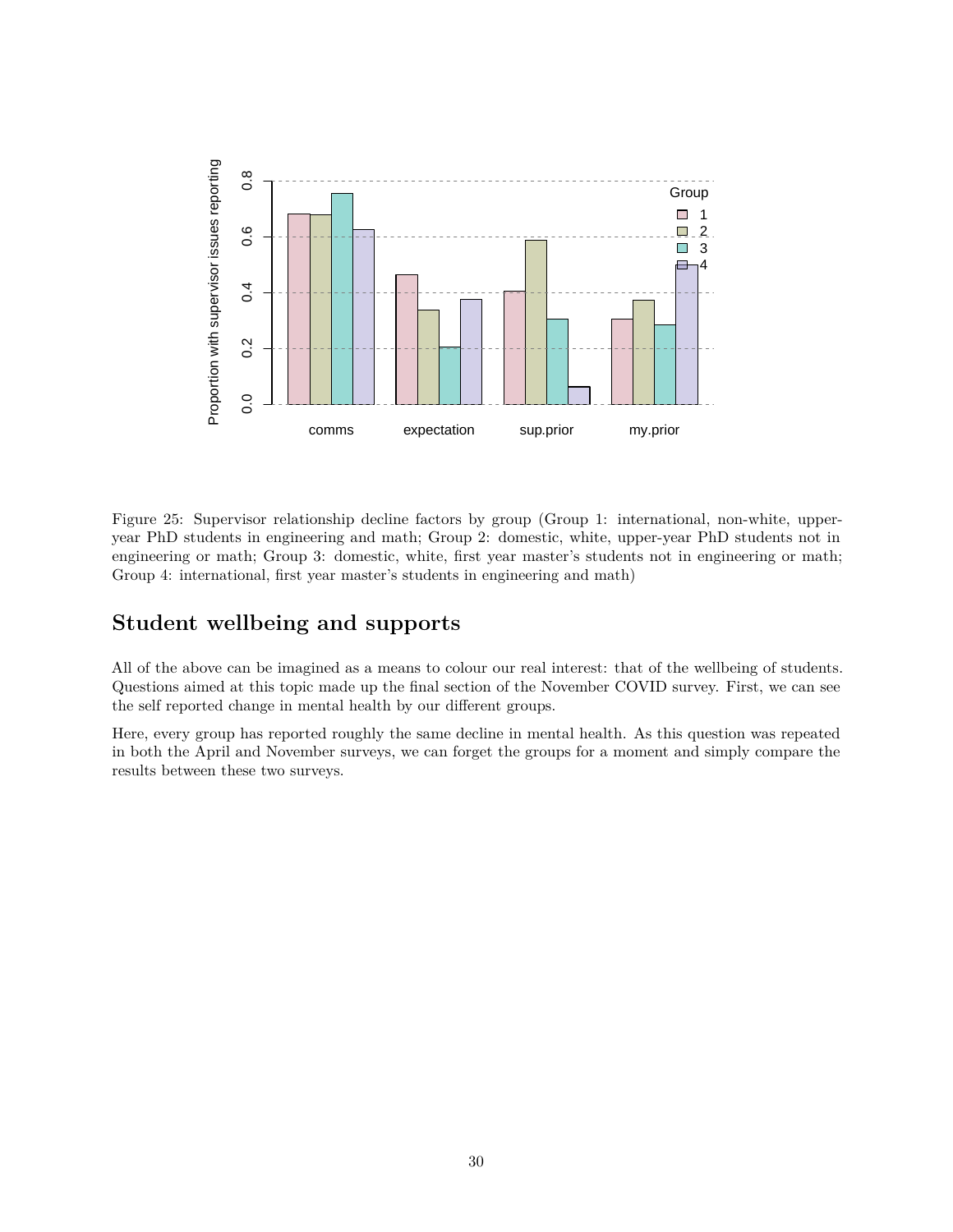![](_page_30_Figure_0.jpeg)

Figure 26: Mental health changes by group (Group 1: international, non-white, upper-year PhD students in engineering and math; Group 2: domestic, white, upper-year PhD students not in engineering or math; Group 3: domestic, white, first year master's students not in engineering or math; Group 4: international, first year master's students in engineering and math)

![](_page_30_Figure_2.jpeg)

#### **Mental health change since March**

Compared to April, there are more students reporting a significant decline in mental wellbeing in the November survey. While the proportion reporting any decline is not much different than in April, it seems the magnitude of that decline tended to be larger in November than in April. Indeed, this trend is even more exaggerated among the respondents that completed both surveys, where a larger change has occurred.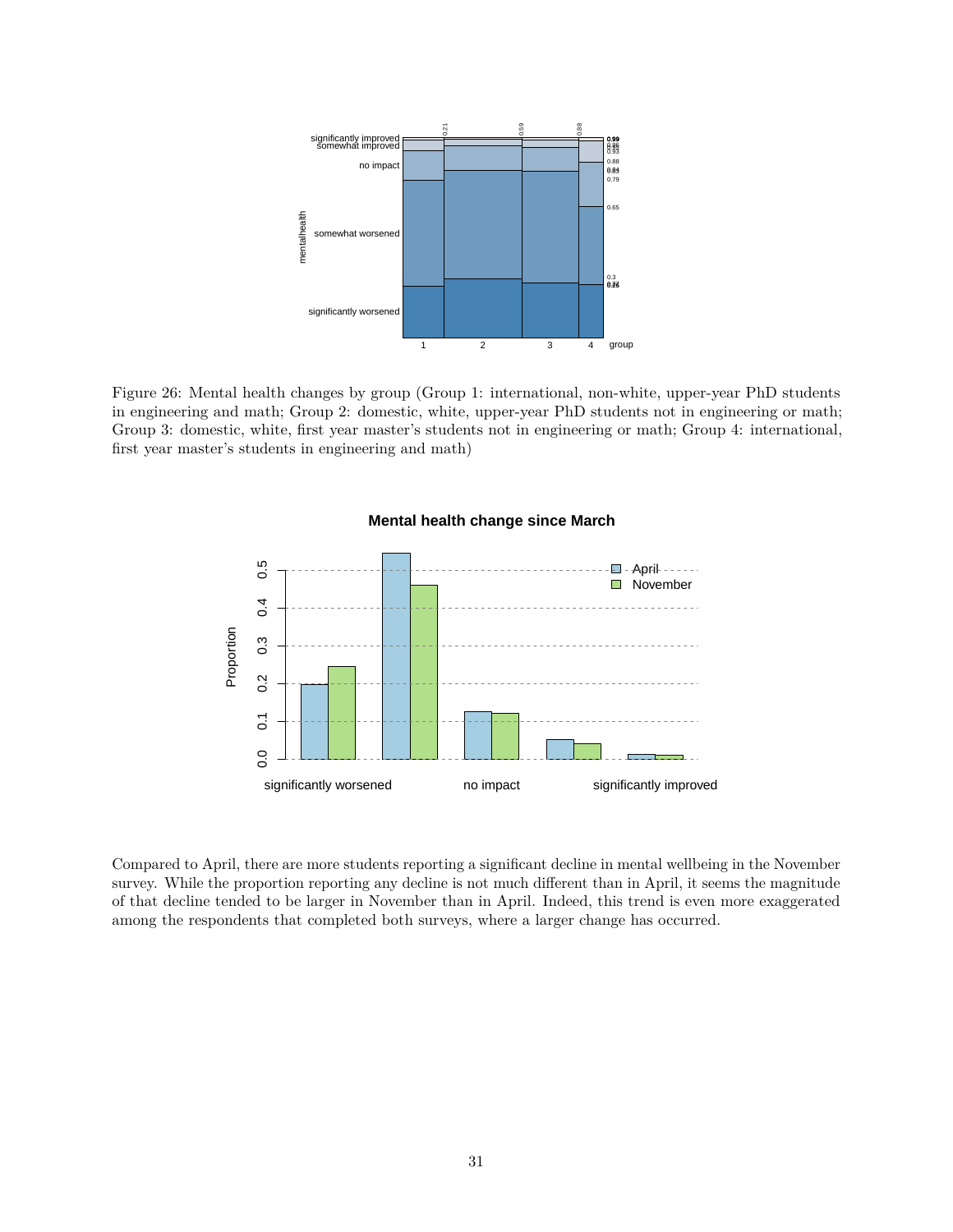#### **Weighted mental health (repeat respondents)**

![](_page_31_Figure_1.jpeg)

One hypothesis for this decline is the slow degradation of mental health that follows from the protracted period of uncertainty of the pandemic. Individuals that were stable enough to handle the shock of one month of social isolation and disruption may not have been mentally prepared for an entire year of such measures. This hypothesis can be tested somewhat by viewing the self-reported factors for the decline in mental health given by those who have experienced a decline, again introducing our groups.

![](_page_31_Figure_3.jpeg)

Figure 27: Mental decline factors by group (Group 1: international, non-white, upper-year PhD students in engineering and math; Group 2: domestic, white, upper-year PhD students not in engineering or math; Group 3: domestic, white, first year master's students not in engineering or math; Group 4: international, first year master's students in engineering and math)

Shorthand is again used in the above plot, where the labels stand for, in order:

1. lack of regular physcial activity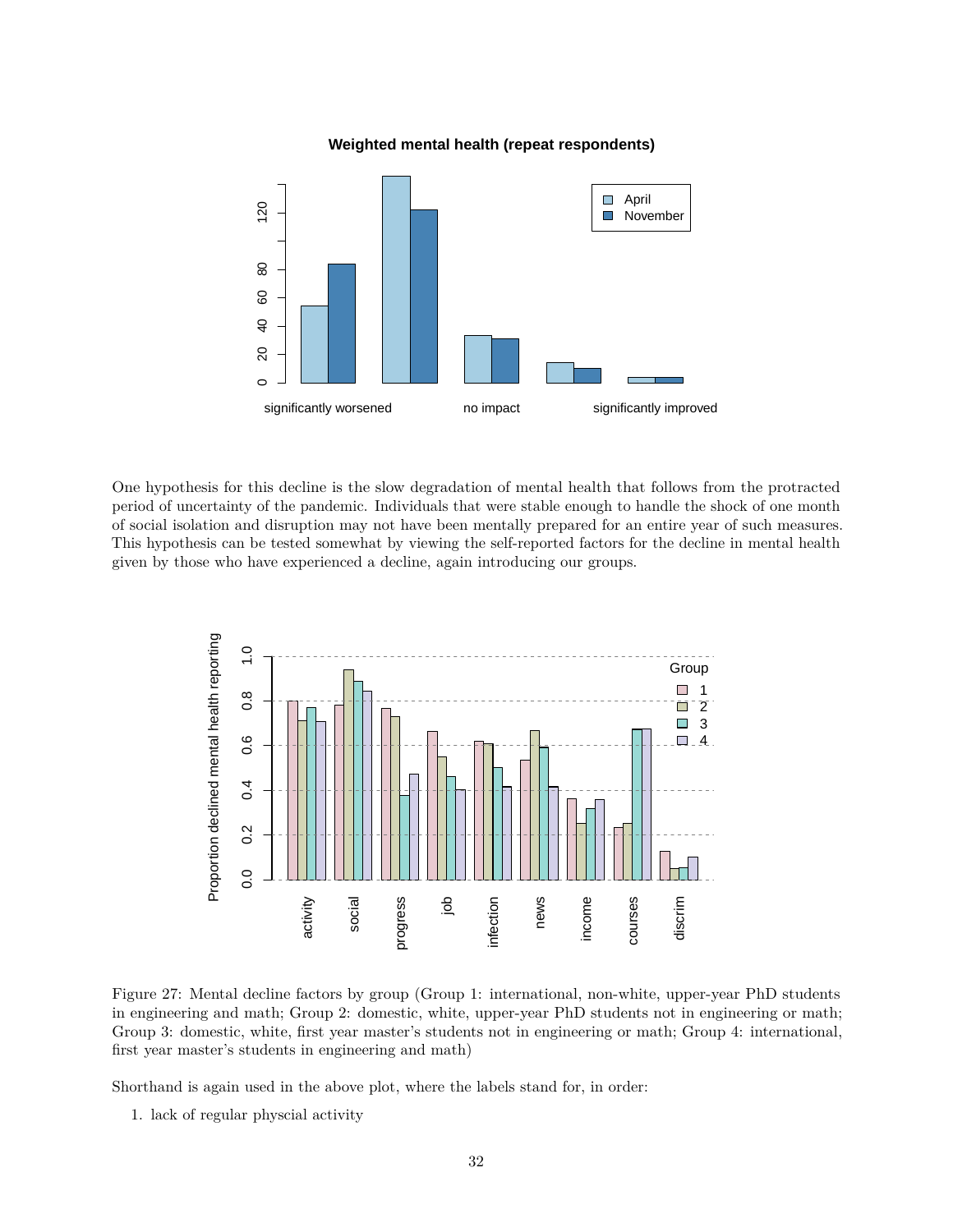- 2. reduced in-person interaction with others
- 3. concerns with research progress
- 4. concerns with obtaining a job after graduating
- 5. concerns or experience with COVID infection personally or in others
- 6. overload of pandemic-related news
- 7. reduced income due to the pandemic
- 8. concerns with course administration
- 9. experiencing discrimination

Across all groups, the dominant factors are social and physical. Most students report a lack of adequate physical activity and a lack of social interaction as factors impacting their mental health negatively. Groups one and two (the upper year students) are very concerned with their research progress, while groups three and four (the first year students) are more concerned with courses. These distinctions make sense considering the differences in program and year into program for these groups. Reported discrimination was experienced only by a small minority of students across all groups, but is more common in the international student groups than the domestic ones.

Students were also asked what aspects of their experience were most concerning to them in light of the pandemic, with domestic and international students receiving slightly different questions.

![](_page_32_Figure_10.jpeg)

Figure 28: Domestic student experience concerns by group (Group 1: non-white, upper-year PhD students in engineering and math; Group 2: white, upper-year PhD students not in engineering or math; Group 3: white, first year master's students not in engineering or math; Group 4: first year master's students in engineering and math)

Among domestic students, the dominant aspects which students are concerned about are making friends and networking professionally. In short, social aspects of their degree. Both of these social aspects seem to be felt harder among respondents in groups two and three, while group four feels the greatest concern for funding. For international students:

A similar story is told by the international students. Most respondents are concerned about the loss of social aspects of their degree. Unsurprisingly, group four is also concerned about their ability to experience Canadian culture. Recall that this group is predominantly international and consists of many students that are still living abroad. We can also see that funding feels more precarious to international students in groups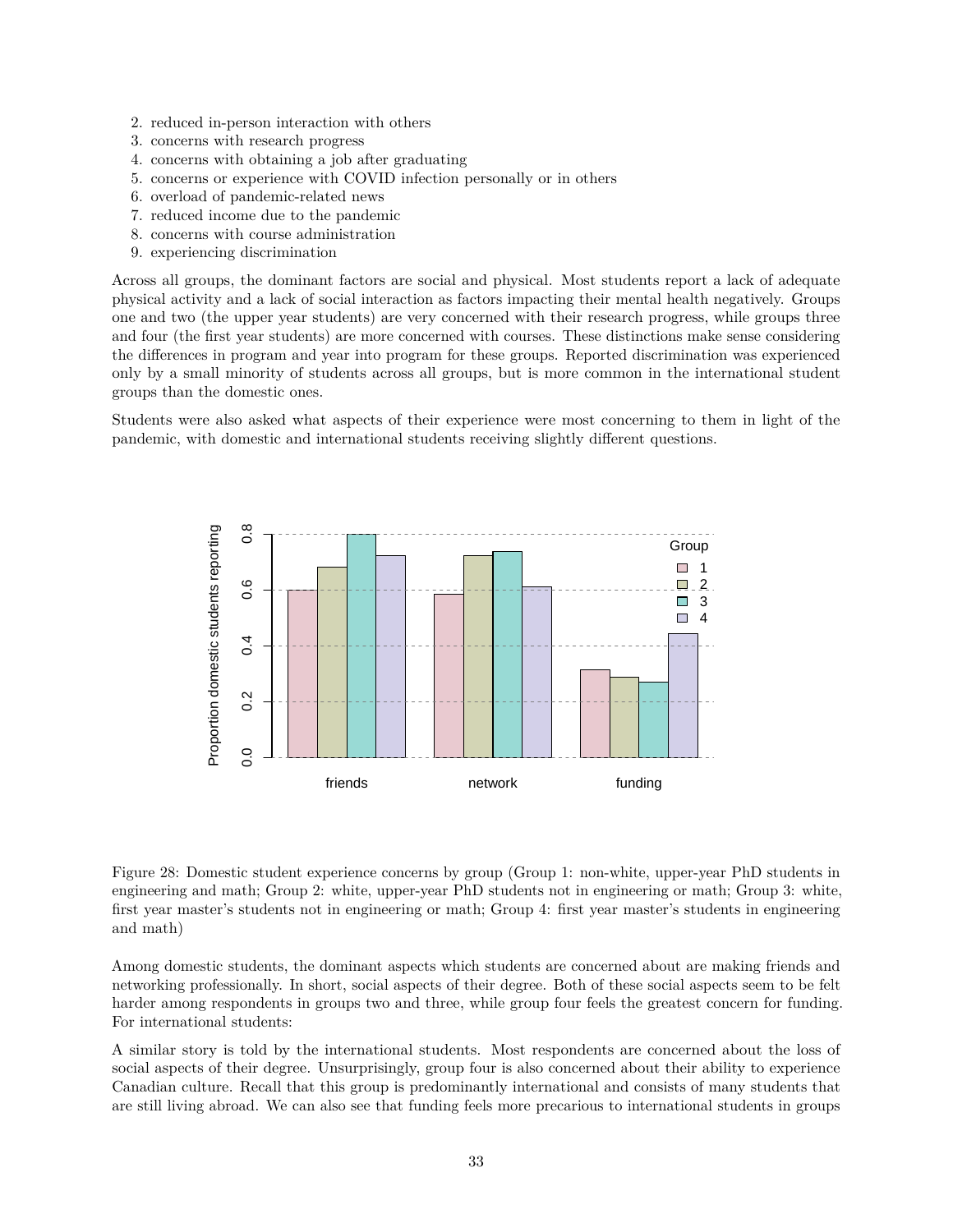![](_page_33_Figure_0.jpeg)

Figure 29: International experience concerns by group (Group 1: non-white, upper-year PhD students in engineering and math; Group 2: white, upper-year PhD students not in engineering or math; Group 3: white, first year master's students not in engineering or math; Group 4: first year master's students in engineering and math)

two and three, representing students not in engineering or math.

Finally, we might consider the use of different supports by each group.

Across all groups, we see similar patterns present. While group two demonstrates the greatest awareness and application numbers, the shape of these stacked bar plots is similar across all groups. The names here stand for:

- 1. CCA advisors
- 2. Regular CCA workshops
- 3. CCA job shadow program
- 4. CAA conferences
- 5. CTE workshops
- 6. WCC workshops
- 7. WCC programs
- 8. EDGE by Mitacs
- 9. GSA-UW virtual speed networking and meet and greets
- 10. GSPA events
- 11. HREI training
- 12. SSO student leadership program

In general, students are most aware of GSA activities, WCC, CTE, and CCA regular programming, but tend to participate most in the CTE programming.

Moving on to financial supports:

We can rather clearly see that the dominant financial support used by students is OSAP, and that OSAP is more utilized by groups two and three, which have a greater proportion of domestic students. Upper years tend to be more likely to have used or be aware of supports, and domestic and white students are more likely to do so that international and non-white students. As well, we should observe the generally lower awareness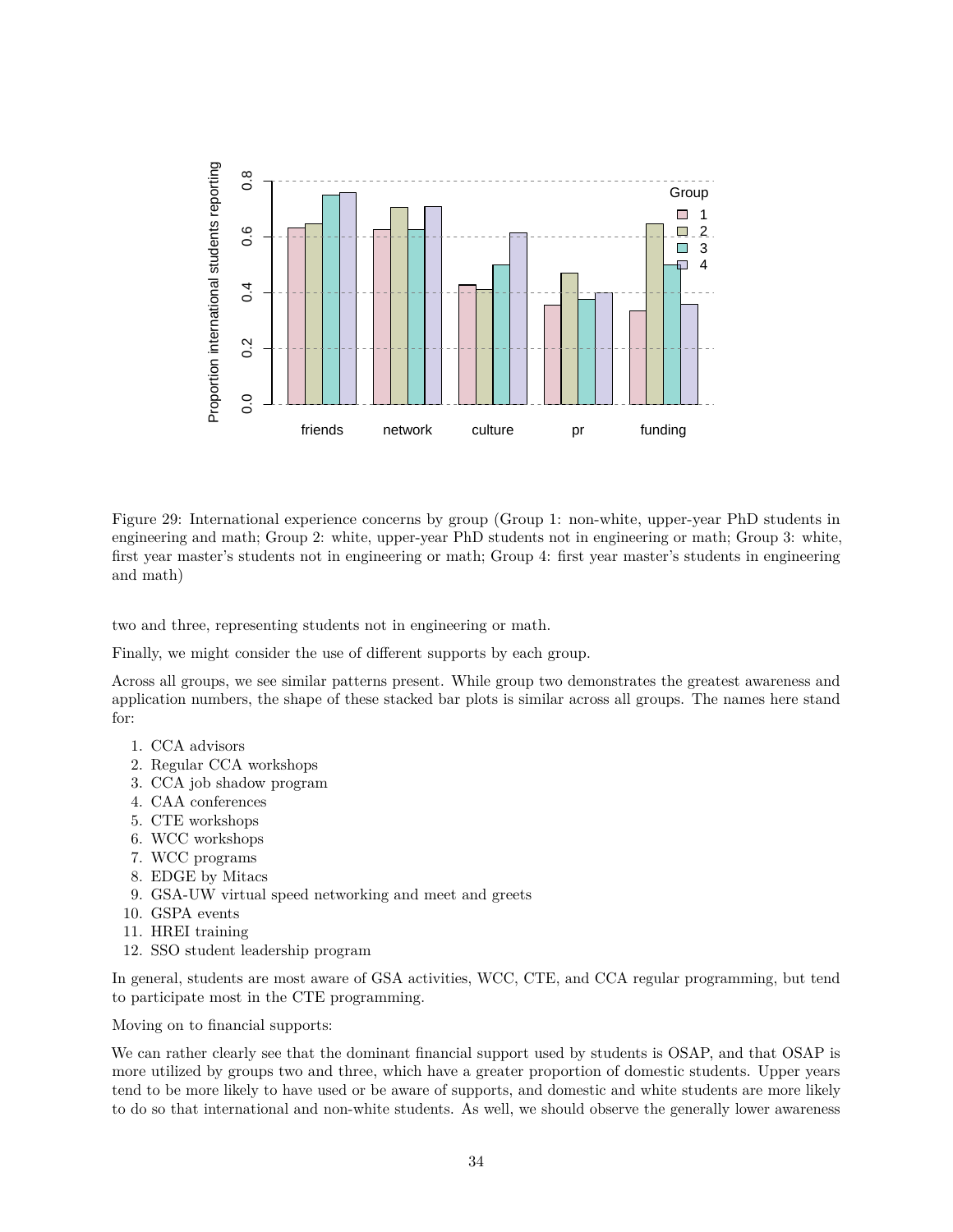## **Group one support usage**

![](_page_34_Figure_1.jpeg)

Figure 30: Support usage by group 1: international, non-white, upper-year PhD students in engineering and math

![](_page_34_Figure_3.jpeg)

### **Group two support usage**

Figure 31: Support usage by group 2: domestic, white, upper-year PhD students not in engineering or math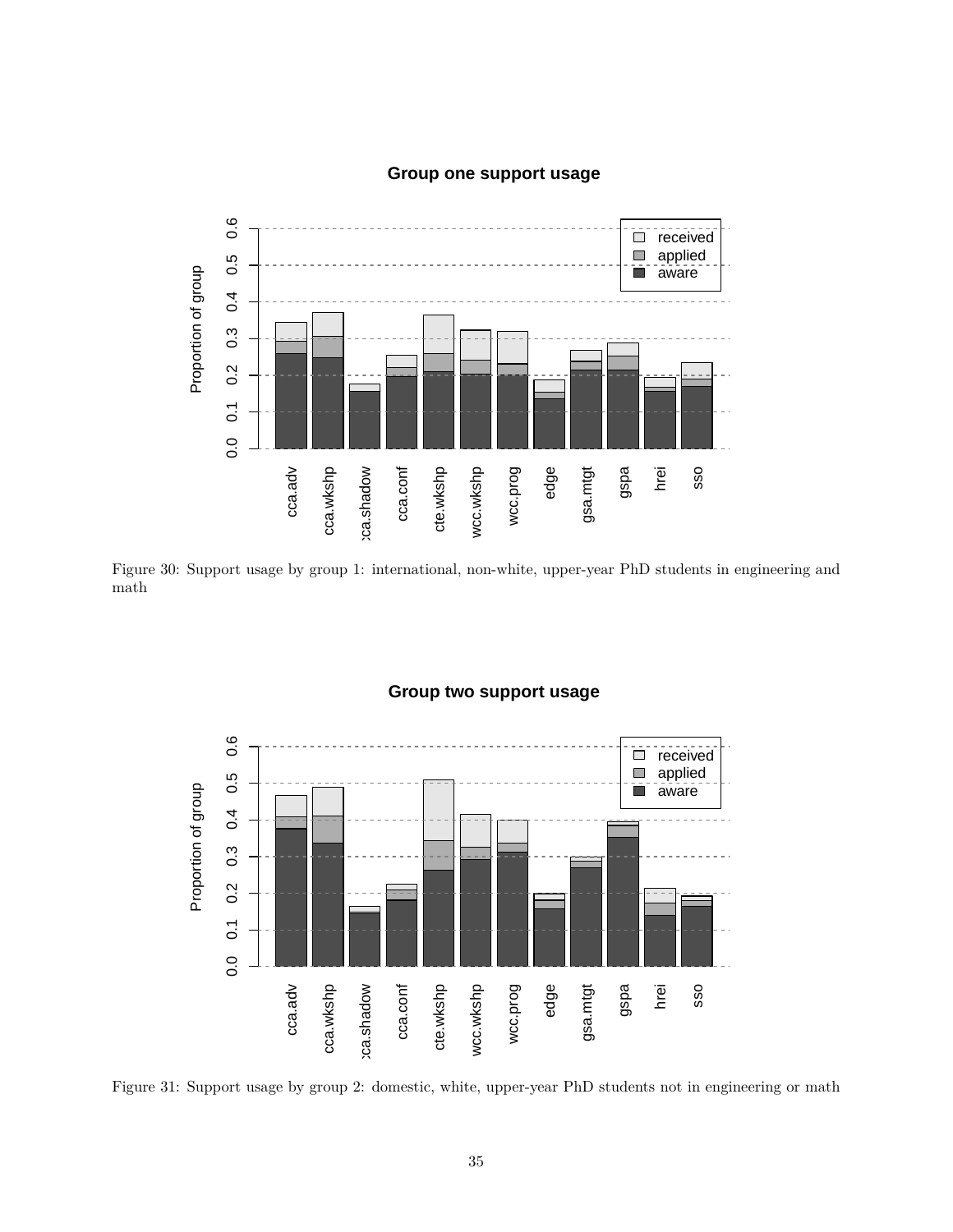![](_page_35_Figure_0.jpeg)

### **Group three support usage**

Figure 32: Support usage by group 3: domestic, white, first year master's students not in engineering or math

![](_page_35_Figure_3.jpeg)

### **Group four support usage**

Figure 33: Support usage by group 4: international, first year master's students in engineering and math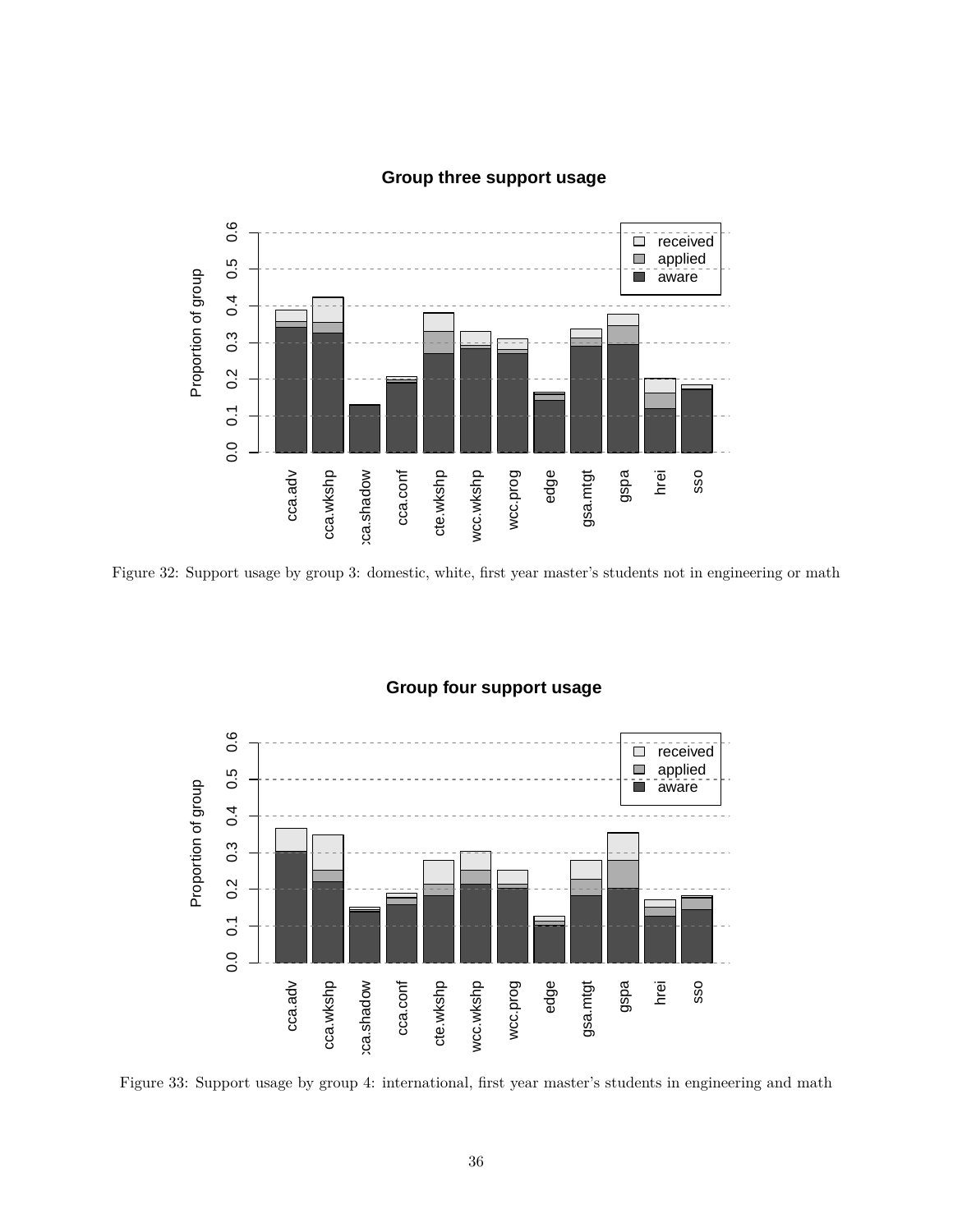![](_page_36_Figure_0.jpeg)

### **Group one financial support usage**

Figure 34: Financial support usage by group 1: international, non-white, upper-year PhD students in engineering and math

![](_page_36_Figure_3.jpeg)

#### Figure 35: Financial support usage by group 2: domestic, white, upper-year PhD students not in engineering or math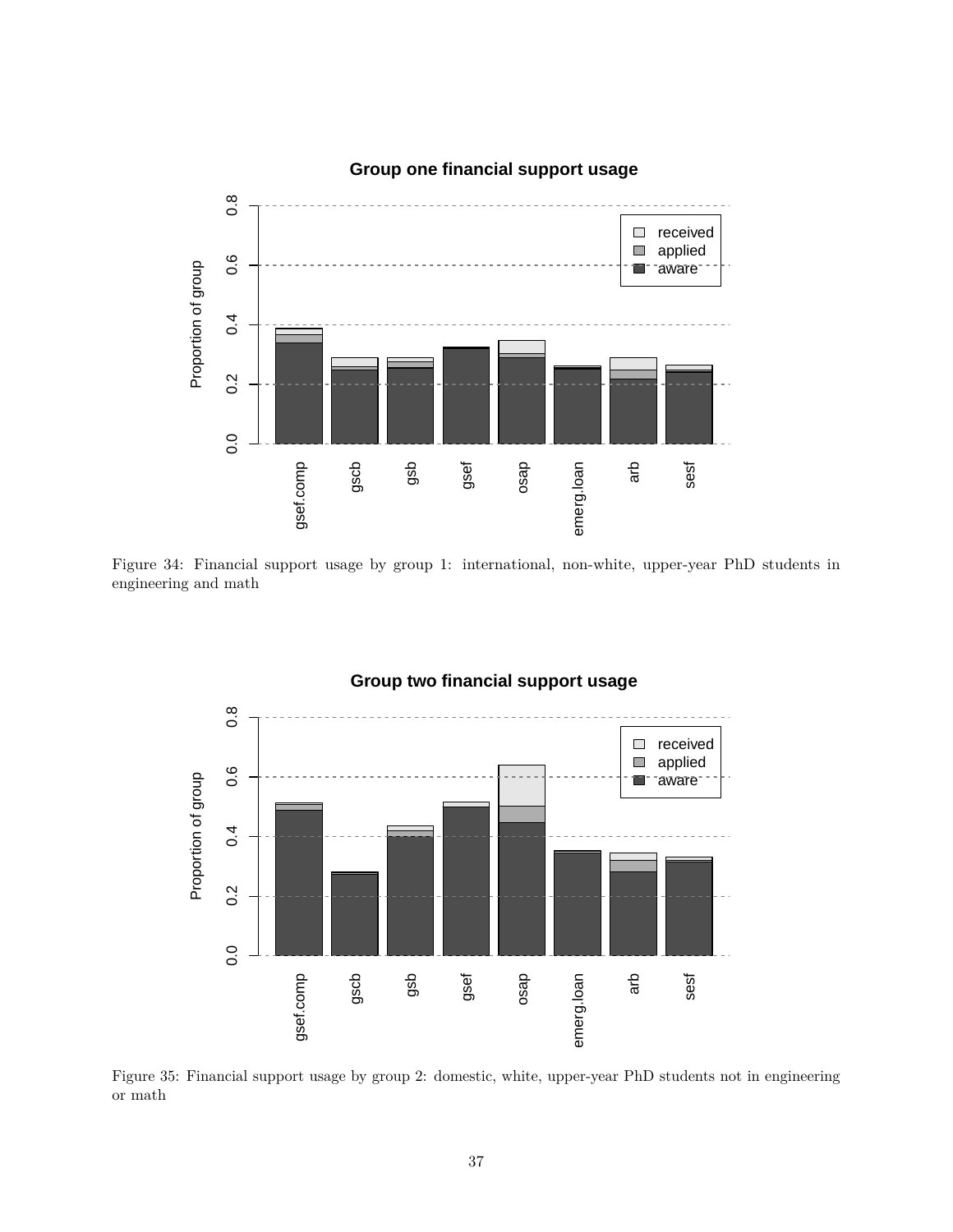![](_page_37_Figure_0.jpeg)

### **Group three financial support usage**

Figure 36: Financial support usage by group 3: domestic, white, first year master's students not in engineering or math

![](_page_37_Figure_3.jpeg)

Figure 37: Financial support usage by group 4: international, first year master's students in engineering and math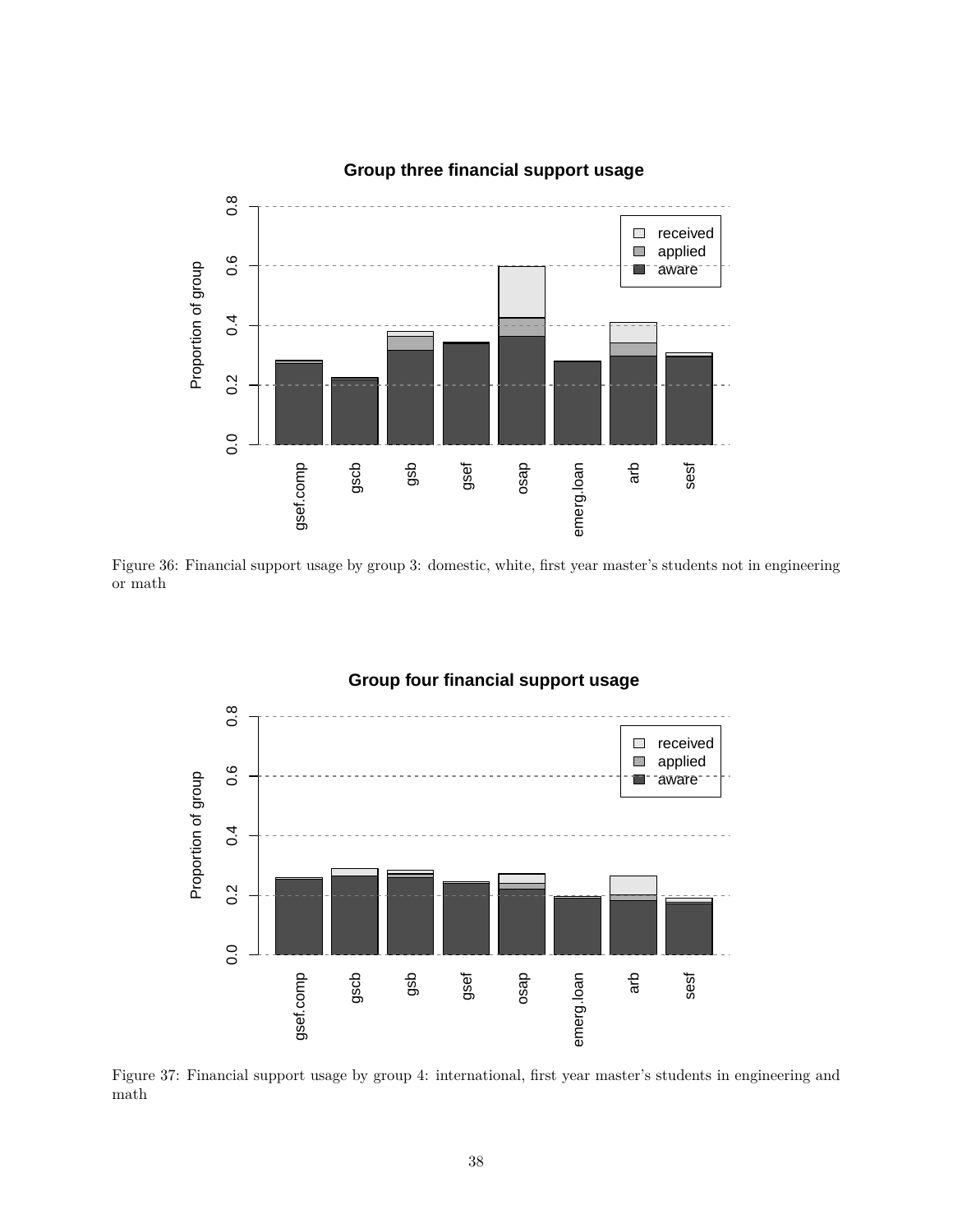and tendency to apply for these financial supports compared to the general supports. The abbreviations here stand for

- 1. GSEF Graduate Student Thesis Completion Award
- 2. Graduate Student Contingency Bursary
- 3. Graduate Student Bursary
- 4. Grauate Studies Endowment Fund
- 5. Ontario Student Assistance Program
- 6. Emergency loans
- 7. Academic Readiness Bursary
- 8. Student Emergency support Fund

# **Text analysis**

All of the above analysis was performed on the "simple" questions. These are survey options which did not allow text input from respondents. However, there were many points on the survey where questions which required text input were asked, and the final piece of the puzzle for analyzing this survey requires some examination of these questions.

Consider the first such instance of such a question outside of the demographics, that of providing a reason for lost income other than the ones provided in the survey by default. Across all groups, only 36 individuals provided such text input, and so not breakdown into the groups will be performed. Instead, a word cloud of the most common terms is displayed below.

![](_page_38_Picture_12.jpeg)

It would seem that these custom responses all fit under the broader categories supplied earlier, and people used this box as a place to tell their individual stories. These ranged from musicians that could no longer perform to people who lost scholarships. A similar story is present for the custom income factors we allowed respondents to report, where only 33 custom answers were provided.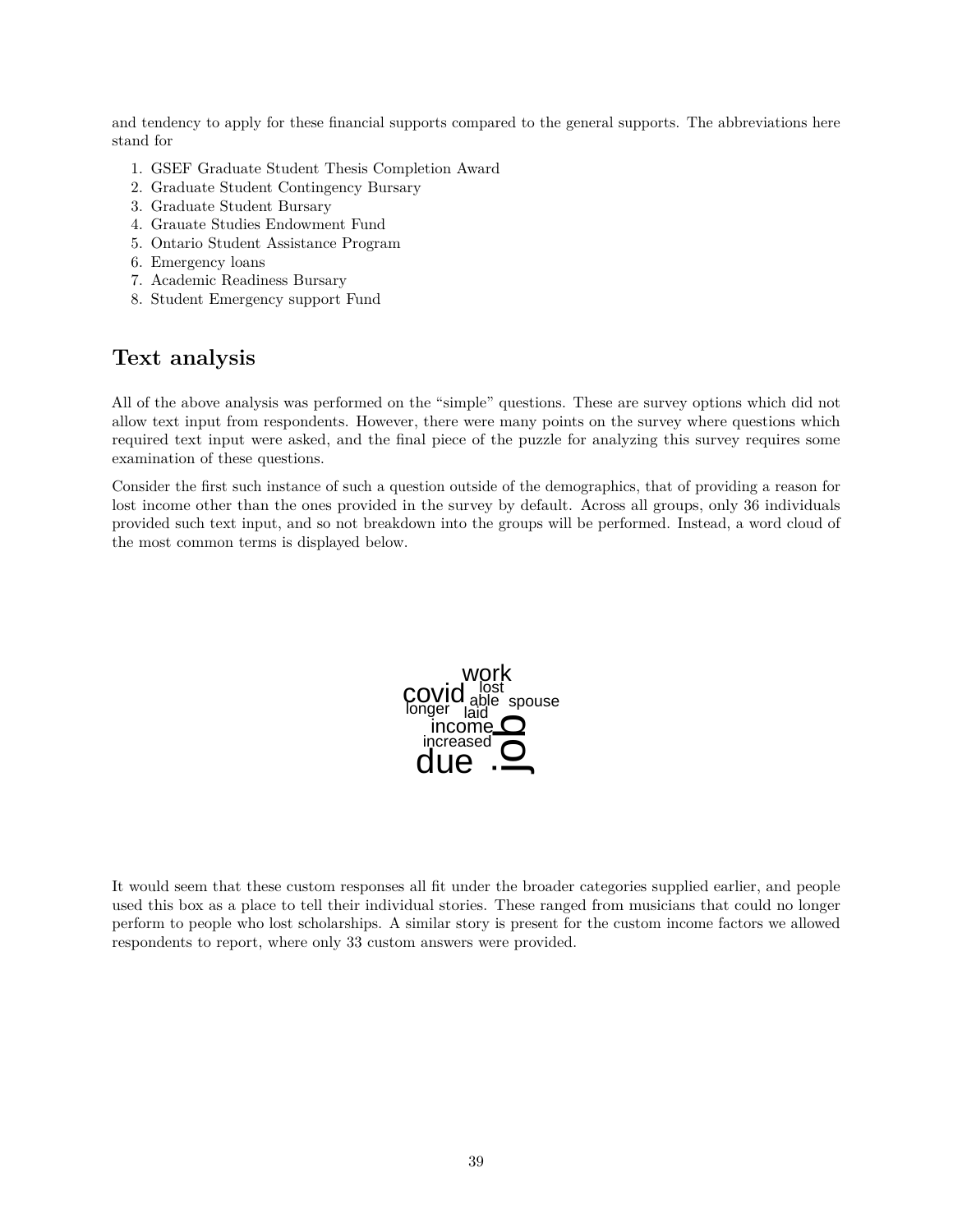![](_page_39_Picture_0.jpeg)

Again, this option was used to give detailed stories, rather than provide new options. Unemployment was a common theme through all responses. Slightly more information was provided by the next free text question, which allowed users to indicate their problems with their workspaces during the pandemic. 59 responses were present.

![](_page_39_Picture_2.jpeg)

The common themes, which you can see expressed in a number of different ways in this word cloud, revolved around the persistent feeling of isolation which comes from working from home. These respondents missed casual social interaction, and found that having this removed from their day has lead to a less satisfactory and productive working environment. This isolation is, perhaps, the most consistently reported thing in this survey, and speaks to a feeling I suspect all have had over the last few months.

Moving away from the finance section, there were a number of free response options for the student success section. Once again, the numbers of responses are very small for these "Other" free response options, so no splitting into sub-groups will be done. First, the 38 responses given to the challenges accessing non-lab equipment gave the word cloud: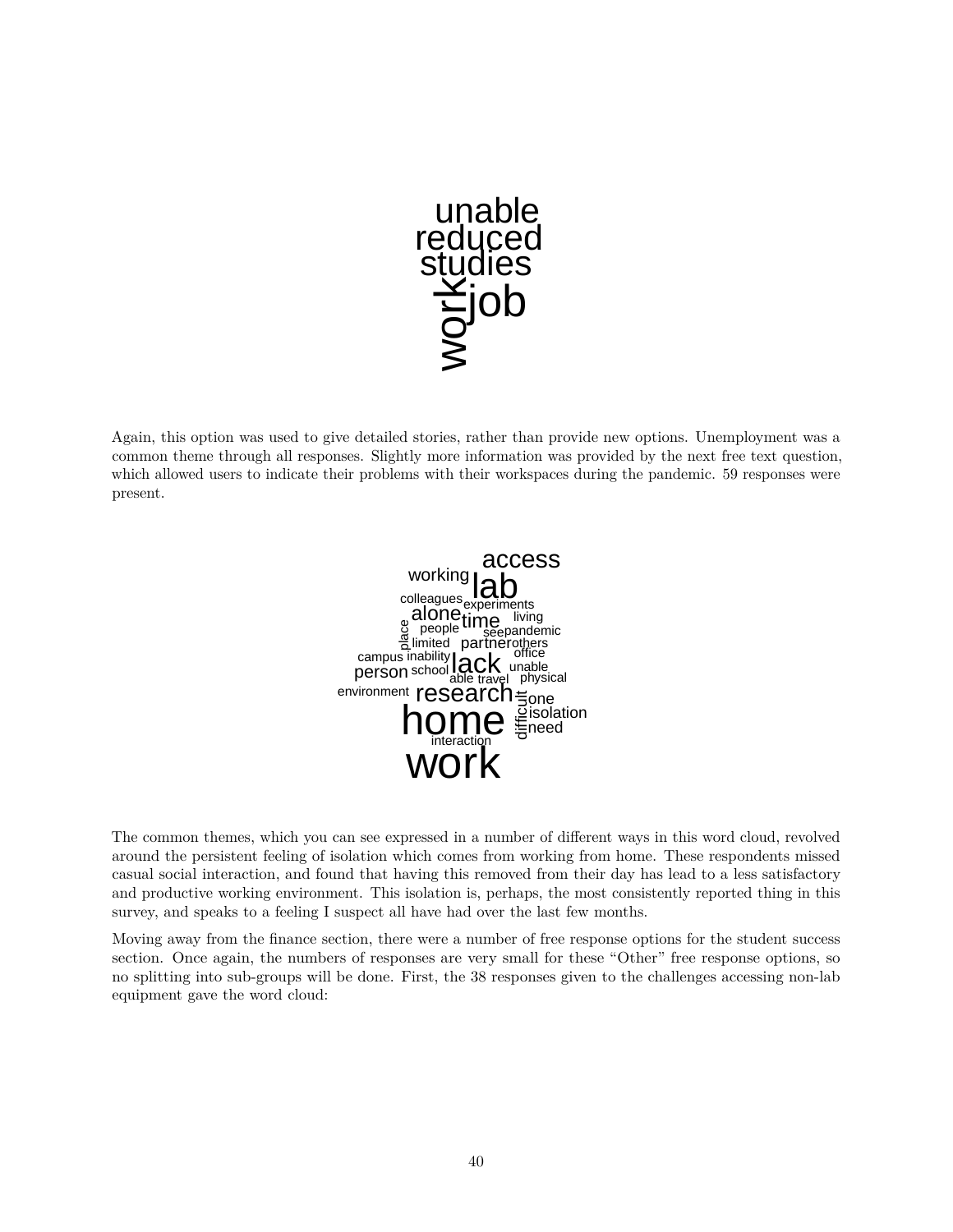![](_page_40_Picture_0.jpeg)

Books and software, which have either been unavailable or only accessible via remote desktop, dominate this section. This provides some degree of detail to the default options provided, though it is not quite distinct from the default options. The 22 lab equipment challenge responses, naturally, had different concerns.

![](_page_40_Figure_2.jpeg)

Primarily, the concerns provided here are around access to equipment. This is, categorically, one of the provided options. We can see the same desire to share specific stories in these free-response questions. A completely understandable one given the current state of things.

An opportunity was provided for students who have had to change their project plans to provide feedback about the challenges they have faced in this process. 79 students decided to provide such feedback, predominantly from groups one and two. The wordcloud below displays "stemmed" words, that is words with endings removed to associate like terms.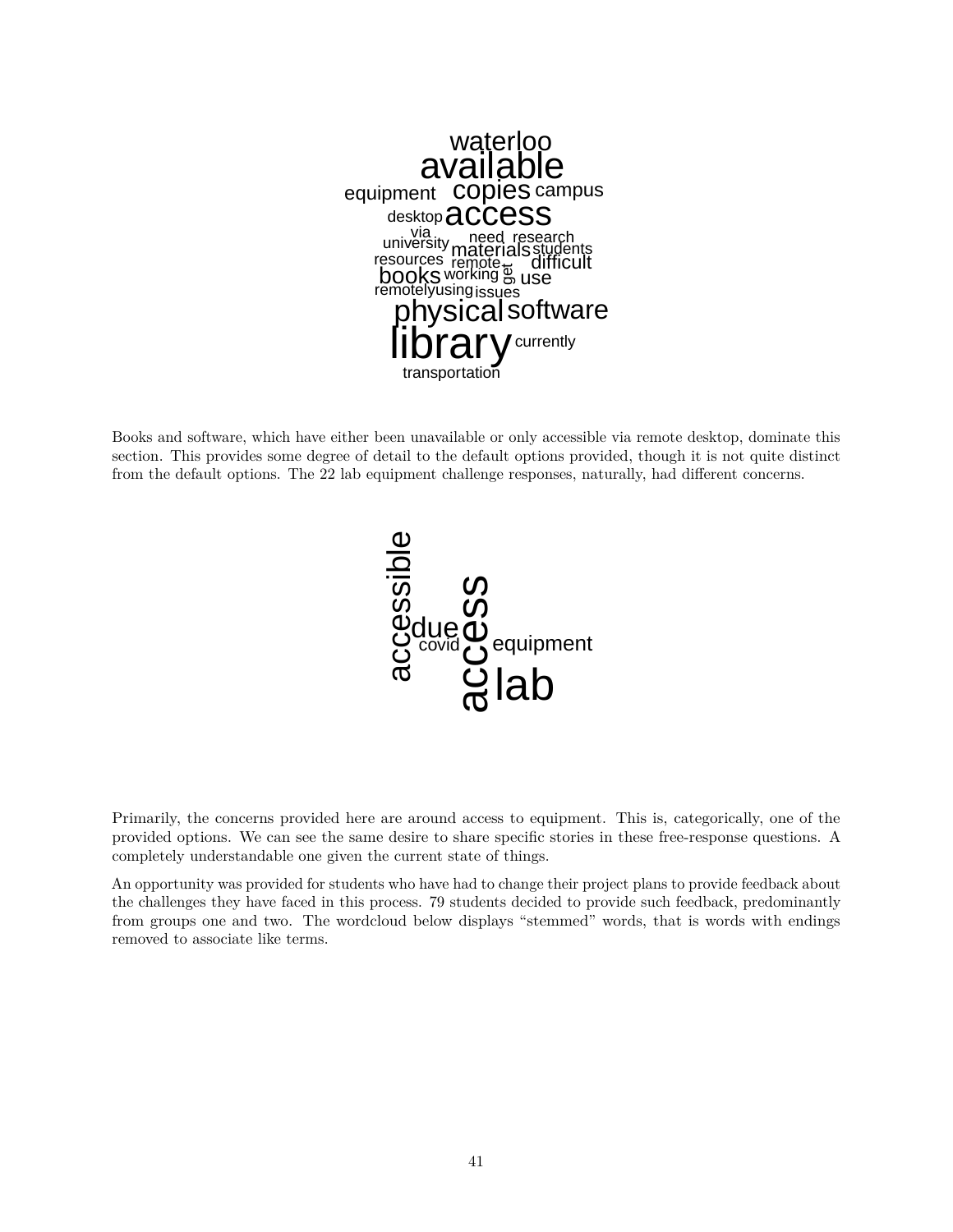![](_page_41_Picture_0.jpeg)

Common themes here revolve around data collection issues, either requiring lab work, field work, participants, or access to special equipment.

A similar question was asked for students with in-person milestones such as a practicum. Only 27 responses were given, which may simply be a reflection of the smaller population with such milestones.

![](_page_41_Picture_3.jpeg)

No great detail was provided here to expand upon the set options provided. A similar story is true of the fall 2020 course comments, all 40 of which have served primarily as an outlet for specific student stories rather than an expansion of the default options.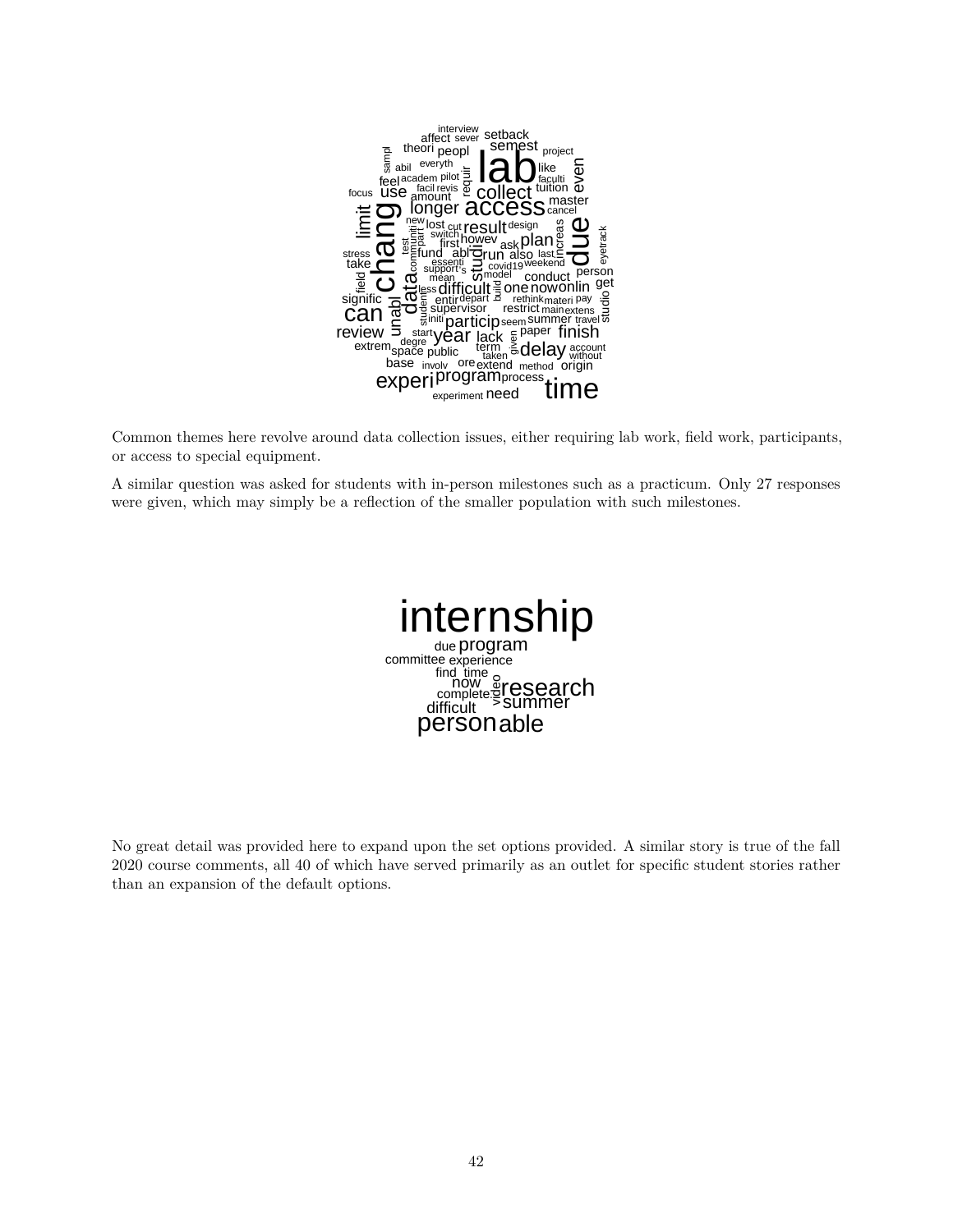![](_page_42_Picture_0.jpeg)

The same is again true of the 52 responses to the TA challenges text input question.

![](_page_42_Figure_2.jpeg)

It would seem these 52 respondents have experienced an increased workload marking assignments and providing feedback online. As with all of these other questions, however, we must remember that these word clouds represent a sliver of all respondents, and do not change our interpretation of the default provided options. The default options provided the ability to select an increased workload, and the numbers from those figures should be taken over the impression left from this word cloud.

The 81 responses to the mental health text input prove more informative.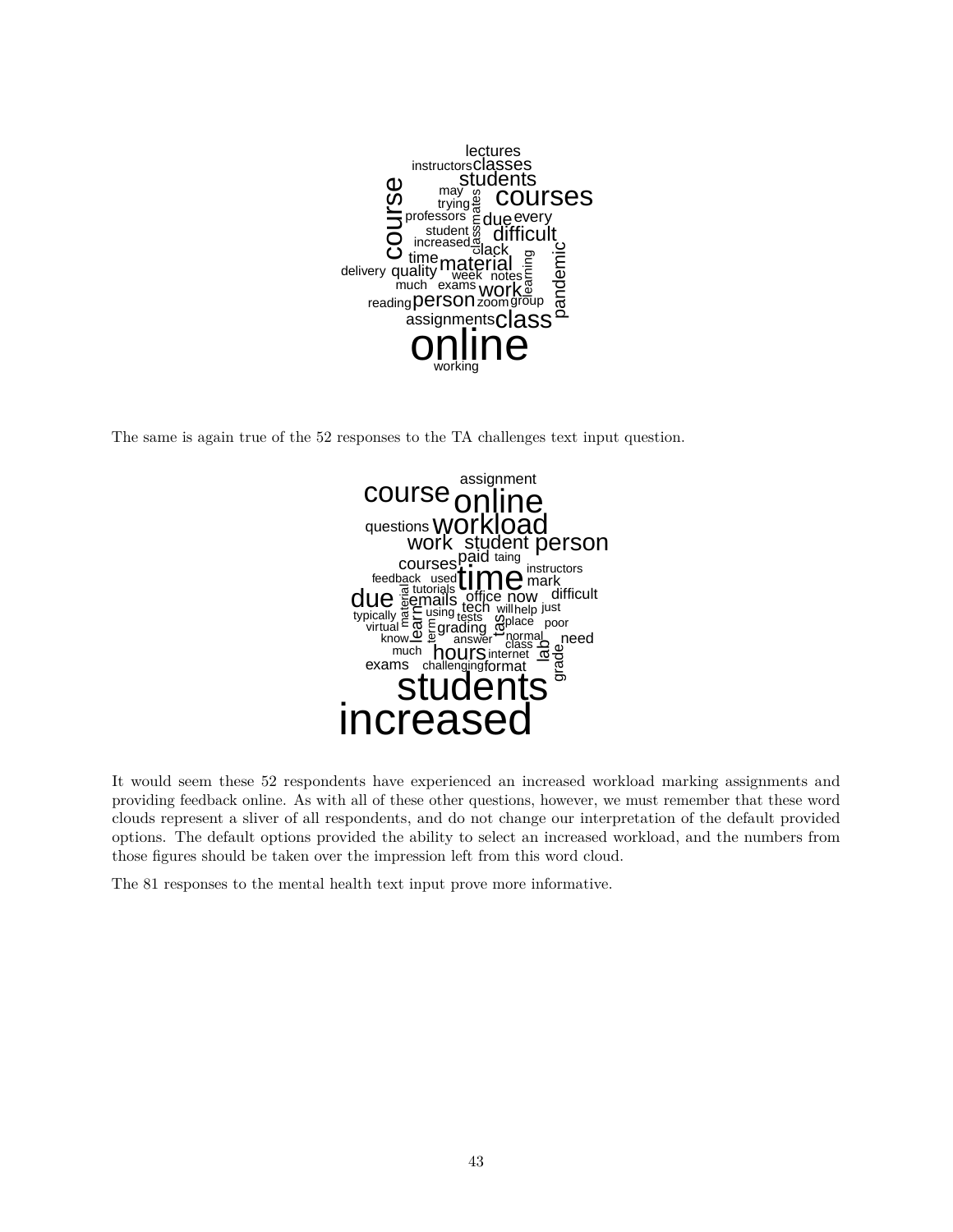![](_page_43_Picture_0.jpeg)

Working from home is a key problem cited among these, and was not directly listed among the default options. It would seem that a key, but unavoidable, mental health challenge for graduate students is the feeling of isolation and monotony that comes from having restricted movement in their communities.

# **Comments**

Aside from these text input options, which were included to allow for students to expand upon the default options provided to them, a number of comment sections were included in the survey. The first of asked students to specify their desired supports, and elicited 117 responses spread across all four groups, but dominated by groups two and three. With this larger sample, and a degree of optimism that more detail may be provided here than in the text input options from before. We may, therefore, consider splitting the word clouds by group. The word clouds are presented in order, coloured according to the group colours used elsewhere through this document.

![](_page_43_Picture_4.jpeg)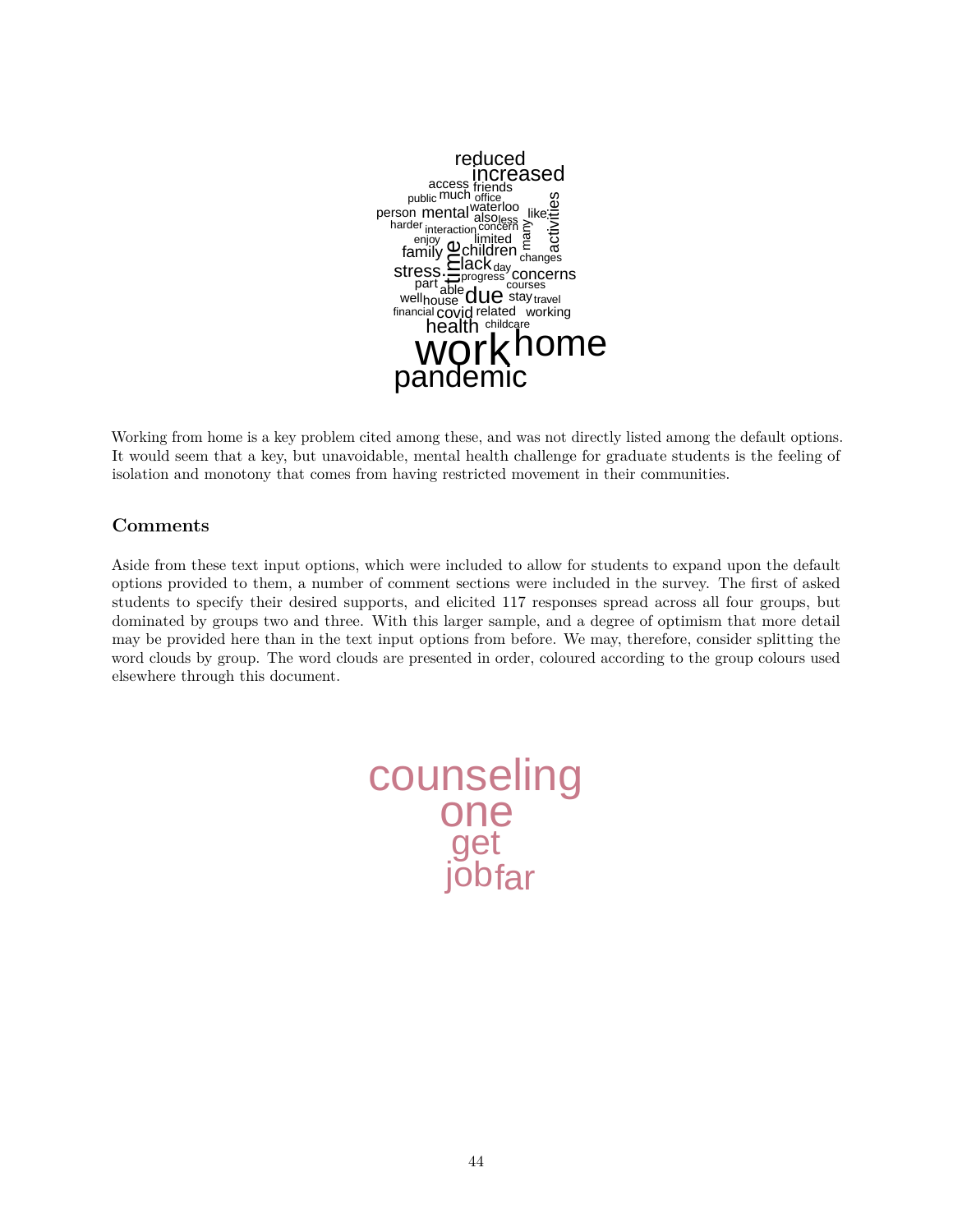![](_page_44_Picture_0.jpeg)

![](_page_44_Picture_1.jpeg)

events meet

Rather unambiguously, the dominant request among students is for more networking supports. Groups two and three, in particular, seem to want more opportunities provided to network professionally with their peers and external organizations.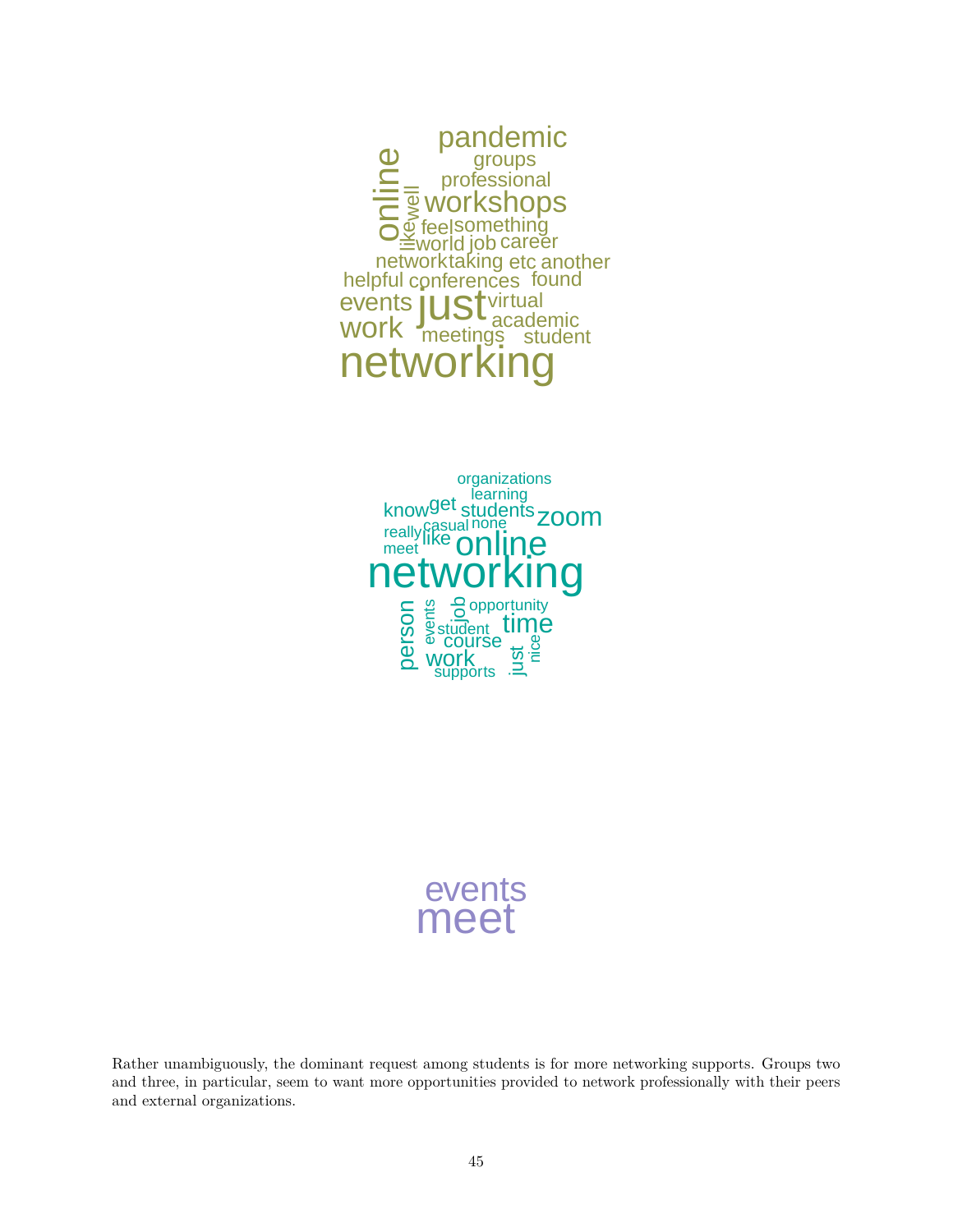Another comment question asked students to elaborate on concerns they had remaining following the survey's completion. This question garnered responses from 182 of the participants in the survey, with a considerable number of responses from each group. Once again, splitting by group and creating word clouds:

![](_page_45_Picture_1.jpeg)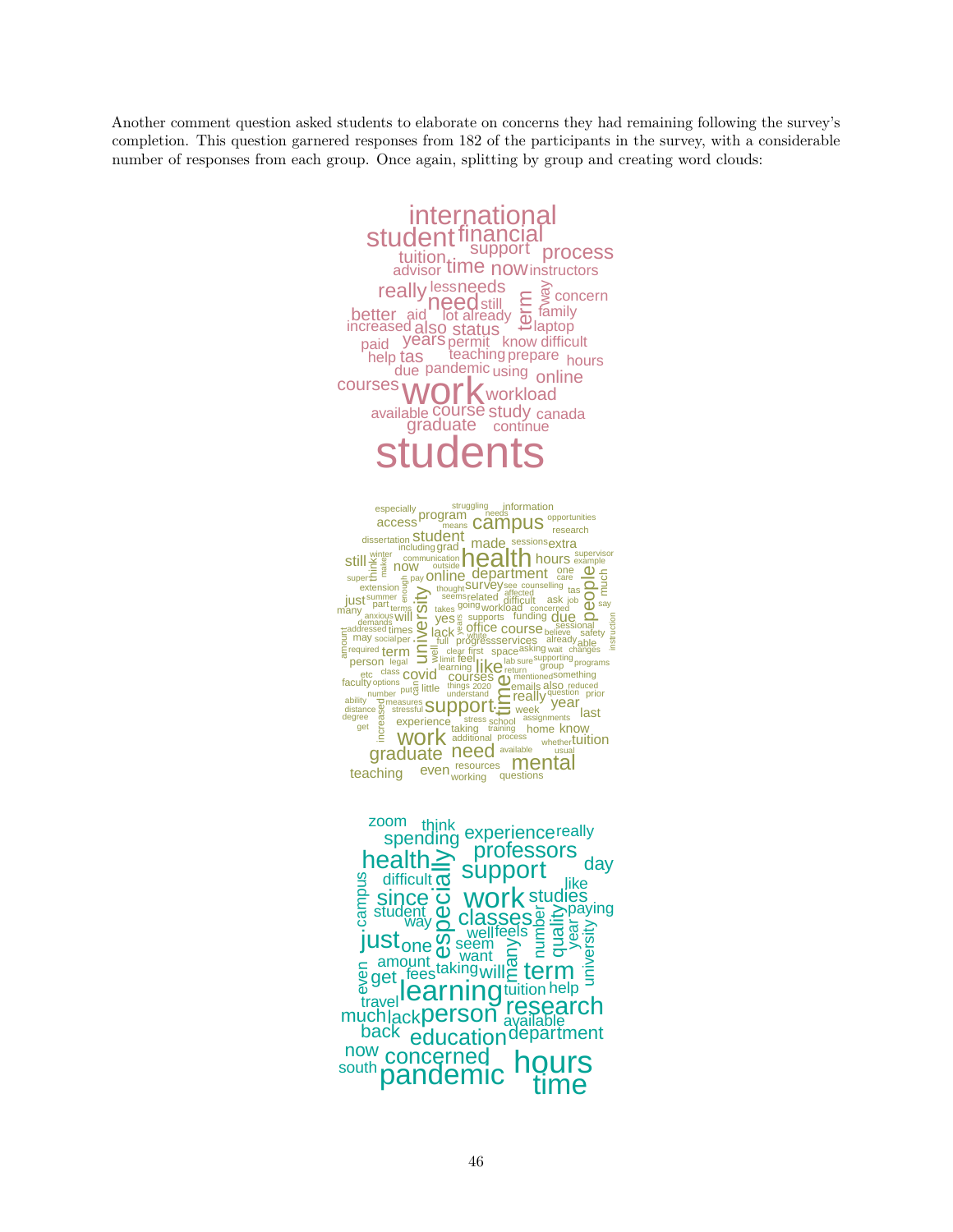![](_page_46_Picture_0.jpeg)

Finally, we can consider the ideas suggested by each group.

![](_page_46_Picture_2.jpeg)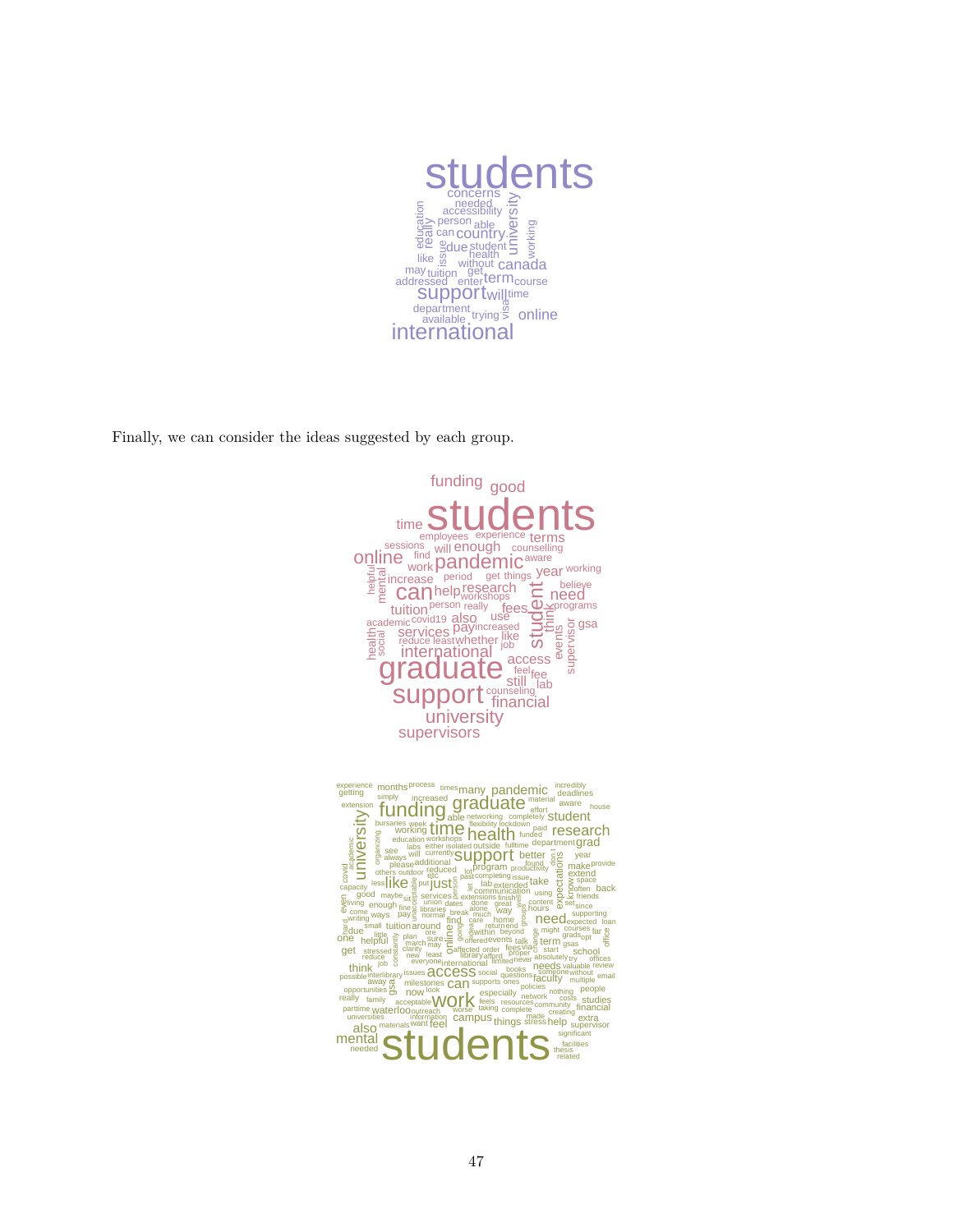![](_page_47_Picture_0.jpeg)

![](_page_47_Picture_1.jpeg)

# **Appendix: Detailed race and ethnicity**

##

| ##<br>##<br>##<br>##<br>##<br>##<br>##<br>## |  | ## black, east.asian, latino, mid.east, se.asian, white | 68<br>black<br>37<br>black, east.asian<br>1<br>1<br>black, latino |
|----------------------------------------------|--|---------------------------------------------------------|-------------------------------------------------------------------|
| ##                                           |  |                                                         | 1                                                                 |
| ##<br>##                                     |  |                                                         | black, mid.east<br>4                                              |
| ##<br>##                                     |  |                                                         | declined<br>104                                                   |
| ##                                           |  |                                                         | east.asian                                                        |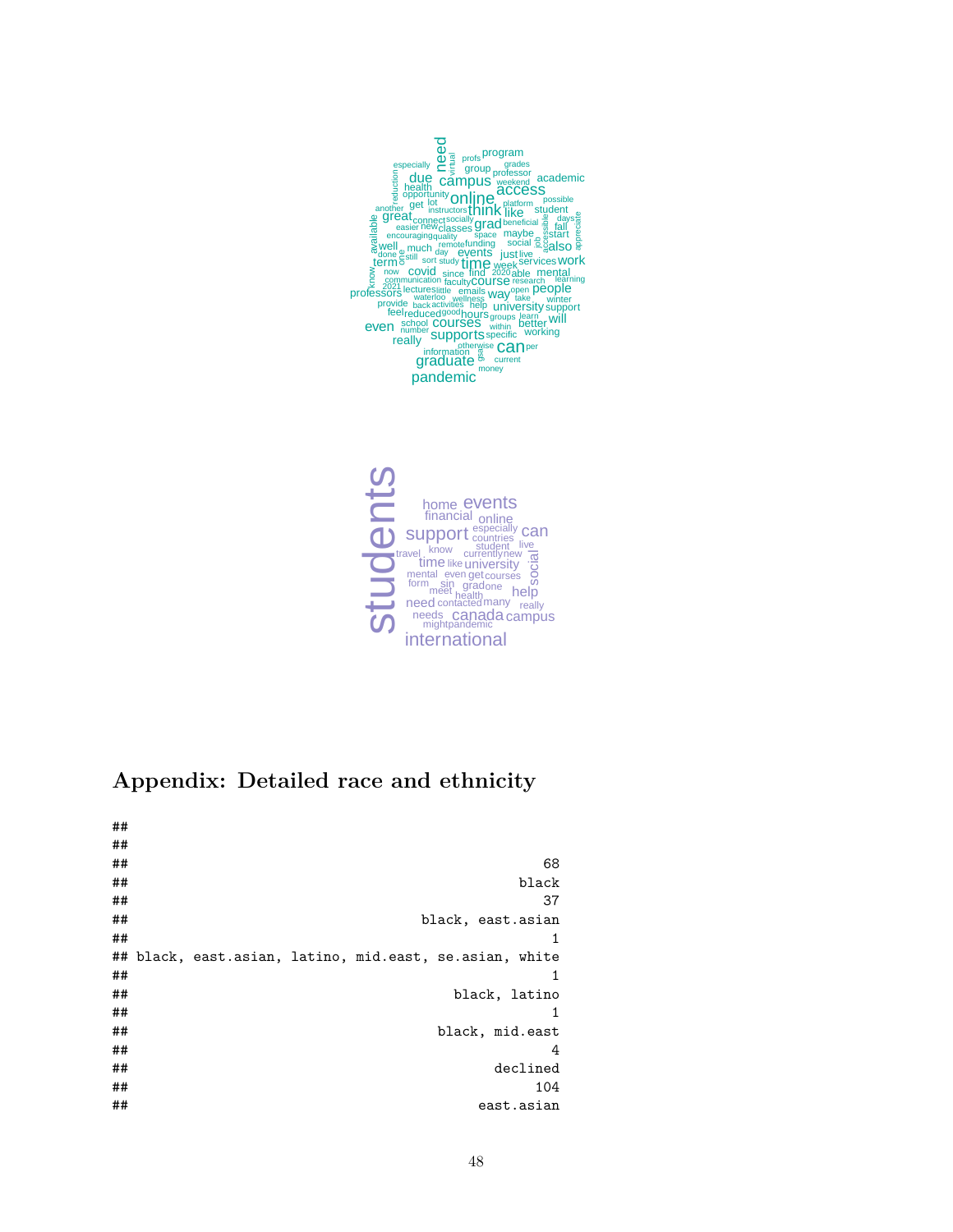| ## | 172                        |
|----|----------------------------|
| ## | east.asian, declined       |
| ## | 1                          |
| ## | east.asian, se.asian       |
| ## | 3                          |
| ## | east.asian, white          |
| ## | 6                          |
| ## | latino                     |
| ## | 30                         |
| ## | latino, mid.east, white    |
| ## | 1                          |
| ## | latino, se.asian, declined |
| ## | 1                          |
| ## | latino, white              |
| ## | 8                          |
| ## | mid.east                   |
| ## | 95                         |
| ## | mid.east, white            |
| ## | 5                          |
| ## | other                      |
| ## | 19                         |
| ## | se.asian                   |
| ## | 59                         |
| ## | se.asian,<br>white         |
| ## | 3                          |
| ## | se.asian, white, other     |
| ## | 2                          |
| ## | south.asian                |
| ## | 60                         |
| ## | south.asian, se.asian      |
| ## | 1                          |
| ## | south.asian, white         |
| ## | $\overline{2}$             |
| ## | white                      |
| ## | 566                        |
| ## | white, declined            |
| ## | 1                          |
| ## | white, other               |
| ## | 5                          |

All of the above combinations with comma separated racial and ethnic identities were given "multiple" in analysis.

# **Appendix: MCA**

The core idea of multiple correspondence analysis is that a large number of interrelated factors can be represented by a smaller number of synthetic factors. Rather than view faculty, or program, or race directly, we introduce a smaller number of mathematical objects which reflect a majority of the original variation.

Consider an illustrative example. Suppose, rather than demographics, we were collecting a sample of the favourite colour and favourite food of a group of people. Let's say that when all the collection is done, we end up with the following table:

## favCol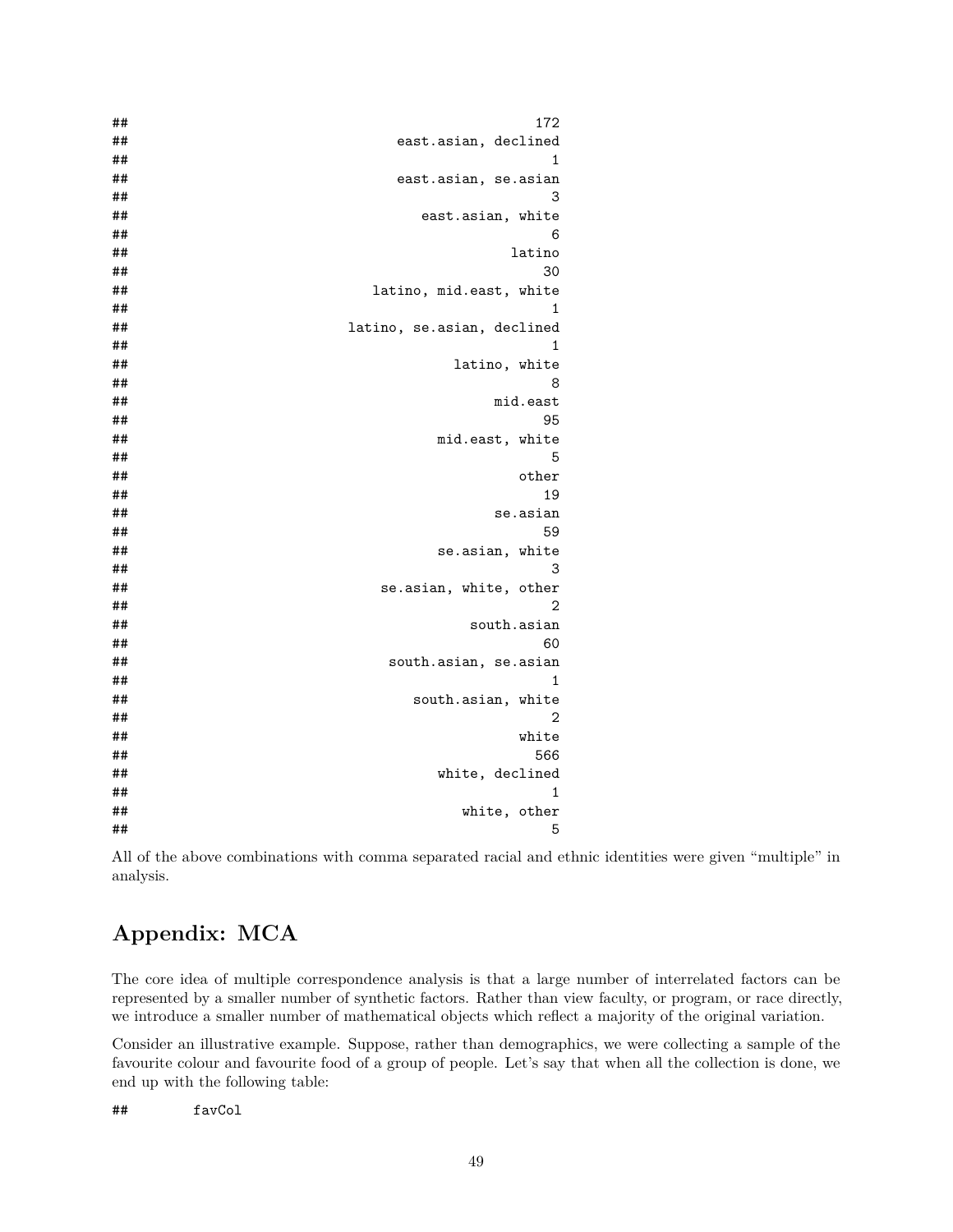|    | ## favFood blue green red |    |          |   |
|----|---------------------------|----|----------|---|
| ## | pasta                     | 1. | $\Omega$ | 5 |
| ## | pizza                     | 9  | 2        | 0 |
| ## | soup                      | Ω  | 13       | 0 |

Which has the eikosogram

![](_page_49_Figure_2.jpeg)

The important thing to notice about this data is that the choice of favourite food and choice of favourite colour have a pretty strong relationship. Most people that like blue prefer pizza, most people that like red prefer pasta, and most people that like green prefer soup. We could, then, try introducing a new variable without any real meaning. For each person, simply paste their two favourites together, and call this "favourite". When we look at this combined variable, we get the following one-dimensional table.

|    | ## favourite |     |                                                                                                                |    |
|----|--------------|-----|----------------------------------------------------------------------------------------------------------------|----|
|    |              |     |                                                                                                                |    |
| ## |              | 1 b | e di secolo di secolo di secolo di secolo di secolo di secolo di secolo di secolo di secolo di secolo di secol | 13 |

We might then further simplify this by noting that most people answered "pasta red", "pizza blue", and "soup green", and so we can capture most answers (but not all answers) by dropping the two options "pasta blue" and "pizza green". For the people that answered "pasta blue" and "pizza green", we can match one of their favourites to these new categories, say colour. We could then add a second variable, call it "realFood", which indicates the real favourite of these three people we have deliberately placed in the wrong group. By doing this we would gain a new pair of variables that look like

| ## |               |     | realFood    |   |
|----|---------------|-----|-------------|---|
|    | ## favourite  |     | pasta pizza |   |
| ## | pasta red     | 5   | Ω           | 0 |
| ## | pizza blue    | - 9 | 1           | ∩ |
| ## | soup green 13 |     | Ω           | 2 |

Note how most of the responses now fit in the first column of the table, and we can still determine the favourite food and colour of any person we might want! What we have done is taken a response which required two variables before, both of which varied quite a bit among respondents, and created two new variables. Critically, however, we have taken most of the difference in responses and put it in the first variable "favourite".

"favourite" on its own can explain much more about the data than either of "favFood" or "favCol" could have on their own. We can see that 27 of the 30 responses are given perfectly by "favourite" on its own. What this means is that we have condensed two variables with three levels each into one variable with three levels with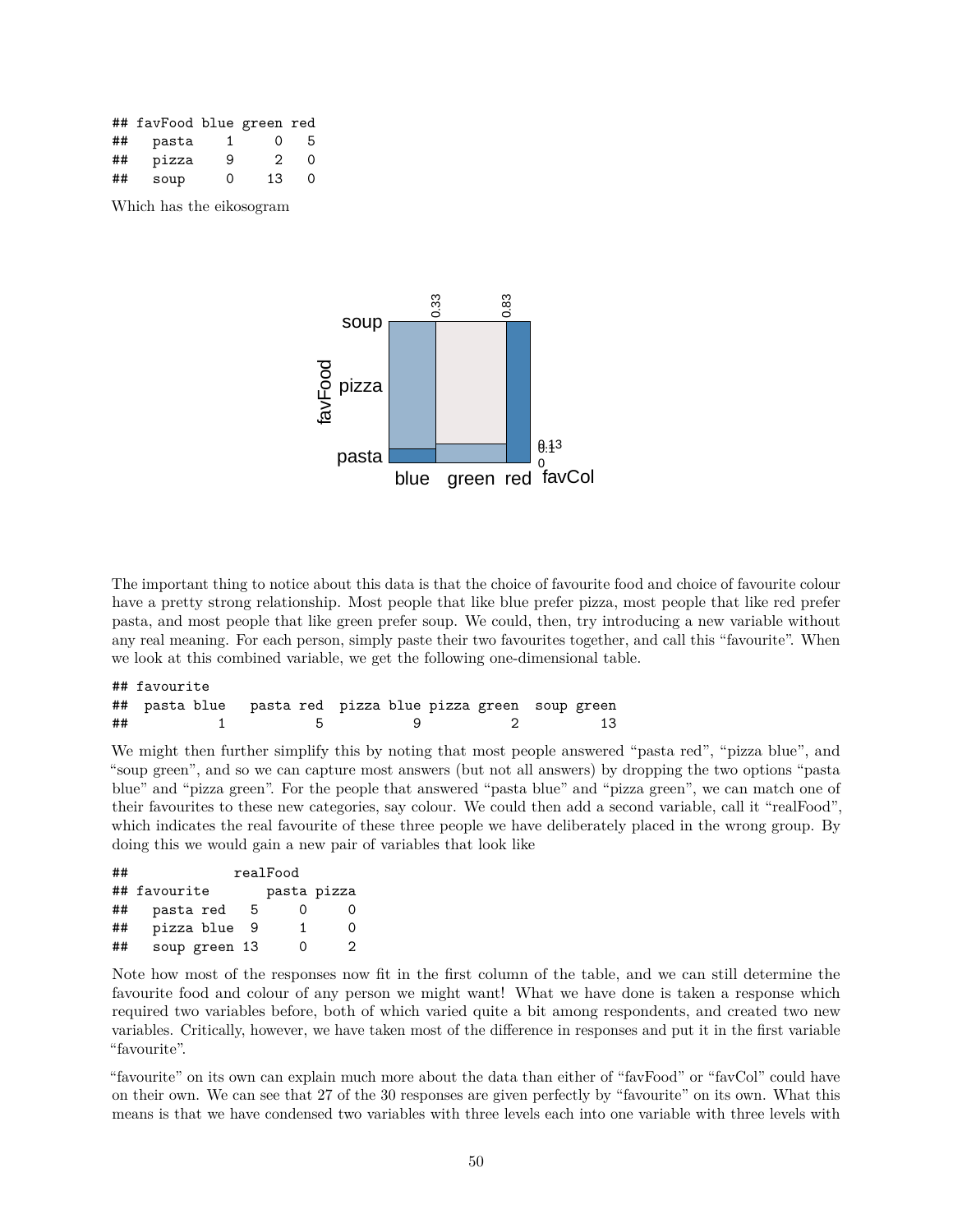minimal loss of information. In some sense, we have identified a "direction" or "dimension" in which the data predominantly varies.

We also have made clear to ourselves and anyone else that there are certain aspects of the data we cannot comment on. We have no idea what people who like the colour red and prefer soup are like, because we did not see any of them. This simplification prevents such unfounded extrapolations to these unobserved combinations by limiting the variation we can model. Hopefully, this can help us to avoid fooling ourselves into claims we cannot support.

Of course, this simple sketch of the idea does not at all reflect the mathematics going on to create these dimensions in our much more complex real data. The new variables created by multiple correspondence analysis are nowhere near as interpretable or simplistic as "favourite" is above. The point is to give a sense of what is meant by "dimension reduction" as a result of multiple correspondence analysis. Dimension reduction is the replacement of many variables with complicated relationships with a few variables that have simpler ones.

#### **A natural grouping**

An early exploration of this method applied to our data, in the hope that it might simplify our confounding problem had a rather interesting result. It turns out, when you apply this analysis to the demographic variables of the November survey, a rather interesting structure can be found in the data. A plot of the first two reduced dimensions shows a rather interesting clustering of responses into four regions!

![](_page_50_Figure_5.jpeg)

# **Responses in reduced dimension**

Of course, these regions do not have crisp borders. Just as our respondents are all unique and would resent being forced into any one box, so are their responses.

Nonetheless, the demographic variables, when placed into a reduced dimension representation using multiple correspondence analysis, naturally have this rather intriguing structure. Natural curiosity over this finding entreats us to look deeper. Consider using these four areas of concentration as the basis of four groups.